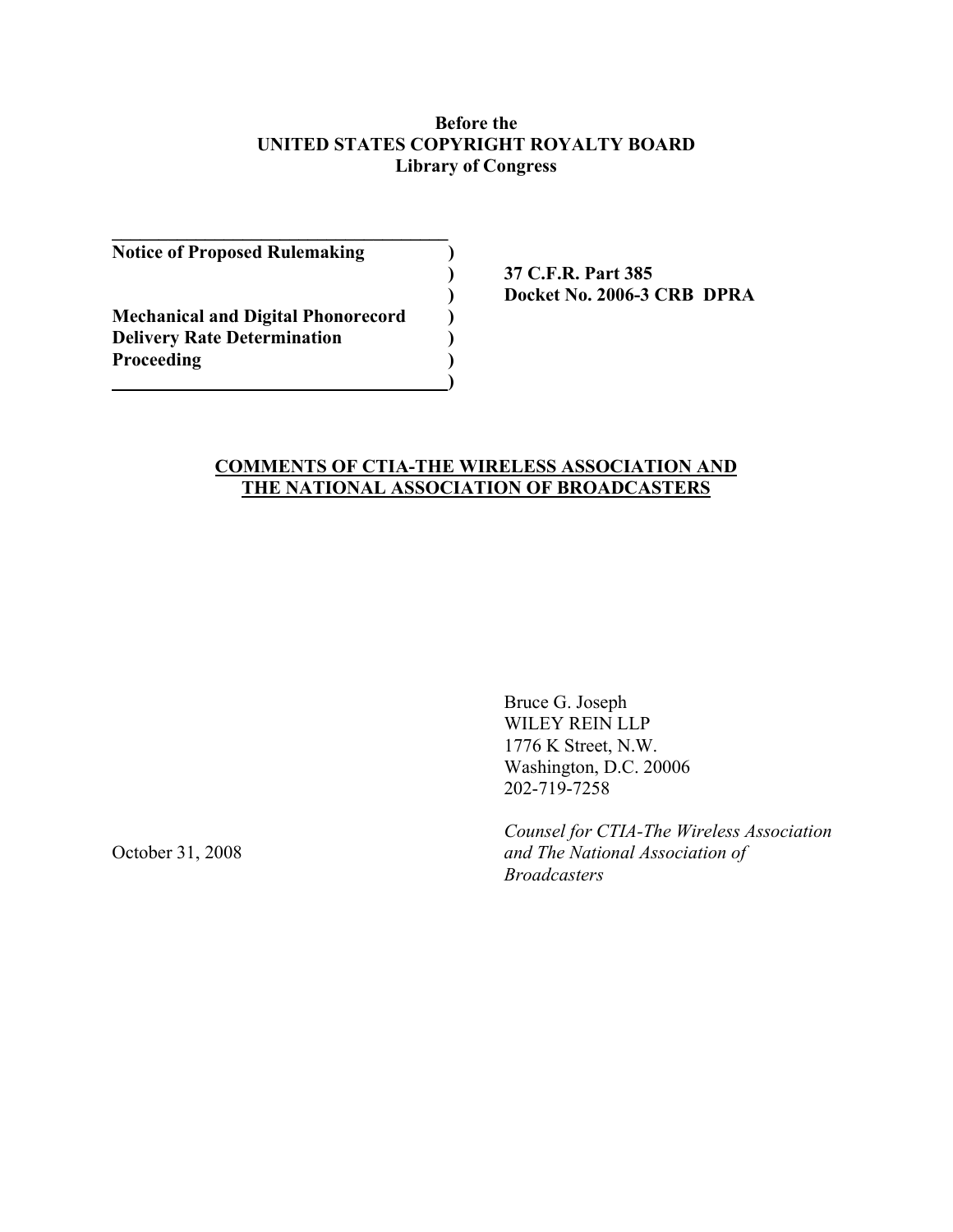# **TABLE OF CONTENTS**

|--|

| I. |                                                                      | The Copyright Royalty Judges Lack Authority To Declare Interactive Streams To                                                            |                                                                                                                                                                                                                                                         |  |  |  |
|----|----------------------------------------------------------------------|------------------------------------------------------------------------------------------------------------------------------------------|---------------------------------------------------------------------------------------------------------------------------------------------------------------------------------------------------------------------------------------------------------|--|--|--|
| Π. | The Proposed Rule Declaring Interactive Streams To Be Per Se Digital |                                                                                                                                          |                                                                                                                                                                                                                                                         |  |  |  |
|    | A.                                                                   | The Proposed Rule Violates Section 115 by Failing To Require a<br>Delivered, "Specifically Identifiable" Phonorecord as a Condition of a |                                                                                                                                                                                                                                                         |  |  |  |
|    |                                                                      | 1.                                                                                                                                       | A Digital Phonorecord Delivery Must Result in the Delivery of a                                                                                                                                                                                         |  |  |  |
|    |                                                                      | 2.                                                                                                                                       | The Proposed Rule Violates this Fundamental Requirement of                                                                                                                                                                                              |  |  |  |
|    |                                                                      | 3.                                                                                                                                       | The Copyright Royalty Judges Have Made Clear that There Is No<br>Basis for the Proposed Statement Declaring an Interactive<br>Performance To Be a Per Se Digital Phonorecord Delivery Absent                                                            |  |  |  |
|    | <b>B.</b>                                                            |                                                                                                                                          | The Proposed Rule Improperly Equates Concepts of Performance with<br>Distribution and Thus Violates the Fundamental Obligation To Construe                                                                                                              |  |  |  |
|    |                                                                      | 1.                                                                                                                                       | The Proposed Rule Improperly Equates Performance with                                                                                                                                                                                                   |  |  |  |
|    |                                                                      | 2.                                                                                                                                       | Construing Interactive Streaming To Implicate Reproduction and<br>Distribution Rights Cannot Be Reconciled With the Carefully                                                                                                                           |  |  |  |
|    |                                                                      | 3.                                                                                                                                       | Construing Interactive Streams To Implicate Reproduction and<br>Distribution Rights Cannot Be Reconciled with Congress'<br>Decision To Subject to the Section 115 Statutory License Only<br>Those Musical Works that Have Been Recorded and Distributed |  |  |  |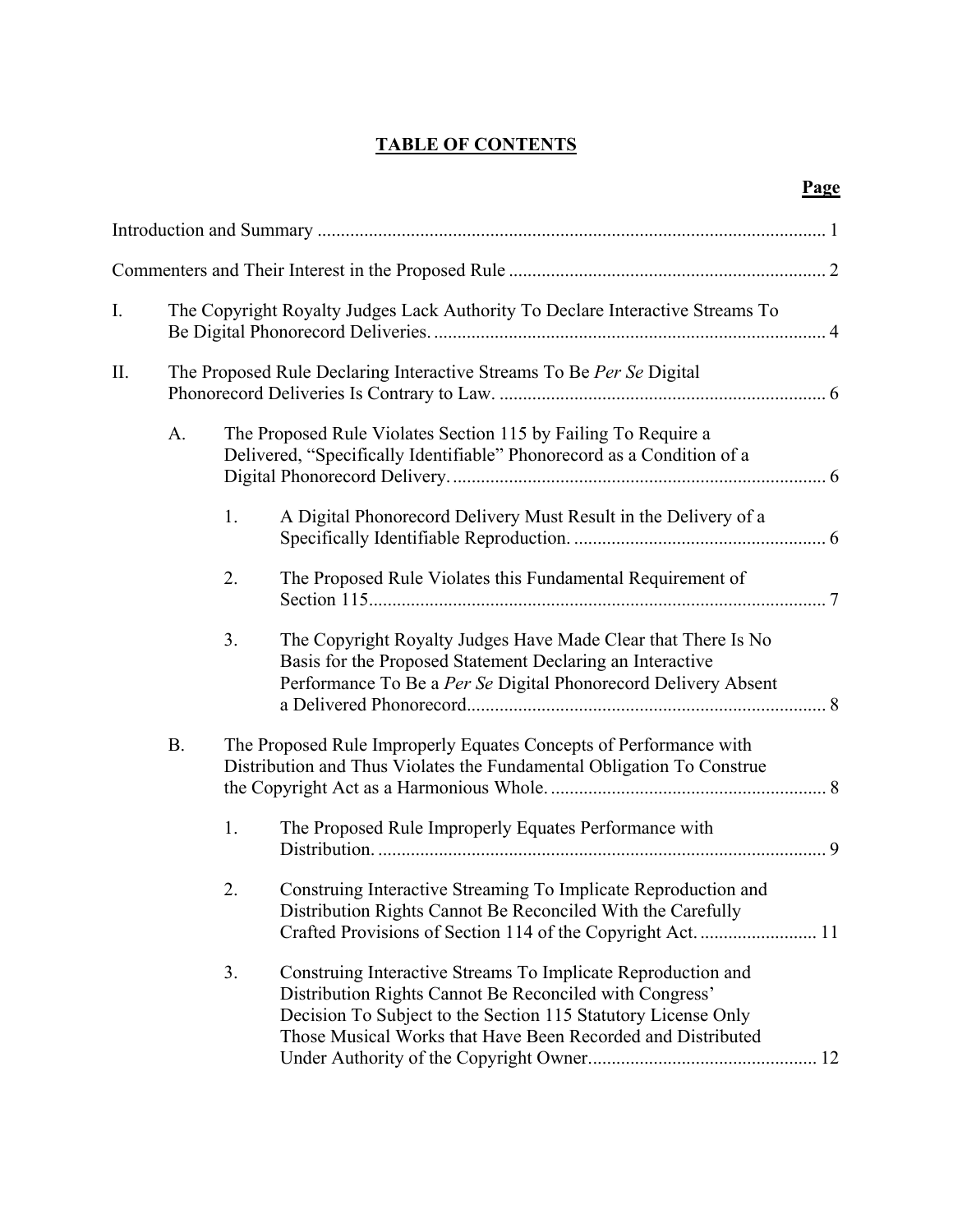|            |                                                                               | $\overline{4}$ .<br>Construing Interactive Streams To Implicate Reproduction and<br>Distribution Rights Cannot Be Reconciled with the Fundamental                                                                                          |    |  |  |  |
|------------|-------------------------------------------------------------------------------|--------------------------------------------------------------------------------------------------------------------------------------------------------------------------------------------------------------------------------------------|----|--|--|--|
|            | $C_{\cdot}$                                                                   | Nothing in the Copyright Office's July 16, 2008 Notice of Proposed                                                                                                                                                                         |    |  |  |  |
| III.       | Declaring Interactive Streaming Necessarily To Implicate the Reproduction and |                                                                                                                                                                                                                                            |    |  |  |  |
|            | A.                                                                            | The Proposed Rule's Expansion of the Distribution Right Beyond<br>Economically Rational Boundaries Will Impose Unreasonable Burdens on                                                                                                     |    |  |  |  |
|            | <b>B.</b>                                                                     | It Is Bad Policy To Subject Services Making Interactive Streams to the<br>Section 115 Statutory License, Which Is Antiquated and Unworkable 18                                                                                             |    |  |  |  |
|            | $C$ .                                                                         | The NPRM May Well Have Unintended Adverse Consequences Beyond                                                                                                                                                                              |    |  |  |  |
| IV.        | The Proposed Rule Should Not Define Interactive Streams in a Manner that Is   |                                                                                                                                                                                                                                            |    |  |  |  |
| V.         |                                                                               | The Foregoing Concerns Can Be Addressed With Relatively Minor Changes to<br>the Proposed Rule that Will Continue To Allow the Settling Parties To Use the<br>Section 115 License for Interactive Streams on the Terms of the Settlement 22 |    |  |  |  |
|            | A.                                                                            | Corrections to the Proposed Rule To Remove the Improper Implication                                                                                                                                                                        | 22 |  |  |  |
|            | <b>B.</b>                                                                     | Corrections To Clarify the Defined Terms "Interactive Stream" and                                                                                                                                                                          |    |  |  |  |
|            | $\overline{C}$ .                                                              | The Revisions to the Proposed Rule Recommended Herein Will Preserve                                                                                                                                                                        |    |  |  |  |
| Conclusion |                                                                               |                                                                                                                                                                                                                                            |    |  |  |  |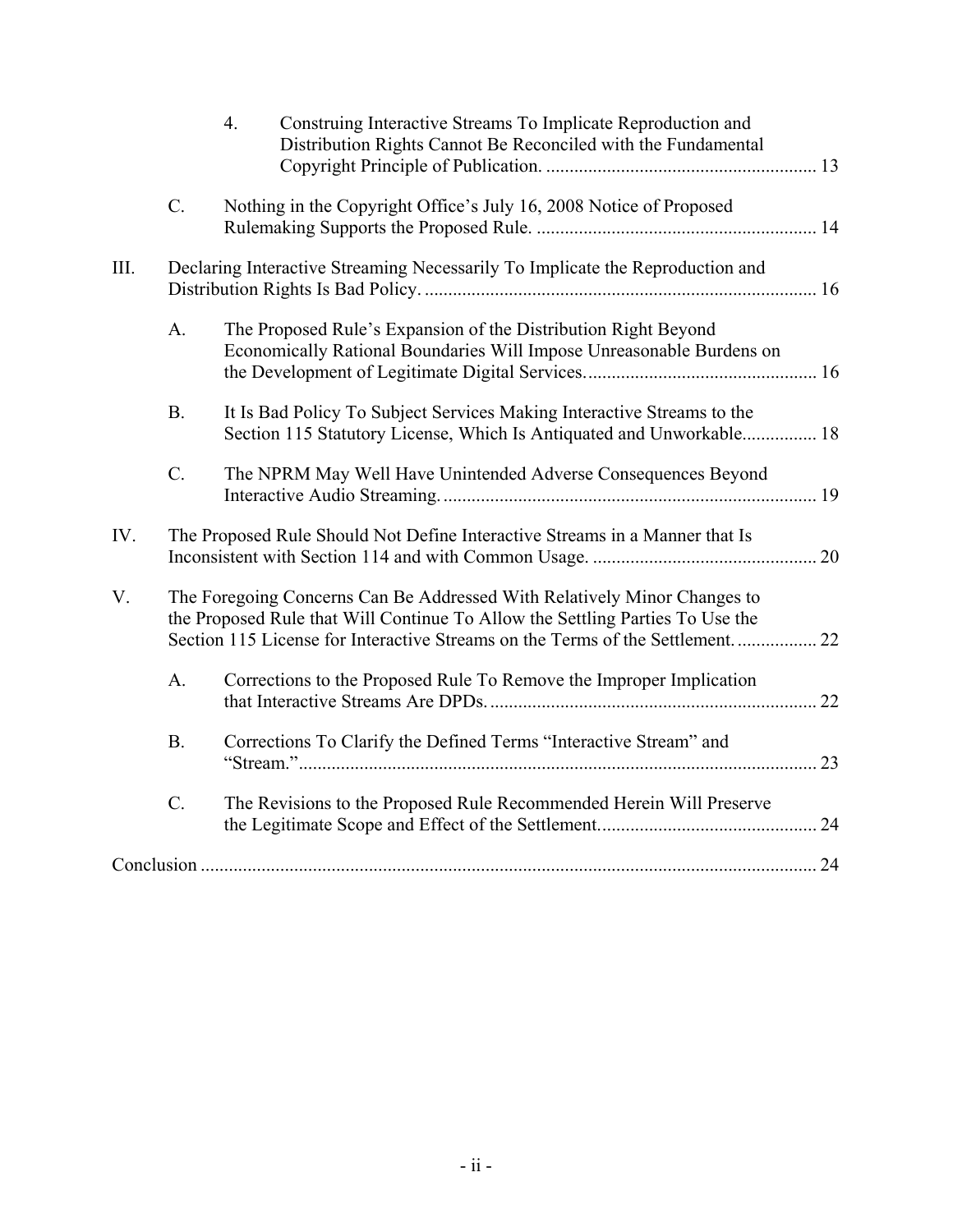#### **Introduction and Summary**

CTIA– The Wireless Association ("CTIA")® and The National Association of Broadcasters ("NAB") (collectively, "Commenters") offer these comments on the Copyright Royalty Judges' October 1, 2008, Notice of Proposed Rulemaking in the mechanical and digital phonorecord delivery rate determination proceeding (the "NPRM").<sup>1</sup> That notice sought comments on the rules proposed (the "Proposed Rule") under a settlement agreement related to "interactive streaming" and "limited downloads" among the various participants in the pending section 115 proceeding (the "Settlement").

Commenters are pleased that the parties to the Settlement have reached an agreement to resolve their pending litigation. Commenters are concerned, however, that certain provisions of the Proposed Rule are beyond the legitimate scope of an agreement on the rates and terms of the section 115 statutory license and are likely to have significant adverse consequences beyond that scope. In these comments, Commenters present their concerns and propose a few simple changes in the Proposed Rule that do nothing to alter the economics or legitimate legal consequences of the statutory license rates and terms set forth in the Settlement, but which alleviate the risk that the Proposed Rule will have inappropriate effects beyond the statutory license. For the reasons discussed below, Commenters respectfully submit that:

- The Judges should strike the sentence stating that "an interactive stream is an incidental digital phonorecord delivery under 17 U.S.C.  $\S$  115(c)(3(C) and (D)" in the definition of "interactive stream" in Proposed Rule  $\S 385.11$ , since it is beyond the scope of the Judges' authority, contrary to law, bad policy and, in any event, is not properly part of the definition as it does not serve to define an "interactive stream."
	- o Pursuant to the Register of Copyrights' August 19, 2008 Memorandum Opinion, the Copyright Royalty Judges lack authority to adopt a regulation declaring an interactive stream to be a digital phonorecord delivery.
	- o The statement would violate express requirements of section 115, and the Copyright Royalty Judges' February 4, 2008 Order, by declaring that an interactive stream is a digital phonorecord delivery without regard to whether the stream results in the delivery of a specifically identifiable reproduction of a phonorecord.
	- o The statement cannot be reconciled with the Copyright Act's longstanding distinction between the public performance and distribution rights, as described in this context by Congress and the U.S. District Court for the Southern District of New York, and cannot be harmonized with numerous provisions of the Act, including section 114's treatment of interactive

<sup>&</sup>lt;sup>1</sup> Notice of Proposed Rulemaking, Copyright Royalty Board, *Mechanical and Digital Phonorecord Delivery Rate Determination Proceeding*, Docket No. 2006-3 CRB DPRA, 73 Fed. Reg. 57,033 (proposed Oct. 1, 2008) (to be codified at 37 C.F.R. pt. 385).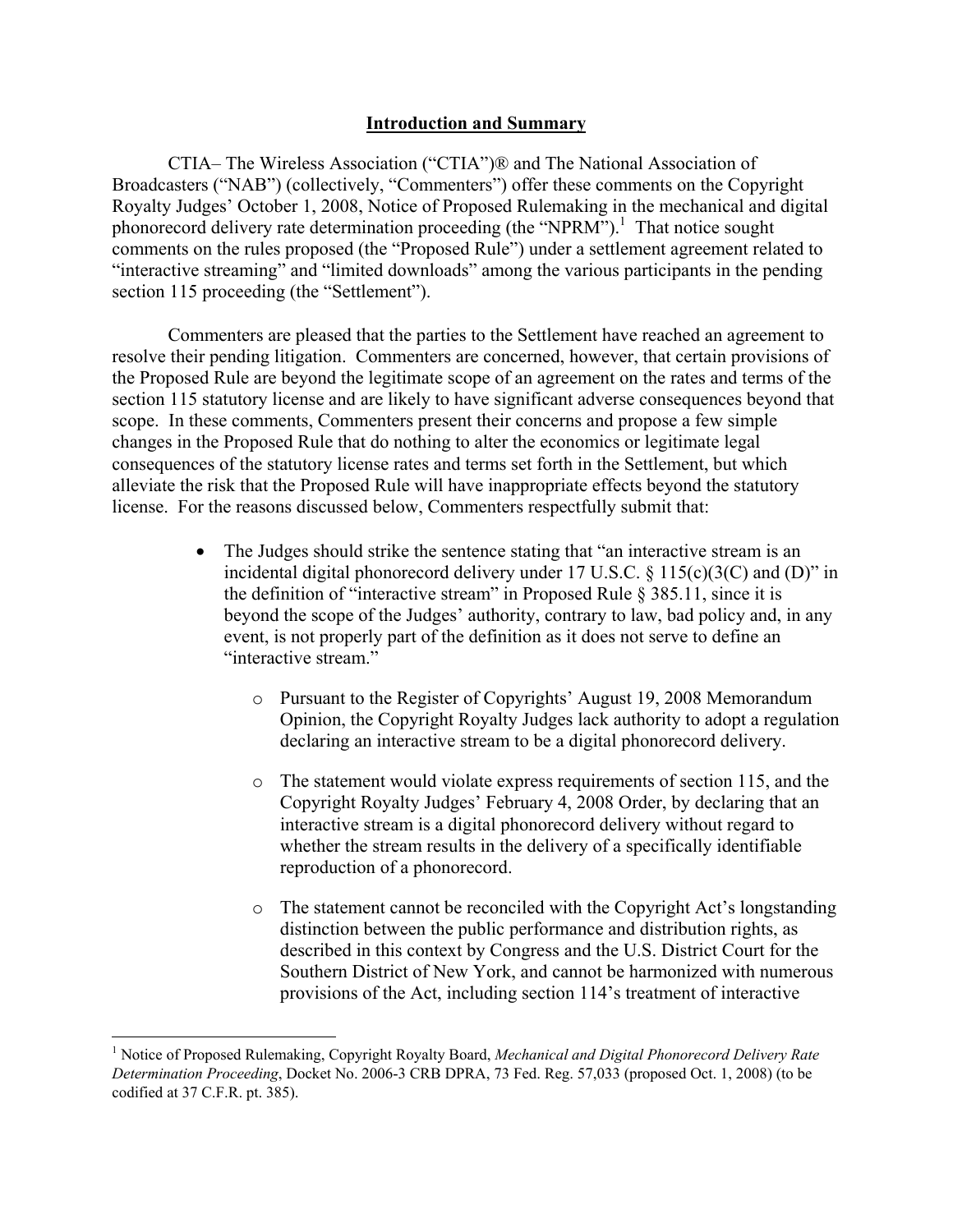services, section 115's condition for the availability of the statutory license, and section 101's definition of "publication."

- o The statement would create bad policy by expanding the scope of the distribution right beyond its natural, economically rational boundaries; imposing unwarranted burdens on legitimate music services; improperly fostering arguments that streaming services are subject to antiquated, administratively burdensome licensing procedures (even in order to provide clip samples for otherwise licensed services); and threatening unintended adverse consequences beyond interactive audio streaming.
- o The statement is wholly unnecessary to effectuate the full operation and intent of the Proposed Rule.
- The Judges should clarify (by the addition of just one word) the terms "stream" and "interactive stream" to eliminate the substantial potential for confusion between the Proposed Rule, on the one hand, and section 114 and ordinary usage, on the other.

 The changes suggested by Commenters will not interfere with the viability of the Settlement. Services wishing to use the section 115 license to apply to interactive streams that qualify under the Settlement will still be entitled to do so, on the terms set forth in the Proposed Rule. The changes, however, will remove the threat that the Proposed Rule will be read to have any effect or significance beyond the implementation of the Settlement.

# **Commenters and Their Interest in the Proposed Rule**

 CTIA is an international organization representing all sectors of wireless communications – cellular, personal communication services, and enhanced specialized mobile radio. A nonprofit membership organization founded in 1984, CTIA represents providers of commercial mobile radio services ("wireless telecommunications carriers"), mobile virtual network operators, aggregators of content provided over wireless networks, equipment suppliers, wireless data and Internet companies, and other contributors to the wireless universe. A list of CTIA's members appears at http://www.ctia.org/membership/ctia\_members.

 As part of its ordinary functions, CTIA frequently participates in administrative proceedings to represent the interests of its members. Among other proceedings, CTIA recently filed comments with the Copyright Office in connection with the Office's still-pending July 16, 2008 Notice of Proposed Rulemaking on the scope of the section 115 statutory license (the "Copyright Office Section 115 NPRM").<sup>2</sup> CTIA also has filed numerous *amicus* briefs in federal courts on behalf of the wireless industry on a variety of issues, including copyright issues. *See, e.g.*, *Metro-Goldwyn-Mayer Studios Inc. v. Grokster, Ltd.*, 545 U.S. 913 (2005); *U.S. v. ASCAP (Application of Am. Online, Inc*.*)*, 485 F. Supp. 2d 438 (S.D.N.Y. 2007) (holding that downloads are not public performances) .

<sup>2</sup> *Compulsory License for Making and Distributing Phonorecords, Including Digital Phonorecord Deliveries, Notice of Proposed Rulemaking*, 73 Fed. Reg. 40,802 (proposed July 16, 2008).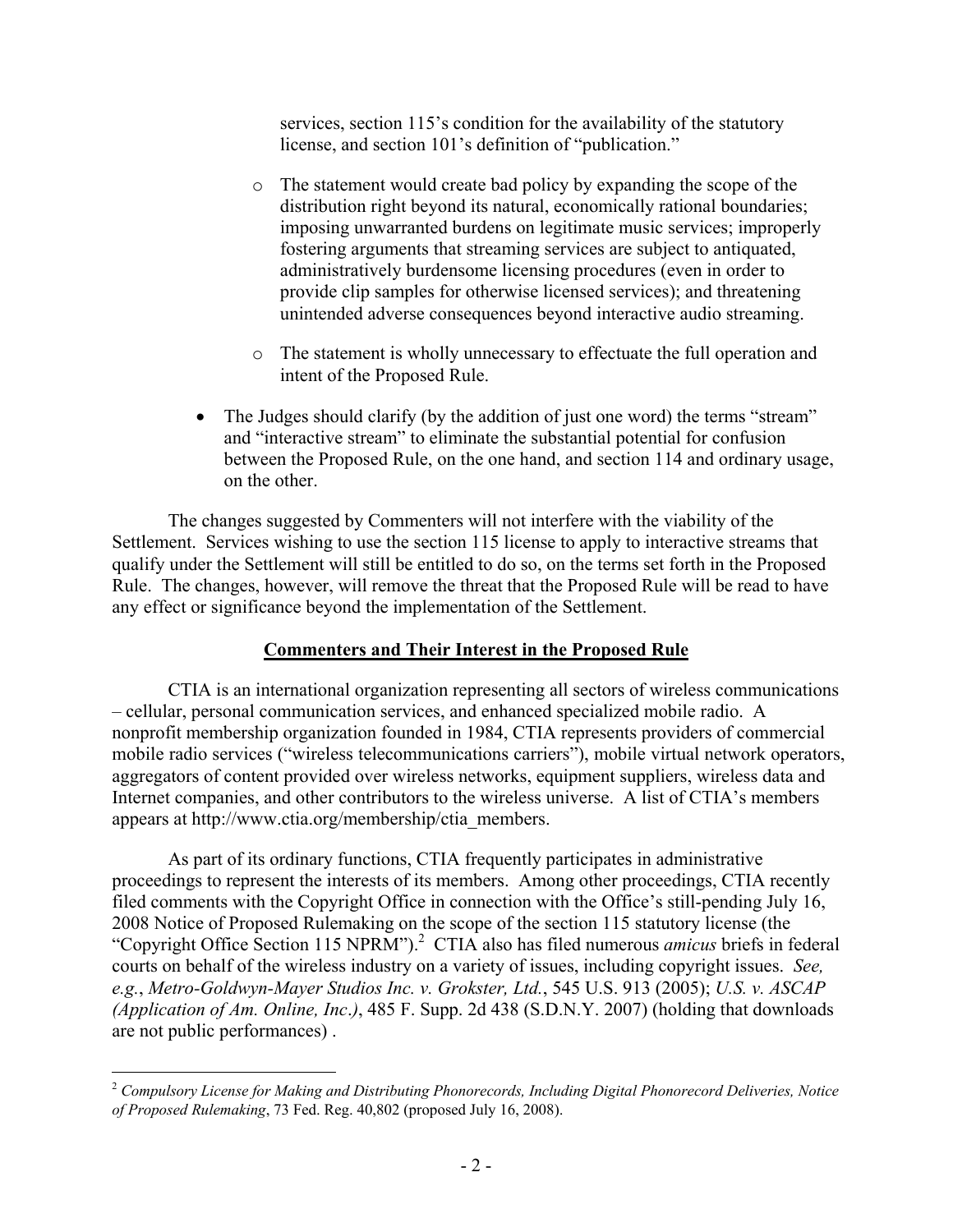CTIA and its members have a substantial interest in the Proposed Rule. Wireless technology not only provides consumers with first-rate communications service, but also provides a convenient and important means for wireless consumers to receive digital performances of a variety of types of copyrighted works, including performances of recorded music. Members of CTIA, including the four largest U.S. wireless carriers, offer or make available interactive streaming of recorded music to wireless devices or are considering doing so, and would, therefore, be bound by the terms, rates and other determinations reflected in the Proposed Rule. In addition, in connection with a variety of their services, including ringtones and ringback tones,<sup>3</sup> CTIA members make short clip samples of recorded music available for streaming over the Internet to permit customers to preview the service. The Proposed Rule purports to specifically address such clip samples in section 385.14(d).

 NAB is a non-profit association of radio and television stations and broadcasting networks, serving and representing the interests of the American broadcasting industry. Among NAB's organizational purposes is the representation of its members in administrative and judicial proceedings addressing matters of interest to those members. NAB and its members have a vital interest in the Proposed Rule and in ensuring that copyright laws are interpreted rationally in the digital world.<sup>4</sup>

 Some of NAB's radio members either offer interactive streaming of recorded music as one of the services that they provide from their Internet websites or intend to do so during the term of the Proposed Rule. Accordingly, they could be bound by the terms, rates and other determinations of the Proposed Rule.

 Commenters and their members strongly support efforts to protect the legitimate rights of copyright owners. Indeed, Commenters and their members are among the leading legitimate performers and distributors of recorded music, and pay for the right to do both. Music publishers, and their songwriters, earn substantial performance royalties as compensation for Commenters' members' public performances of musical compositions, and substantial mechanical royalties for Commenters' members' offerings of downloadable music content, whether in the form of full track downloads or ringtones.

 Commenters, however, strongly oppose duplicative compensation to music publishers (or to any copyright owner, for that matter) and redundant, burdensome rate-setting and

 $3$  The Judges are familiar with ringtones. Ringback tones are performances of recorded music made to individuals placing calls to wireless customers, which replace the ringing that the caller hears when he or she calls a mobile telephone.

<sup>&</sup>lt;sup>4</sup> The interest of NAB's members in the subject matter of the Proposed Rule is reflected in the fact that NAB filed Comments on August 28, 2008 in response to the Copyright Office's Section 115 NPRM and participated in the September 19, 2008 Hearing held by the Copyright Office. Comments of the National Association of Broadcasters, Docket No. 2000-7, Notice of Proposed Rulemaking, Compulsory License for Making and Distributing Phonorecords, Including Digital Phonorecord Deliveries (Aug. 28, 2008); Transcript of Public Hearing, Section 115 Notice of Proposed Rulemaking 53-66 (Sept. 19, 2008) (hereinafter "Sept. 19 Hearing Tr."). NAB also participated in the Copyright Office's original 2001 Notice of Inquiry on section 115. Reply Comments of the National Association of Broadcasters, Docket No. RM 2000-7, Request for Public Comment, Mechanical and Digital Phonorecord Delivery Compulsory License (May 23, 2001).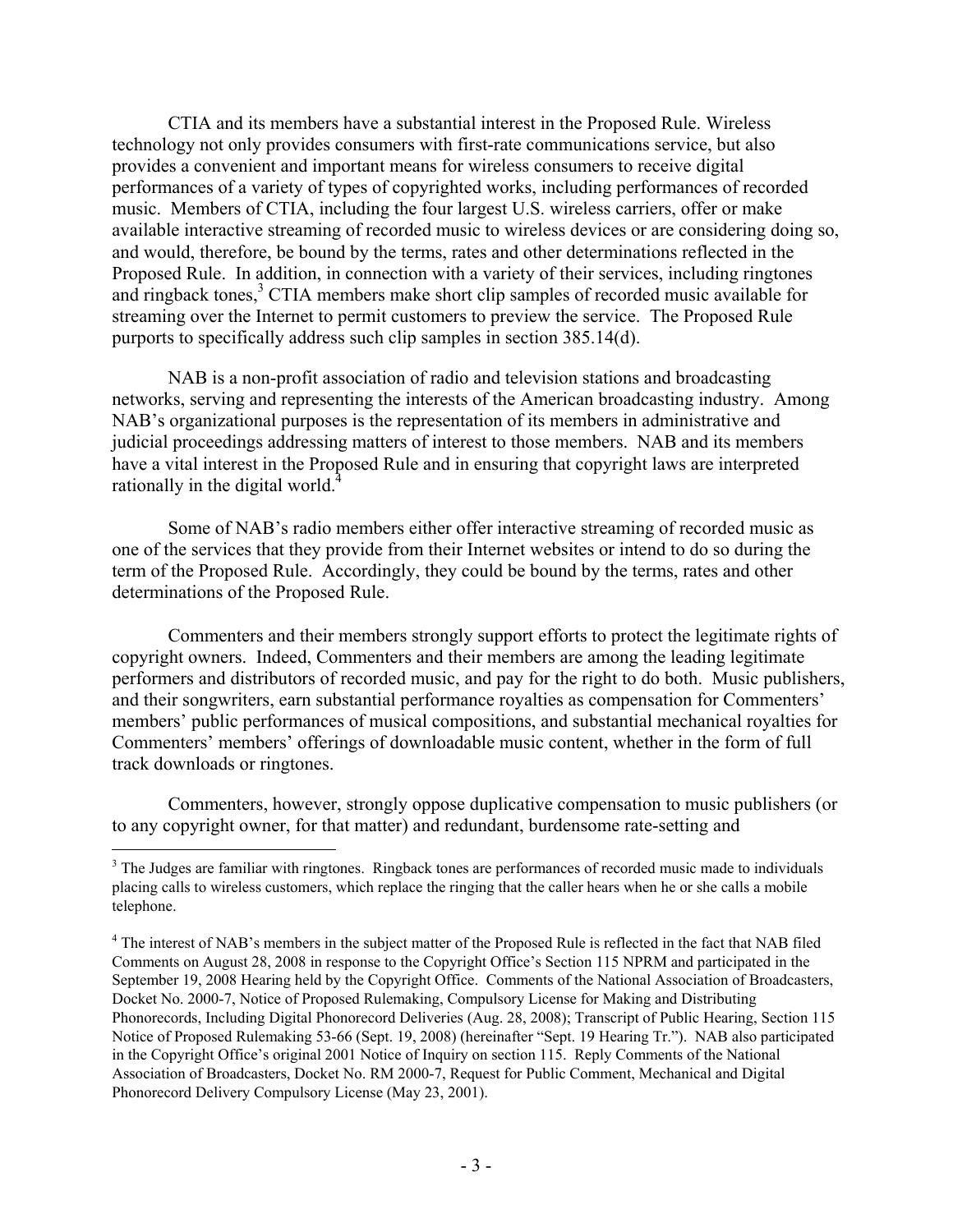administrative systems for the same economic transaction. There is no justification for declaring, as the NPRM proposes, that "interactive streams" subject to the public performance right (and the applicable exceptions and limitations thereto) are also DPDs subject to the mechanical license. It makes no sense to burden those wishing to provide legitimate, licensed streaming music services with overlapping claims by different agents of the same copyright owner. It makes even less sense to subject those wishing to provide clip samples (which have no function other than to foster other, licensed and compensated uses of recorded music) to claims that they are subject to the enormously burdensome and unwieldy administrative requirements of the mechanical license, whether that license is obtained by operation of the statutory procedures of section 115 or outside of those procedures. Yet the Proposed Rule, by improperly declaring "interactive streams" to be DPDs, would have just that effect.

 Commenters' right to comment on the Proposed Rule is particularly appropriate and essential where, as here, the Proposed Rule seeks to expand the DPD right set forth in section  $115(c)(3)(G)(i)$  beyond its reasonably expected and lawful scope. The DPD right is grounded in the reproduction and distribution rights, yet the Proposed Rule purports to extend that right to cover acts that are pure performances, subject to the public performance right (and its applicable exceptions and limitations). This, in turn, implicates the interests of a range of parties, including Commenters, who did not participate in the proceeding that gave rise to the Settlement in reliance on the understanding that the proceeding would be confined to its lawful scope—setting rates and terms only for activities properly within the scope of section 115, not for activities beyond that scope. Just as the parties to a settlement may not declare an over-the-air radio broadcast or the digital transmission of a display of a photograph to be a DPD or set a section 115 statutory license rate for that activity, they may not declare an interactive performance to be a DPD subject to section 115.

 In sum, CTIA's and NAB's members perform services, or contemplate during the term of the Proposed Rule performing services covered by the Proposed Rule, and thus could be subject to the rates, terms and other determinations of the Proposed Rule. Accordingly, Commenters have the right to comment on the Proposed Rule under section  $801(b)(7)$ .<sup>5</sup>

# **I. The Copyright Royalty Judges Lack Authority To Declare Interactive Streams To Be Digital Phonorecord Deliveries.**

The Proposed Rule's declaration that "[a]n interactive stream is an incidental digital phonorecord delivery under 17 U.S.C.  $115(c)(3)(C)$  and (D)" should be deleted because the Copyright Royalty Judges lack authority to promulgate such a regulation.

 $<sup>5</sup>$  CTIA and NAB have the right to comment on the Proposed Rule on behalf of their members under the principles</sup> of associational standing as set forth in *Hunt v. Wash. State Apple Advertising Comm'n*, 432 U.S. 333, 343 (1977). NAB and CTIA's members would have a right to comment in their own right, the interests the associations seek to protect are germane to their purpose, and nothing in the current proceeding requires the participation of individual members. *Id.* Nevertheless, to forestall any controversy over the issue, AT&T Mobility, Clear Channel Communications, Sprint, T-Mobile, and Verizon Wireless, each of which provides performances that the Proposed Rule defines as "interactive streams" and thus would or may be subject to the Proposed Rules, are participating in these comments in their individual capacities as well as in their capacities as members of the associations.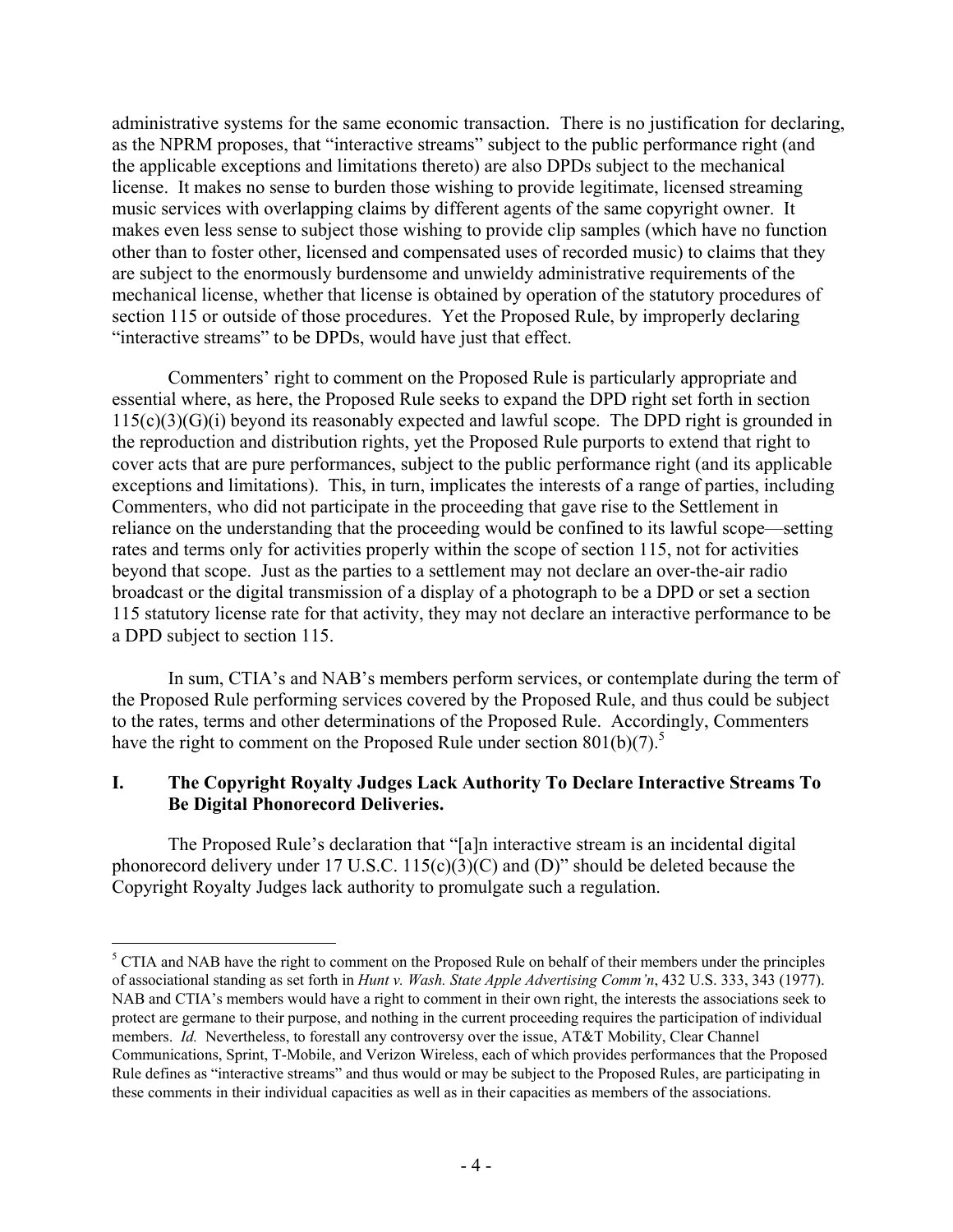The Register has made clear that the Judges do not have authority to issue this regulation. In a Memorandum Opinion on Material Questions of Substantive Law, the Register of Copyrights advised the Copyright Royalty Judges that they "do not have the authority to issue rules setting forth the scope of the activities covered by the [section 115] license," 73 Fed. Reg. 48,396, 48,399 (Aug. 19, 2008). The Judges are required to comply with the Register's ruling. *See* 17 U.S.C. § 802(f)(1)(A)(ii) (providing that "the Copyright Royalty Judges shall apply the legal interpretation embodied in the response of the Register of Copyrights" to referred material questions of substantive law (emphasis added)).

The declaration in the Proposed Rule that an interactive stream is a digital phonorecord delivery is one of the kinds of regulation that the law forbids. It is a declaration that a defined type of activity falls within the scope of section 115.

This is not a case that falls within the scenario identified by the Register as one where the Judges may need to address whether particular types of DPDs fall within the section 115 license in the process of setting rates for different types of DPDs.<sup>6</sup> See 73 Fed. Reg. at 48,399. First, the Proposed Rule does not merely pose the question of whether a particular type of DPD falls within the statutory license; it goes further—addressing a more fundamental legal question. The Proposed Rule takes a position on whether a particular type of activity is a DPD (implicating the reproduction and distribution rights) in the first place.

Second, the Proposed Rule arises in the context of a settlement, so there has been no proceeding on which to base the determination of such a fundamental legal question and the full factual record has not been developed. Indeed, the Digital Media Association (DiMA) requested referral to the Register of this very question—whether an interactive stream is a DPD. The Judges decided that the issue could not be referred as a matter of law in light of the lack of factual information relating to the "circumstances and types of activities that could be considered 'interactive streaming,' and the extent to which those factual circumstances and types of activities result in reproductions of musical works." *Mechanical and Digital Phonorecord Delivery Rate Adjustment Proceeding*, Docket No. 2006-3 CRB DPRA, Order Denying Motion of the Digital Media Association for Referral of a Novel Material Question of Substantive Law at 2 (Feb. 4, 2008). In other words, the Judges concluded that the legal question could not be answered without a full factual explication of the activities and reproductions involved in interactive streaming. The Proposed Rule makes no reference to any such factual information and, as discussed in Section II.B, below, does not even attempt to address the activities and reproductions involved in "interactive streaming."

In any event, there is no need to make such a fundamental legal determination here. The settling parties are free to propose rates for any DPDs that may be created in the context of a given activity, provided that a service wishes to use the section 115 statutory license for that activity. This does not require a declaration that every incident of "interactive streaming" is a DPD. It merely requires the setting of a rate under the license "to the extent that" the activity involves DPDs. Suitable language to effectuate such a result is provided in Section V, below.

1

 $6$  The Register stated that where, as here, such a question had not previously been determined, it would be a novel question of law that should be referred to the Register. 73 Fed. Reg. at 48,399.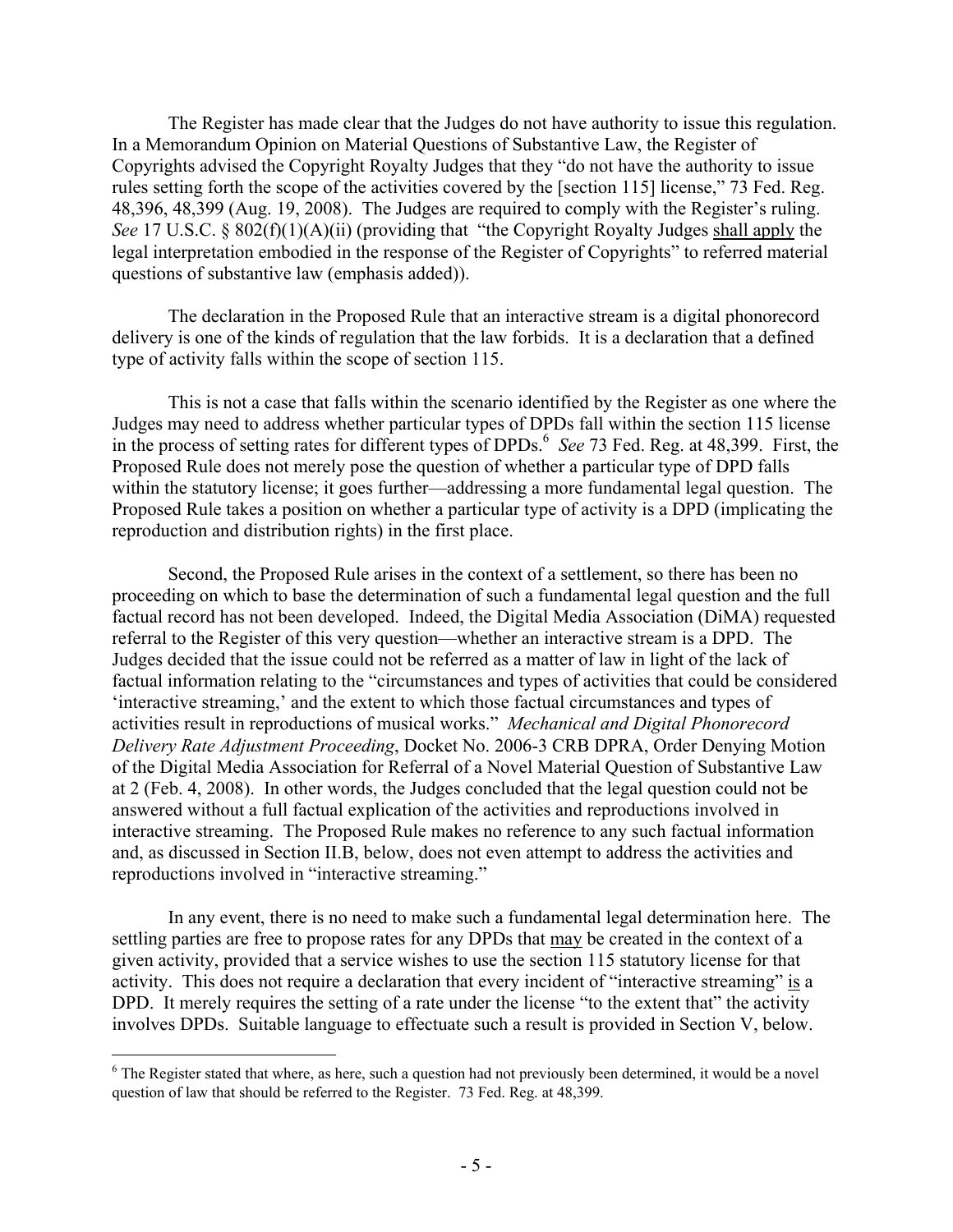# **II. The Proposed Rule Declaring Interactive Streams To Be** *Per Se* **Digital Phonorecord Deliveries Is Contrary to Law.**

 The Proposed Rule's declaration that "[a]n interactive stream is an incidental digital phonorecord delivery under 17 U.S.C. 115(c)(3)(C) and (D)," Proposed Rule  $\S 385.11$ (definition of "interactive stream"), is contrary to the Copyright Act in numerous respects. The Copyright Royalty Judges may not adopt a rule that is contrary to law, regardless of whether or not the parties to a proceeding may agree.<sup>7</sup>

# **A. The Proposed Rule Violates Section 115 by Failing To Require a Delivered, "Specifically Identifiable" Phonorecord as a Condition of a Digital Phonorecord Delivery.**

 Section 115 introduces the concept of "digital phonorecord delivery" as a species of distribution, implicating the distribution and reproduction rights of section 106. The definition of "digital phonorecord delivery" expressly requires that a reproduction of a phonorecord (i) be delivered to a recipient and (ii) be "specifically identifiable." The Proposed Rule ignores both of these requirements.

# **1. A Digital Phonorecord Delivery Must Result in the Delivery of a Specifically Identifiable Reproduction.**

 The essence of a DPD is that a reproduction of a phonorecord of a musical work is "delivered" (in the sense of a distribution) to the recipient of a transmission. As the definition of "digital phonorecord delivery" expressly provides: "A 'digital phonorecord delivery' is each individual delivery of a phonorecord by digital transmission of a sound recording which results in a specifically identifiable reproduction by or for any transmission recipient of a phonorecord of that sound recording." 17 U.S.C. § 115(d) (emphasis added).

 The Copyright Office, discussing when a transmission resulted in a DPD in the Copyright Office Section 115 NPRM, confirmed the import of the definition. First, there must be a reproduction. Then, in the words of the Copyright Office, for the "reproduction . . . to qualify as a DPD under the statutory criteria, the reproduction must meet all the criteria specified in the

<sup>7</sup> *See, e.g., Vasquez-Lopez v. Ashcroft,* 343 F.3d 961 (9th Cir. 2003) ("The power of an administrative officer or board to administer a federal statute and to prescribe rules and regulations to that end is not the power to make law . . . but the power to adopt regulations to carry into effect the will of Congress as expressed by the statute. A regulation which does not do this, but operates to create a rule out of harmony with the statute, is a mere nullity." (*quoting Manhattan Gen. Equip. Co. v. Comm'r of Internal Revenue*, 297 U.S. 129, 134 (1936))); *Ashton v. Pierce*, 716 F.2d 56, 60 (D.C. Cir. 1983) ("[F]or regulations to be valid they must be consistent with the statute under which they were promulgated." (citation omitted)) ; *accord FDA v. Brown & Williamson Tobacco Corp.*, 529 U.S. 120, 125 (2000) ("[W]e must take care not to extend the scope of the statute beyond the point where Congress indicated it would stop." (internal quotations omitted)).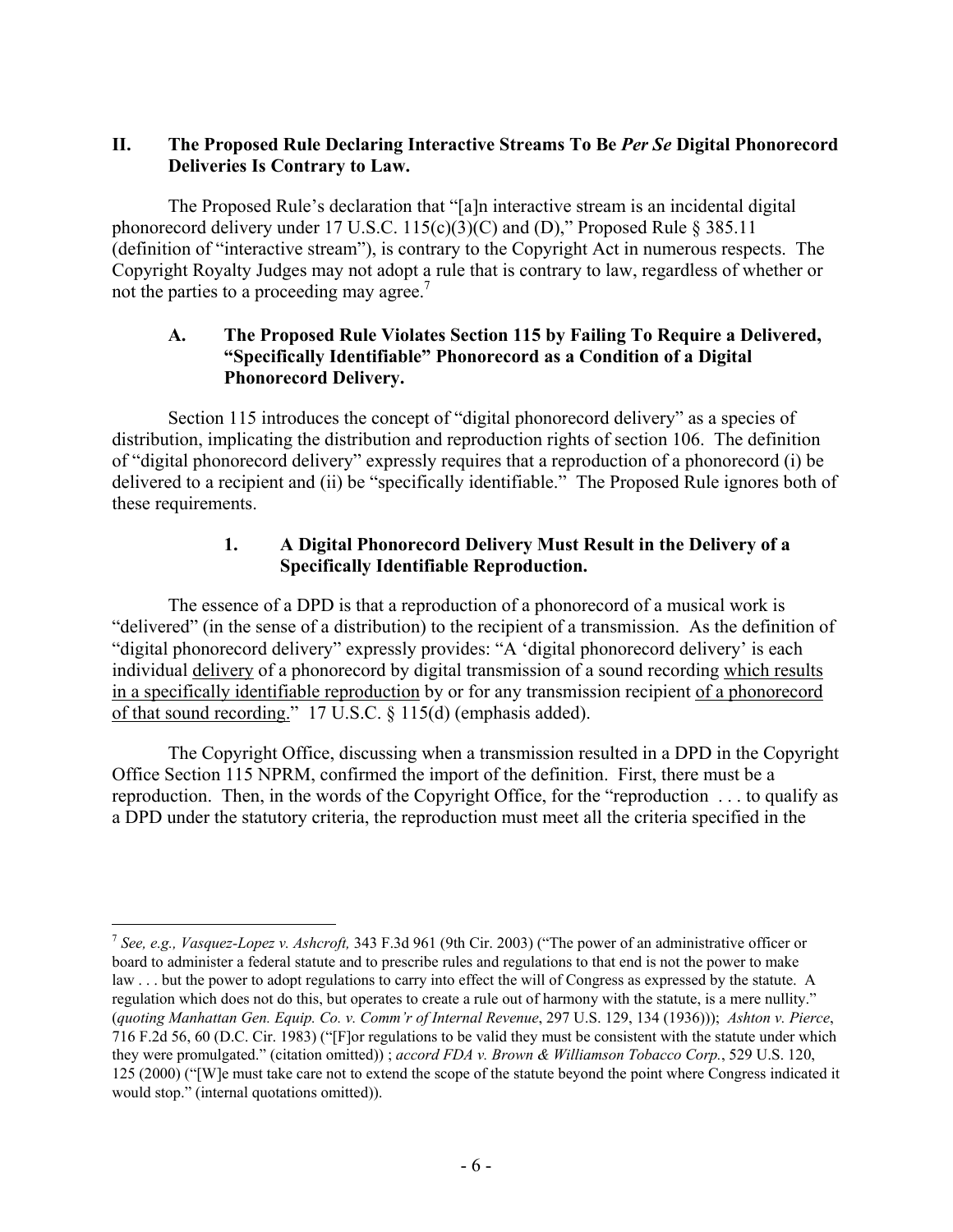definition: (1) it must be delivered, (2) it must be a phonorecord, and (3) it must be specifically identifiable."<sup>8</sup> Copyright Office Section 115 NPRM, 73 Fed. Reg. at  $40,808$ .<sup>9</sup>

## **2. The Proposed Rule Violates this Fundamental Requirement of Section 115.**

 The Proposed Rule ignores this fundamental definition of a DPD. The Proposed Rule's definition of "stream" does not require any type of delivered phonorecord. To the contrary, it actually prohibits reproductions except for a narrowly defined class of "streaming cache reproductions," and even those reproductions are not required. In short, the Proposed Rule would provide that real-time interactive streaming, where there is no delivered phonorecord, constitutes a "digital phonorecord delivery." That is contrary to law.<sup>10</sup> Further, nothing in the Proposed Rule requires that any reproduction created by interactive streaming be "specifically identifiable." That, too, is contrary to law.

<u>.</u>

S. Rep. No. 104-128, at 44 (1995); *accord* H.R. Rep. No. 104-274, at 30 (1995) (same, without the words "of course" and other minor word differences). The Copyright Office itself has recognized the importance of the DPRA Senate and House Reports in construing the very act at issue here. In the Office's own words, "Turning to the legislative history is appropriate where, as here, the precise meaning is not apparent and a clear understanding of what Congress meant is crucial to an accurate determination of how Congress intended the digital performance right and the statutory scheme to operate." *Public Performance of Sound Recordings: Definition of a Service: Final Rule*, 65 Fed. Reg. 77,292, 77,298 (Dec. 11, 2000). In particular, the Office stated that "we place great weight on the passages in the 1995 House and Senate Reports." *Id.* at 77,298 (emphasis added). Nevertheless, in the Copyright Office Section 115 NPRM, the Register proposed to ignore this clear statement on the asserted, but clearly erroneous, ground that the statutory text was unambiguous in its reference. Copyright Office Section 115 NPRM, 73 Fed. Reg. at 40,809-10.

 $9$  Although the Copyright Office has not adopted the Proposed Rule set forth in the NPRM, and has, since publication of the NPRM, expressed doubts about its validity, *see infra* Section II.C, the Office's statement of the legal requirements for a DPD are unassailable.

 $8$  Both the Senate and House Reports on the DPRA make clear that the term "specifically identifiable" refers to identification by the transmitting service:

The Committee notes that the phrase "specifically identifiable reproduction," as used in the definition, should be understood to mean a reproduction specifically identifiable to the transmission service. Of course, a transmission recipient making a reproduction from a transmission is able to identify that reproduction, but the mere fact that a transmission recipient can make and identify a reproduction should not in itself cause a transmission to be considered a digital phonorecord delivery.

 $10\,$  Similarly, nothing in the definition of "interactive stream" requires a delivered phonorecord.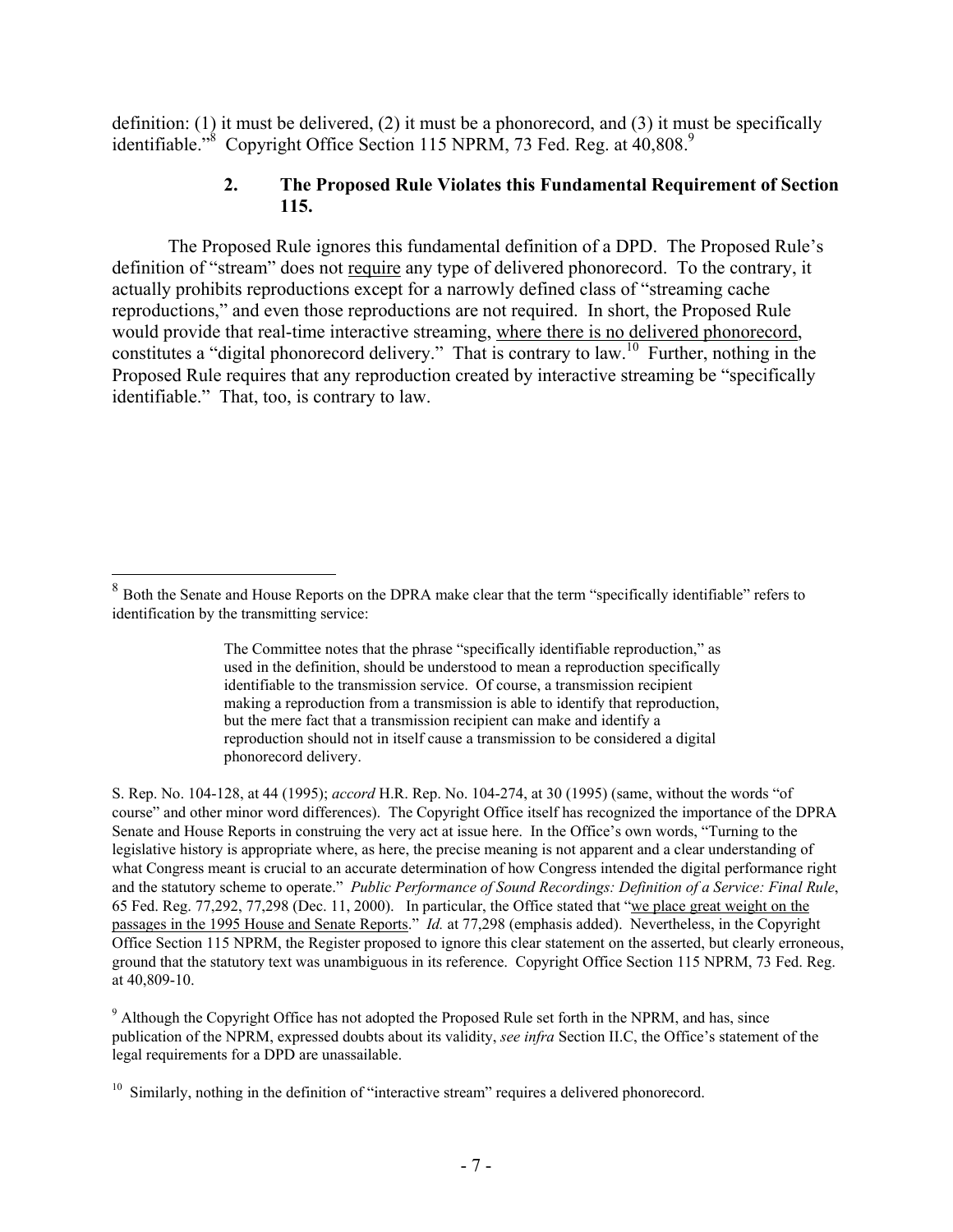**3. The Copyright Royalty Judges Have Made Clear that There Is No Basis for the Proposed Statement Declaring an Interactive Performance To Be a** *Per Se* **Digital Phonorecord Delivery Absent a Delivered Phonorecord.** 

 The Copyright Royalty Judges have already expressed a view on the question of whether "interactive streaming" necessarily constitutes a digital phonorecord delivery. That view is contrary to the conclusion expressed in the Proposed Rule.

 In rejecting DiMA's request to refer to the Register of Copyrights the issue of whether an interactive stream constituted a DPD, the Judges found that the issue could not be resolved as a pure question of law. Rather, the Judges concluded that the issue required examination of the facts relevant to the interactive stream. As the Judges noted, "[t]he Register could not render a determination as to whether 'interactive streaming' is a digital phonorecord delivery without inquiring into the factual circumstances and types of activities that could be considered 'interactive streaming,' and the extent to which these factual circumstances and types of activities result in reproductions of musical works." *Mechanical and Digital Phonorecord Delivery Rate Adjustment Proceeding*, Docket No. 2006-3 CRB DPRA, Order Denying Motion of the Digital Media Association for Referral of a Novel Material Question of Substantive Law at 2 (Feb. 4, 2008) (emphasis added). Similarly, the Judges concluded that "in order to determine what types of deliveries result in a digital phonorecord delivery, there must be a factual inquiry into what are the means, methods and results of the delivery." *Id.*

 There has been no such factual inquiry in connection with the Proposed Rule. Nor is the Proposed Rule limited to a particular set of facts relating to the existence or non-existence of delivered phonorecords. As discussed above, the definitions of "stream" and "interactive stream" say nothing about "the extent to which these factual circumstances and types of activities result in reproductions of musical works." DiMA's Executive Director, Jonathan Potter, acknowledged before the Copyright Office that the parties to the settlement chose not to address whether and where reproductions were made, because different variables related to the technologies used would "produce wildly differing results" and argued that "to the extent that our settlement chose not to dive too deeply into details . . . we would ask you to focus on creating clarity and not necessarily relying intensively on how you're going to get there." Sept. 19, 2008 Hearing Tr. at 36, 39-40.The Judges, however, in adopting a regulation, do not have the luxury of ignoring the law and not addressing "how you're going to get there." Thus, there is no basis for adopting the conclusion that an "interactive stream" (as defined in the Proposed Rule) is a DPD.

# **B. The Proposed Rule Improperly Equates Concepts of Performance with Distribution and Thus Violates the Fundamental Obligation To Construe the Copyright Act as a Harmonious Whole.**

 Apart from the Copyright Act's definitional barriers to construing interactive streams as *per se* DPDs, the Proposed Rule's assertion that all "interactive streams" are DPDs, with its implied conclusion that digital performances meeting the definition of "interactive streams" necessarily also implicate the distribution right, is inconsistent with the structure of the Copyright Act and with numerous specific provisions of the Act. Thus, it must be rejected.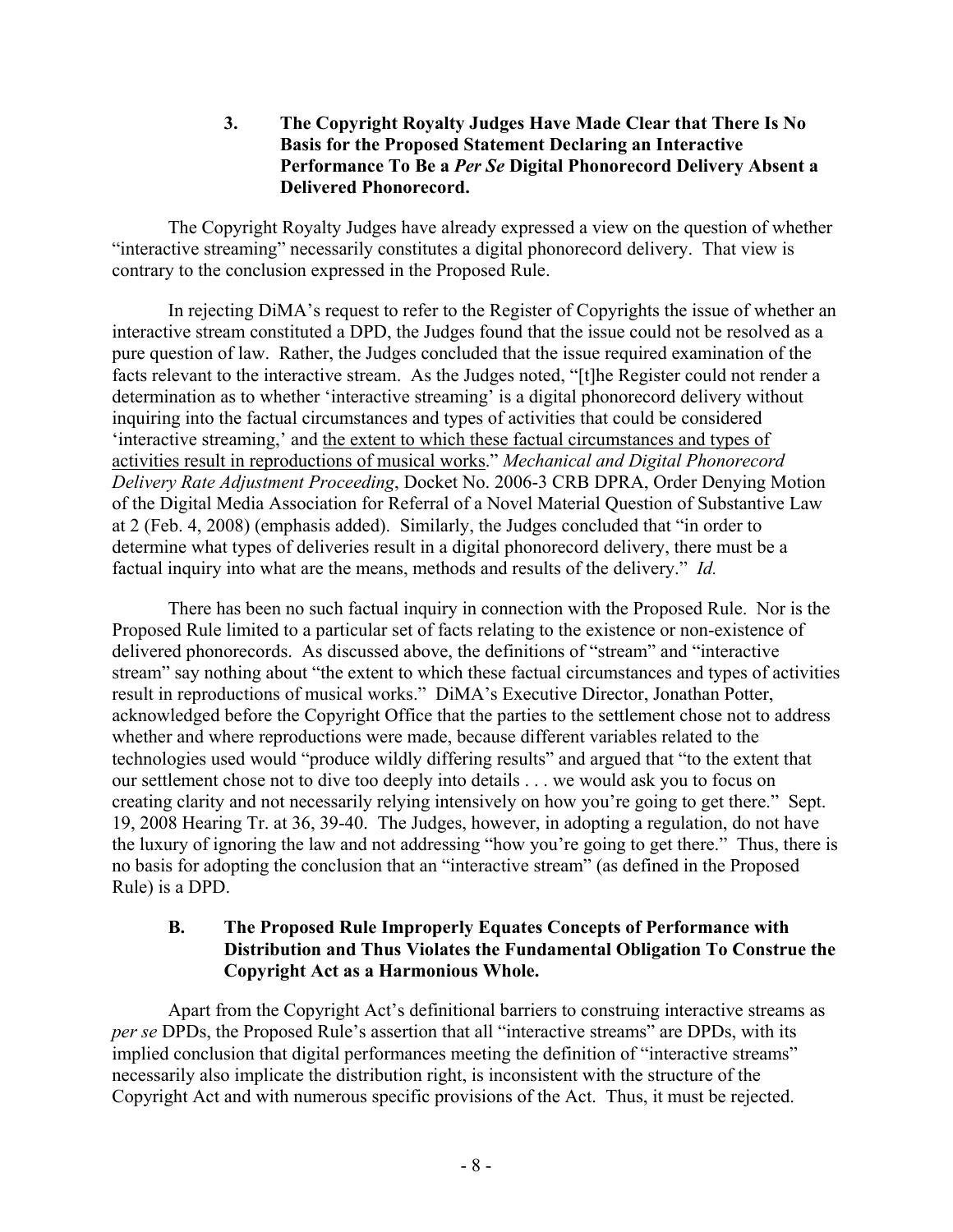"It is a fundamental canon of statutory construction that the words of a statute must be read in their context and with a view to their place in the overall statutory scheme." *FDA v. Brown & Williamson Tobacco Corp.*, 529 U.S. 120, 133 (2000) (quoting *Davis v. Michigan Dept. of Treasury*, 489 U.S. 803, 809 (1989)). Courts must interpret a statute as a balanced and coherent regulatory scheme and "fit, if possible, all parts into an harmonious whole." *Id.* (citations omitted); *see also K-Mart Corp. v. Cartier, Inc.*, 486 U.S. 281, 291 (1988) (observing that plain meaning is determined not only by statutory language itself but by "the language and design of the statute as a whole").

 As will be discussed in greater detail in the sections that follow, the Copyright Act consistently differentiates between the public performance right and other rights. A number of these distinctions, including express distinctions in section 114, apply to interactive audio performances of the type identified as "interactive streams" in the Proposed Rule. In addition, the construction advanced in the Proposed Rule cannot be reconciled with the condition set forth in section 115, itself, for when a musical work is eligible for the statutory license. Nor is the Proposed Rule consistent with the statutory definition of one of the most fundamental concepts of copyright law, the definition of "publication," which provides that "a public performance or display of a work does not of itself constitute publication." 17 U.S.C. § 101. For these reasons, and others, the Proposed Rule's declaration that an "interactive stream" is a DPD would violate the well-established canon of statutory construction that a statute must be construed in such a way as to produce a harmonious whole.

## **1. The Proposed Rule Improperly Equates Performance with Distribution.**

 The tie between digital phonorecord deliveries and the distribution right is clear from the text of section 115 and its legislative history. For example, section 115 provides that a DPD is actionable as infringement unless the person making the DPD (or the sound recording copyright owner) "has obtained a compulsory license under this section or has otherwise been authorized by the copyright owner of the musical work to distribute or authorize the distribution, by means of a digital phonorecord delivery, of each musical work embodied in the sound recording." 17 U.S.C.  $\S$  115(c)(3)(G)(i) (emphasis added). Further, the statutory license granted by section 115 is a license "to make and distribute phonorecords of the [musical] work" and is available only if the person's "primary purpose in making phonorecords is to distribute them to the public for private use, including by means of a digital phonorecord delivery." *Id.* § 115(a)(1); *see, e.g., id.*  § 115(b)(1) (requiring notice before "distributing any phonorecords of the work"); *id.* § 115(c)(1) (royalties "for phonorecords made and distributed"); *id.* § 115(c)(2) (providing that a royalty is payable "for every phonorecord made and distributed" and defining when a phonorecord is considered "distributed"); *id.* § 115(c)(3) (license includes the right to "distribute or authorize the distribution of a phonorecord . . . by means of a digital transmission which constitutes a digital phonorecord delivery, regardless of whether the digital transmission is also a public performance") (emphasis added).

 Likewise, the House Report of the Digital Performance Rights in Sound Recordings Act of 1995, Pub. L. No. 104-39, the legislation that introduced the concept of DPDs, explains that DPDs were added "to confirm that the existing 'mechanical rights' of writers and publishers (i.e.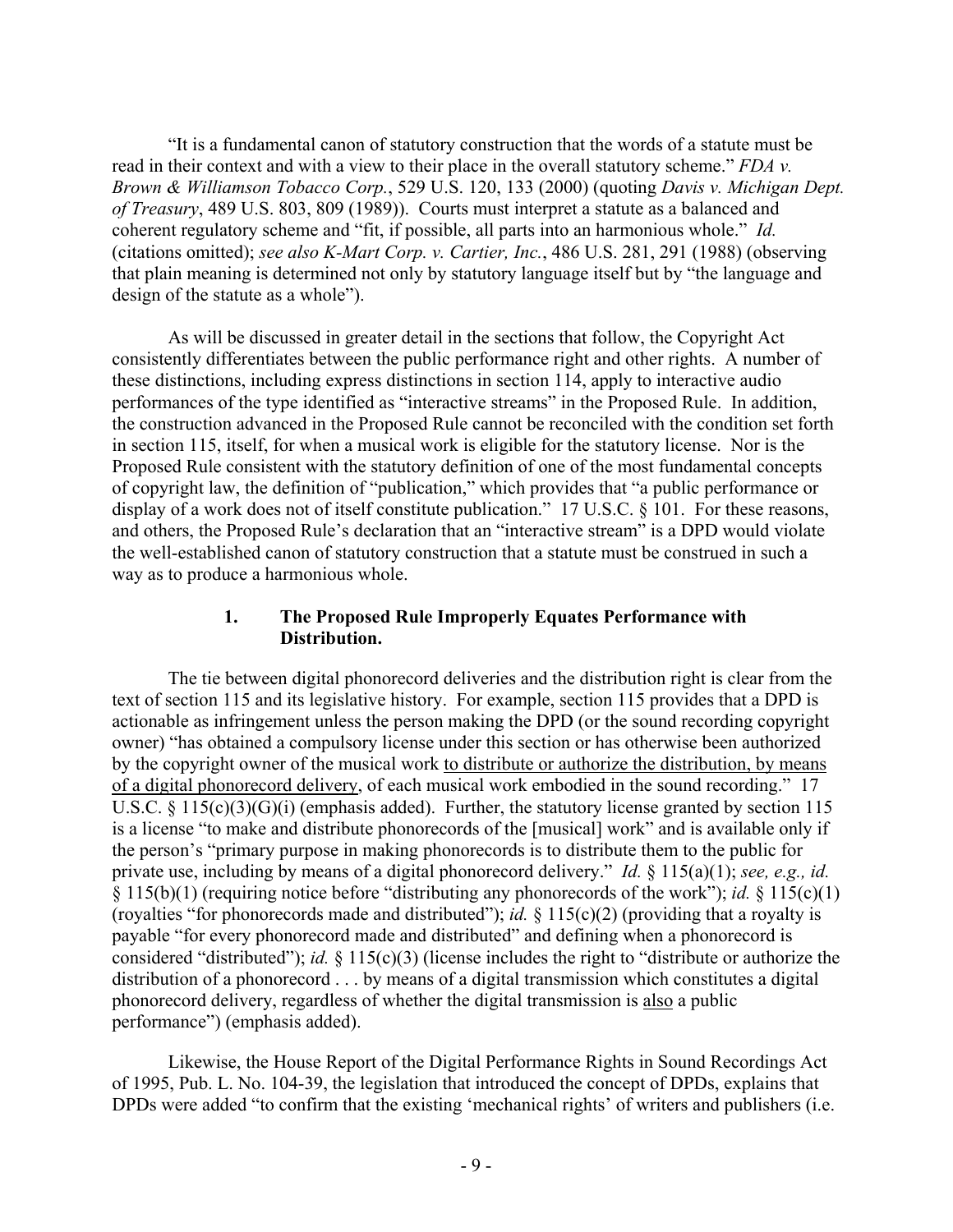the right to be paid when compact discs and cassettes embodying their music are distributed) apply to certain distributions of phonorecords by digital transmission (referred to in the bill as 'digital phonorecord deliveries')." H.R. Rep. No. 104-274, at 28 (emphasis added). The corresponding Senate Report makes clear that Congress intended DPDs as a species of distribution, not as a form of public performance:

> The intention in extending the mechanical compulsory license to digital phonorecord deliveries is to maintain and reaffirm the mechanical rights of songwriters and music publishers as new technologies permit phonorecords to be delivered by wire or over the airwaves rather than by the traditional making and distribution of records, cassettes and CD's. The intention is not to substitute for or duplicate performance rights in musical works, but rather to maintain mechanical royalty income and performance rights income for writers and music publishers.

# S. Rep. No. 104-128, at 37 (1995) (emphasis added).

 The Proposed Rule, however, would ignore Congress' fundamental distinction between performances and distributions (or DPDs). Instead it would define "interactive stream" in terms that relate to the performance right, without regard to the existence or non-existence of any distribution, and then declare all interactive streams to be distributions.

 The Proposed Rule defines a "stream" as a digital transmission to an end user "to allow the end user to listen to the sound recording, while maintaining a live network connection to the transmitting service, substantially at the time of transmission." Proposed Rule § 385.11 (definition of "stream"). That is the essence of performance—real time or near real-time listening. *See*, *e.g.*, *U.S. v. ASCAP*, 485 F. Supp. 2d at 442-46 (holding that downloads are not performances and contrasting streaming, which results in real-time or near real-time performance, with downloads, which do not).

If there were any residual doubt, the Proposed Rule could not be more express about the intent to duplicate the performance right. The definition of "stream" requires that to be a "stream," and thus to qualify as an "interactive stream," a transmission must be "also subject to licensing as a public performance of the musical work." Proposed Rule, § 385.11 (definition of "stream" clause (3)). In other words, a "stream" is a performance. It has nothing to do with "distribution."

 The definition of "interactive stream" does not cure this defect. *See* Proposed Rule § 385.11 (definition of "interactive stream"). To the contrary, the definition highlights the performance-oriented focus of the Proposed Rule. Interactivity is defined in terms of the nature of "the performance of the sound recording" and whether that performance is exempted from the sound recording performance right or is subject to statutory licensing under section 114(d). *Id.*  (emphasis added). Section 114(d), of course, deals with exemptions and licenses of the sound recording performance right under section 106(6). 17 U.S.C. § 114(d)(1) ("[t]he performance of a sound recording publicly by means of a digital audio transmission . . . is not an infringement of section 106(6)) (emphasis added); *id.* § 114(d)(2) ("[t]he performance of a sound recording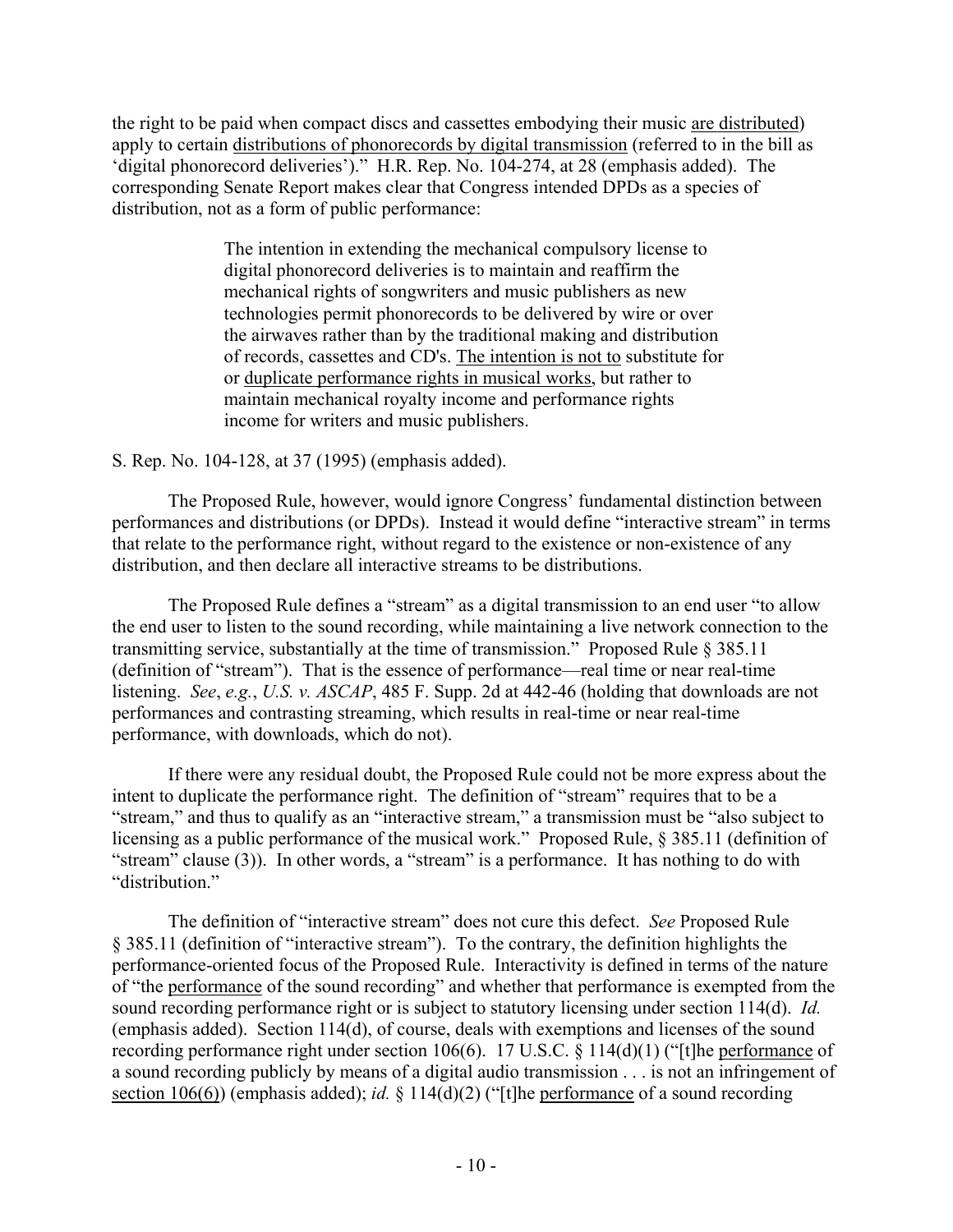publicly by means of a digital audio transmission. . . shall be subject to statutory licensing" (emphasis added)). $^{11}$ 

While the transmission resulting in a DPD may also constitute a public performance, 17 U.S.C. § 115(d), the concepts are distinct. A DPD, by virtue of being a DPD, is not a public performance and does not implicate the public performance right. A public performance is not, *per se*, a DPD. In short, the Proposed Rule declaring that an "interactive stream" is a DPD would do precisely what the Senate Report said section 115 was not to do—"duplicate performance rights in musical works." *Accord U.S. v. ASCAP*, 485 F. Supp. 2d at 447 ("[I]n light of the distinct classification and treatment of performances and reproductions under the Act, we agree with the Applicants and with the *amici* writing in support of their position that Congress did not intend the two uses to overlap to the extent proposed by ASCAP in the present case.").

## **2. Construing Interactive Streaming To Implicate Reproduction and Distribution Rights Cannot Be Reconciled With the Carefully Crafted Provisions of Section 114 of the Copyright Act.**

 The conflict between the Proposed Rule and copyright law is evident in the potential effect of the rule on sound recording rights applicable to interactive performances by digital transmission. Congress created a detailed statutory structure applicable to digital sound recording performances, with the intent of addressing all relevant rights. The scheme includes exemptions for certain transmissions, statutory licenses of the performance and ephemeral recording right for others, and specific provisions governing interactive streaming. *See* 17 U.S.C. §§ 114, 112(a), 112(e).

 It is clear from the structure of the Act, the context, and the legislative history that the detailed statutory license structure was intended as a comprehensive, carefully balanced, congressional solution to the issue of sound recording rights in digital performances. *See, e.g.,*  H.R. Rep. No. 104-274, at 14 ("[I]t is important to strike a balance among all of the interests affected" by the new performance right; "That balance is reflected in various limitations on the new performance rights."); *id.* at 13 ("[T]he bill has been carefully drafted to accommodate foreseeable technological changes.").

 Among the provisions expressly addressing the sound recording performance right for interactive transmissions are sections  $114(d)(3)$  and  $114(e)(2)$ . Section  $114(d)(3)$  imposes limitations with respect to the exclusive licensing of interactive performances under the section 106(6) right, but section 114(d)(4) is express that the same limitations do not apply to the reproduction and distribution rights. Similarly, section 114(e)(2) grants authority for collective negotiation of the section 106(6) right, but grants no such authority with respect to the reproduction or distribution rights.

 $11$  As Commenters discuss in Section IV, below, while the Proposed Rule's definition of "interactive stream" relies on section 114, it curiously does not rely on the closest analog in that section, the definition of "interactive service" provided in 17 U.S.C. § 114(j)(7).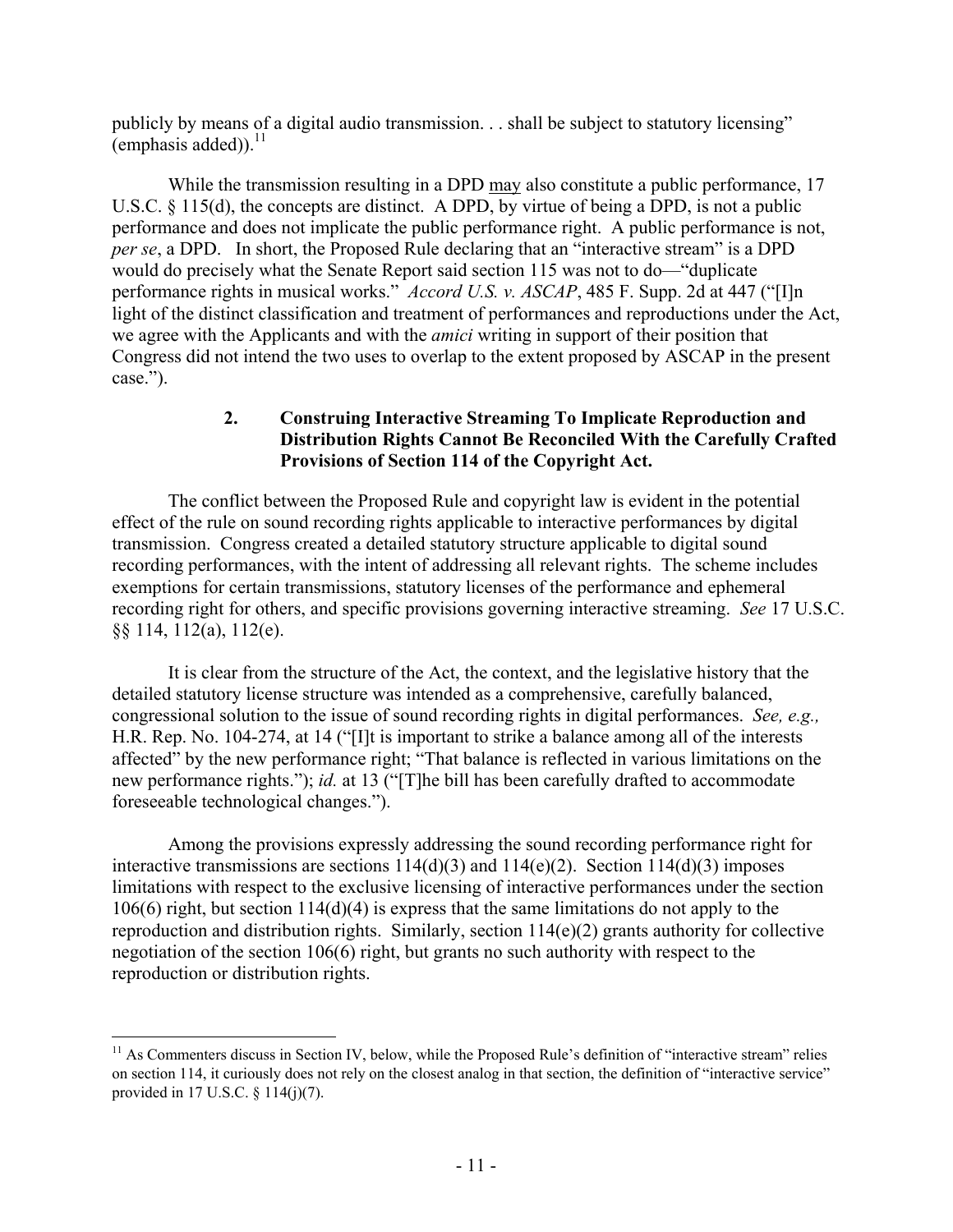A rule concluding that interactive streaming implicates the reproduction and distribution rights cannot be reconciled with these distinctions drawn by Congress in section 114. It would, for example, be inconsistent for Congress to have limited the right to grant exclusive licenses for interactive streaming under the public performance right, if the same sound recording licensor could grant exclusive reproduction and distribution rights for the digital phonorecord deliveries that those interactive streams constitute. It would be similarly absurd for Congress to have granted authority for collective negotiations of the public performance right in interactive transmissions, but not to have granted similar authority for any other rights that it understood to be implicated by those interactive transmissions.

 That, however, would be the precise effect of the Proposed Rule. If the Proposed Rule is correct that interactive streams are DPDs, implicating the musical work reproduction and distribution rights, it would appear to follow that those same streams implicate the corresponding sound recording reproduction and distribution rights. A phonorecord is, after all, a fixation of a sound recording. 17 U.S.C. § 101. Section 115(c)(3)(G) expressly provides that "[a] digital phonorecord delivery of a sound recording is actionable as an act of infringement under section 501, and is fully subject to the remedies provided by section 502 through 506 and section 509, unless" the DPD of the sound recording has been authorized by the sound recording copyright owner. 17 U.S.C. § 115(c)(3)(G). In short, the Proposed Rule construes the Copyright Act in a way that reaches a paradoxical result that is contrary to fundamental principles of statutory construction.

## **3. Construing Interactive Streams To Implicate Reproduction and Distribution Rights Cannot Be Reconciled with Congress' Decision To Subject to the Section 115 Statutory License Only Those Musical Works that Have Been Recorded and Distributed Under Authority of the Copyright Owner.**

 The Proposed Rule's misconstruction of copyright law also is evident in the detrimental effect of the Rule on a composer's ability to control which of his or her musical works is eligible for reproduction and distribution under the section 115 statutory license. When Congress first enacted section 115 in 1976, it established a clear rule: only those musical works for which phonorecords "have been distributed to the public in the United States under the authority of the copyright owner" were subject to the statutory license. 17 U.S.C.  $\S$  115(a)(1); Copyright Law Revision, H.R. Rep. No. 94-1476, at 107-08 (Sept. 3, 1976) (the "1976 House Report").<sup>12</sup> Conversely, Congress decided that, before a musical work was recorded and distributed to the public, a record company could not record or distribute it under section 115.

The Proposed Rule states that the public performance by interactive digital transmission of a song is a "digital phonorecord delivery"—that is, it creates phonorecords and constitutes a distribution of those phonorecords to the public. The unavoidable consequence of that logic is that if a composer authorizes an interactive digital public performance of a musical work that has never been recorded, that composer also will have authorized the creation and distribution of

 $12$  The issue of what works were subject to the license was described as "the most controversial issue in the 1909 act" (at least with respect to the mechanical license). 1976 House Report at 107.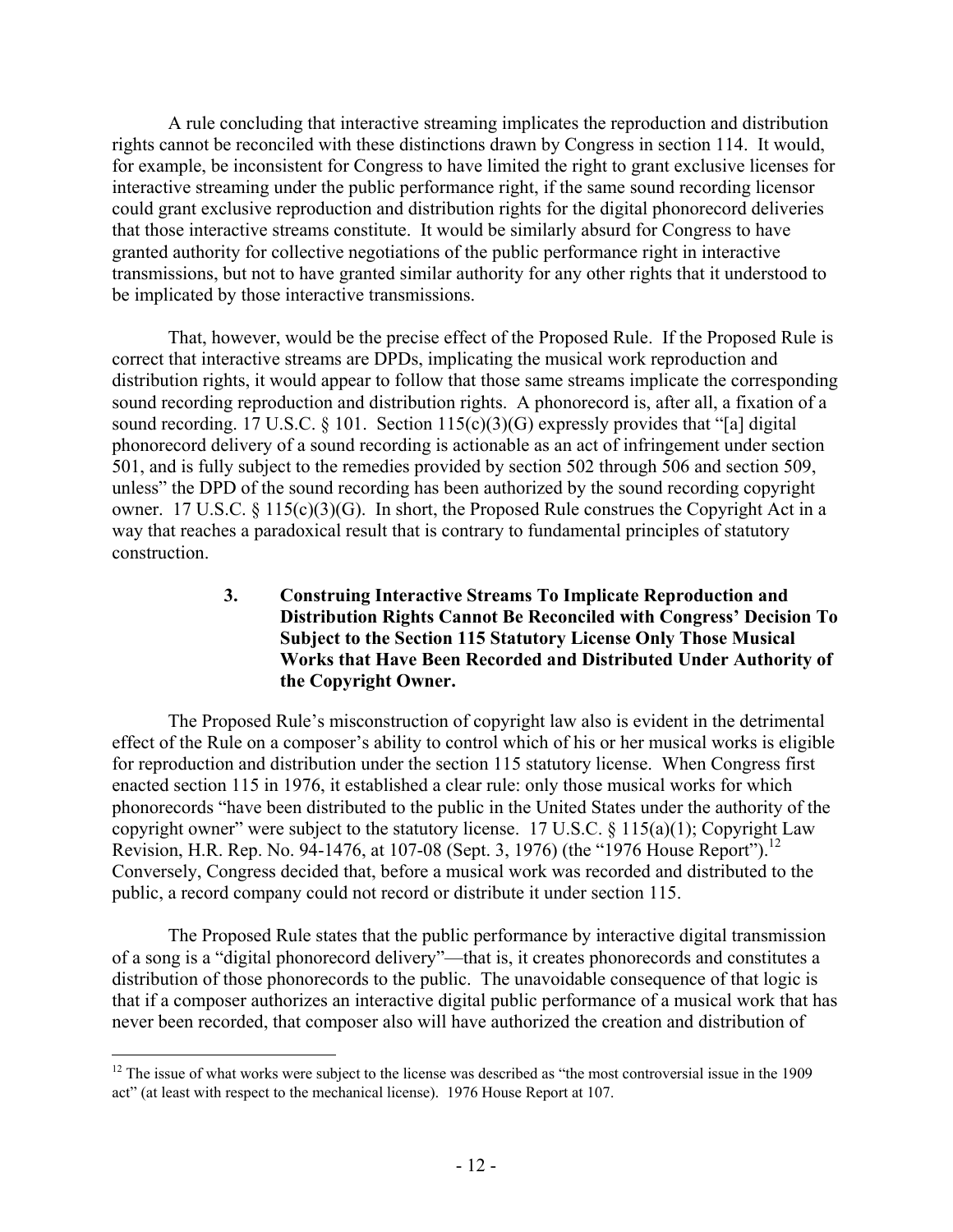phonorecords of the work. Simply allowing the public to listen to a demo of a song from his or her website, from a third party website, or to a mobile device, by interactive streaming (and not download) would constitute making a DPD, which is a distribution. By allowing such a performance, the songwriter will have yielded any rights to control the first recording and distribution of the song. That clearly is not what Congress intended or provided in enacting section 115, and cannot be harmonized with the Proposed Rule.

# **4. Construing Interactive Streams To Implicate Reproduction and Distribution Rights Cannot Be Reconciled with the Fundamental Copyright Principle of Publication.**

 Nor can the Proposed Rule be reconciled with the statutory definition of "publication." Publication is defined as the "distribution of copies or phonorecords of a work to the public by sale or other transfer of ownership," but the Act expressly provides that "a public performance or display of a work does not of itself constitute publication." 17 U.S.C. § 101 (emphasis added). Under the Proposed Rule, digitally transmitted interactive streams constituting a public performance of a work would also constitute distribution to the public of that work. That would appear to lead to the conclusion that, contrary to the plain meaning of the definition of "publication," every public performance of a work by interactive stream would constitute publication.<sup>13</sup> In other words, the Proposed Rule directly conflicts with the statutory directive that public performance is not, of itself, publication.

 Moreover, such a conclusion could have profound effects for Copyright Office registration practices and for substantive issues such as the availability of statutory damages and attorneys' fees in cases of infringement. Today, works performed by interactive stream but not otherwise distributed may be considered unpublished. Under the Proposed Rule, they would need to be registered as published works. They could not be included in an unpublished collection, significantly increasing the costs and administrative burdens of registration for both copyright owners and the Copyright Office. Such a construction also would trigger the mandatory deposit requirement of section 407(a) of the Copyright Act for works that were never intended to be published within the meaning of that provision. Further, the scope of the work would depend on the "unit of publication," which would become the "unit of performance." Substantively, such a rule would potentially expand the scope of statutory damages and attorneys' fees, a result that should not be effected by this Proposed Rule. More fundamentally, the Proposed Rule could change which works fall within the scope of U.S. copyright law, as section 104 bases decisions as to national origin on whether the work was published and where and when it was first published.

 The Proposed Rule threatens to turn settled principles of copyright law on their head and cannot be reconciled with an obligation to construe the Copyright Act as a harmonious whole. The declaration that interactive streams are DPDs should not be adopted.

<sup>&</sup>lt;sup>13</sup> In some cases, it could be argued that the distribution coincident with an interactive stream was not by "sale or other transfer of ownership." Such an argument, however, would be difficult in any case in which the streamed performance was sold, and, in any event, the Proposed Rule would introduce newfound ambiguity into prior decisions that works either were, or were not, published.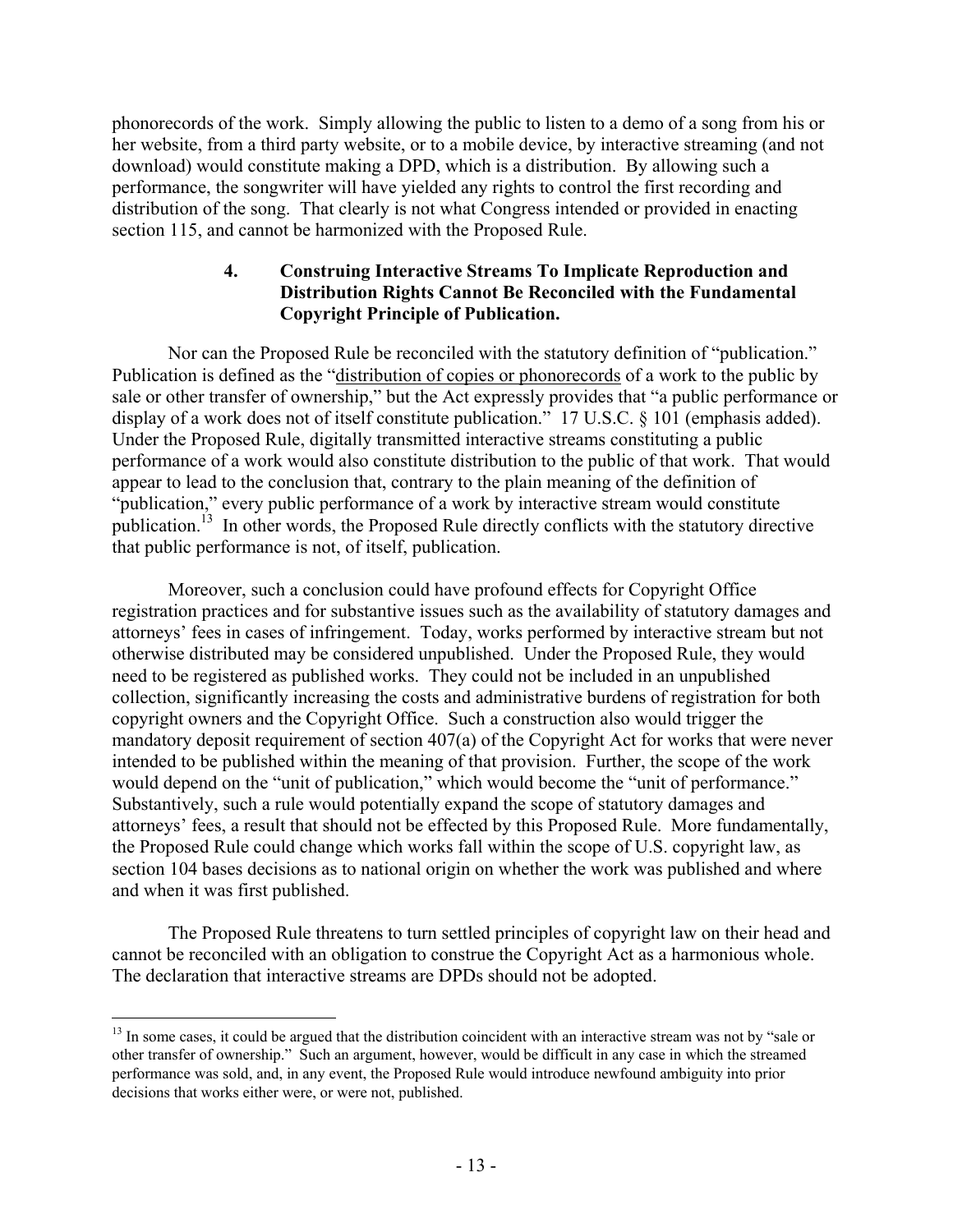# **C. Nothing in the Copyright Office's July 16, 2008 Notice of Proposed Rulemaking Supports the Proposed Rule.**

 The parties to the Settlement may attempt to argue that the Copyright Office has agreed that interactive streaming is a DPD, relying on the Copyright Office Section 115 NPRM. That Proposed Rule met strong resistance on diverse legal and policy grounds from numerous commenters and has not been adopted.<sup>14</sup> Thus, it provides no support for the Proposed Rule.

 An NPRM is not a regulatory determination by an agency and has no force of law or effect. *See, e.g., Commodity Futures Trading Comm'n v. Schor*, 478 U.S. 833, 845 (1986) ("It goes without saying that a proposed regulation does not represent an agency's considered interpretation of its statute and that an agency is entitled to consider alternative interpretations before settling on the view it considers most sound.").<sup>15</sup> Moreover, in a hearing held by the Copyright Office on September 19, 2008, the Register of Copyrights recognized "that our proposed rule was rather ambitious and, arguably, inconsistent with the more conservative approach that we have taken over the years in addressing the Section 115 compulsory license." Sept. 19, 2008 Hearing Tr. at 3 (publication pending following opportunity for corrections). Indeed, the Register had previously stated, in testimony to Congress, that "Characterizing streaming as a form of distribution is factually and legally incorrect and can only lead to confusion." *Section 115 Reform Act (SIRA) of 2006: Hearings before the Subcomm. on the Courts, the Internet, and Intellectual Property of the H. Comm. on the Judiciary* at 6 (May 16, 2006) (Statement of Marybeth Peters, Register of Copyrights) (emphasis added). The Register acknowledged that it was the Office's "intention to be provocative in order to . . . see how far we could go" and that most commenters believed that the proposal "did, in fact, go too far." Sept. 19, 2008 Hearing Tr. at 3.

 The Register had based the Copyright Office's proposed rule on the proposed finding that the buffers created in order to effectuate streamed performances were, in fact, distributed phonorecords that qualified as DPDs. Copyright Office Section 115 NPRM, 73 Fed. Reg. at 40,808-09. In the time between the publication of the proposed rule and the date comments were due, the Second Circuit issued a decision that undermined that premise. In *The Cartoon Network LP v. CSC Holdings, Inc.,* 536 F.3d 121 (2d Cir. 2008), the Second Circuit held that

<sup>&</sup>lt;sup>14</sup> *See* Comments of The National Association of Broadcasters; Comments of CTIA - The Wireless Association; Comments of Google, Inc./YouTube LLC; Comments of Verizon Communications; Comments of Electronic Frontier Foundation, Public Knowledge, Center for Democracy and Technology, Consumers Union, Consumer Federation of America, U.S. PIRG, and the Computer & Communications Industry Association; Muzak LLC, DMX, Inc., Ecast Inc., TouchTunes Music Corporation and AMI Entertainment, *available at* http://www.copyright.gov/docs/section115/comments-3/.

<sup>&</sup>lt;sup>15</sup> Indeed, giving weight to a proposal in an NPRM would be antithetical to the purpose of notice and comment rulemaking, which, among other things, "is both (1) to allow the agency to benefit from the expertise and input of the parties who file comments with regard to the proposed rule, and (2) to see to it that the agency maintains a flexible and open-minded attitude towards its own rules, which might be lost if the agency had already put its credibility on the line in the form of 'final' rules. People naturally tend to be more close-minded and defensive once they have made a 'final' determination." *Nat'l Tour Brokers Ass'n v. U. S.*, 591 F.2d 896, 902 (D.C. Cir. 1978).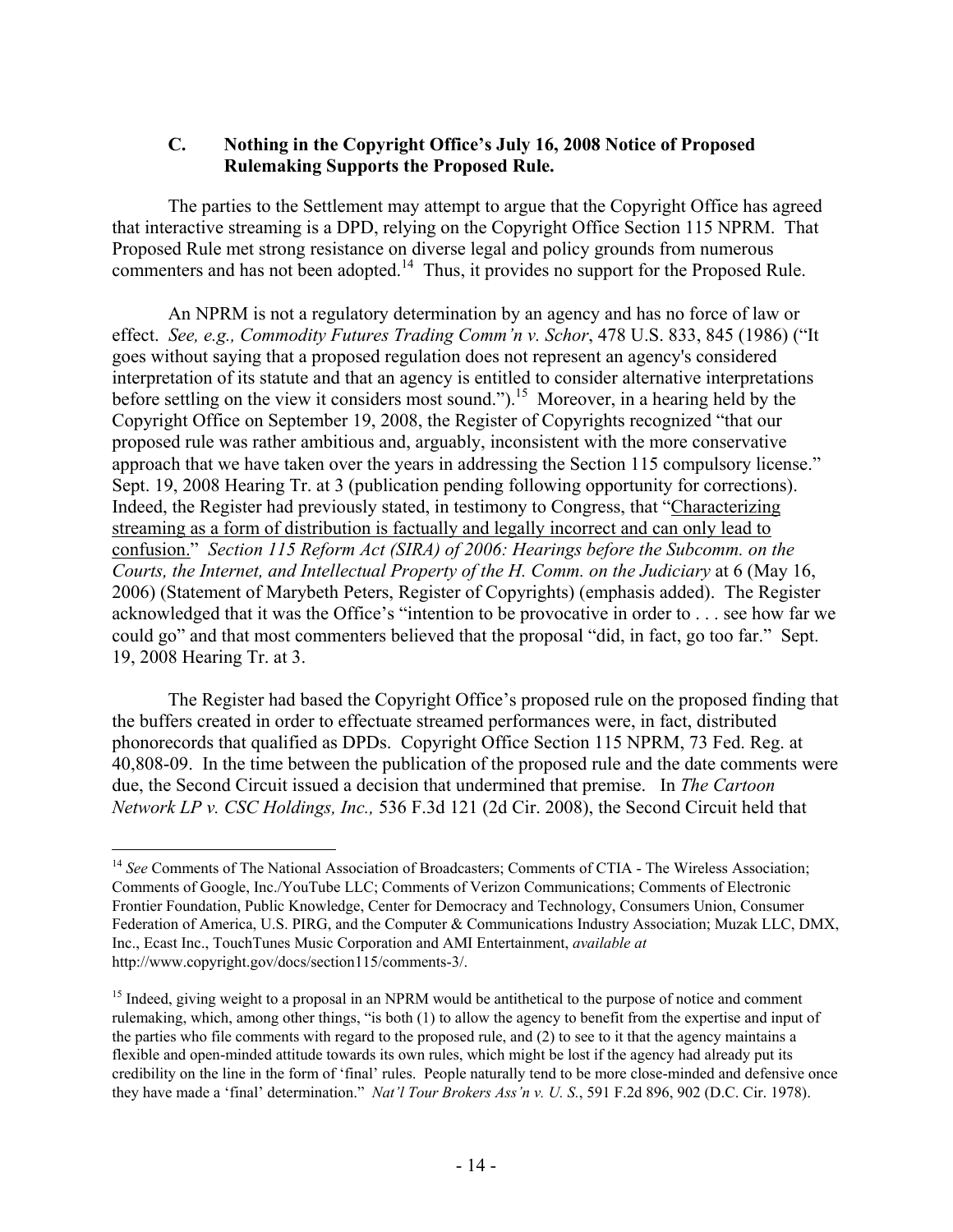buffers used in a cable network's in-network digital video recording servers are not "fixed" and are not "copies." The court relied on the Copyright Act's definition of "fixation" (a necessary element included in the definition of "phonorecord") to hold that the fixation requirement imposes

> two distinct but related requirements: the work must be embodied in a medium . . . such that it can be perceived, reproduced, etc., from that medium (the "embodiment requirement"), and it must remain thus embodied "for a period of more than transitory duration" (the "duration requirement"). Unless both requirements are met, the work is not "fixed" in the buffer, and as a result, the buffer data is not a "copy" of the original work whose data is buffered.

*Id.* at 127 (citations omitted). The court ruled that fixation requires embodiment for more than "transitory" duration, and that, where "each bit of data . . . is rapidly and automatically overwritten as soon as it is processed," the embodiment is merely transitory. *Id.* at 130; *accord*  H.R. Rep. No. 94-1476, at 53 (1976) ("[T]he definition of 'fixation' would exclude from the concept purely evanescent or transient reproductions such as those projected briefly on a screen, shown electronically on television or other cathode ray tube or captured momentarily in the 'memory' of a computer." (emphasis added)) .

 The Second Circuit thus joined the Fourth Circuit, which had previously concluded that temporary RAM downloads made in the course of transmission by a digital transmission system were not copies fixed for a period of more than transitory duration. *CoStar Group, Inc. v. LoopNet, Inc.*, 373 F.3d 544, 550-51 (4th Cir. 2004) ("When an electronic infrastructure is designed and managed as a conduit of information and data that connects users over the Internet, the owner and manager of the conduit hardly 'copies' the information and data in the sense that it fixes a copy in its system of more than transitory duration." (emphasis added)).

 Buffers of the type discussed in the Copyright Office's NPRM are precisely analogous to the buffers at issue in *Cartoon Network* and *CoStar*. Data representing brief segments of a work typically are present in such a buffer for only so long as necessary to effectuate a real-time performance. The data are then overwritten. That is the essence of "transitory" duration.16 *See*, *e.g.*, *id.* at 551 ("Transitory duration . . . is qualitative in the sense that it describes the status of transition.").

 The Copyright Office's Proposed Rule, like the Proposed Rule here, is contrary to law for many reasons beyond the fact that buffers are not phonorecords. As discussed in more detail in the comments cited in footnote 14, the Copyright Office's Proposed Rule cannot be reconciled with section 114 (including the extensive structure for licensing sound recording performances by non-interactive streaming), section 115's condition for statutory licensing, section 101's definition of publication, multiple parts of section 110, or the requirements contained in section

1

<sup>&</sup>lt;sup>16</sup> In *Cartoon Network*, the data remained for 1.2 seconds before they were overwritten, 536 F.3d at 130, but there was no indication from the Second Circuit that 1.2 seconds is an outside limit.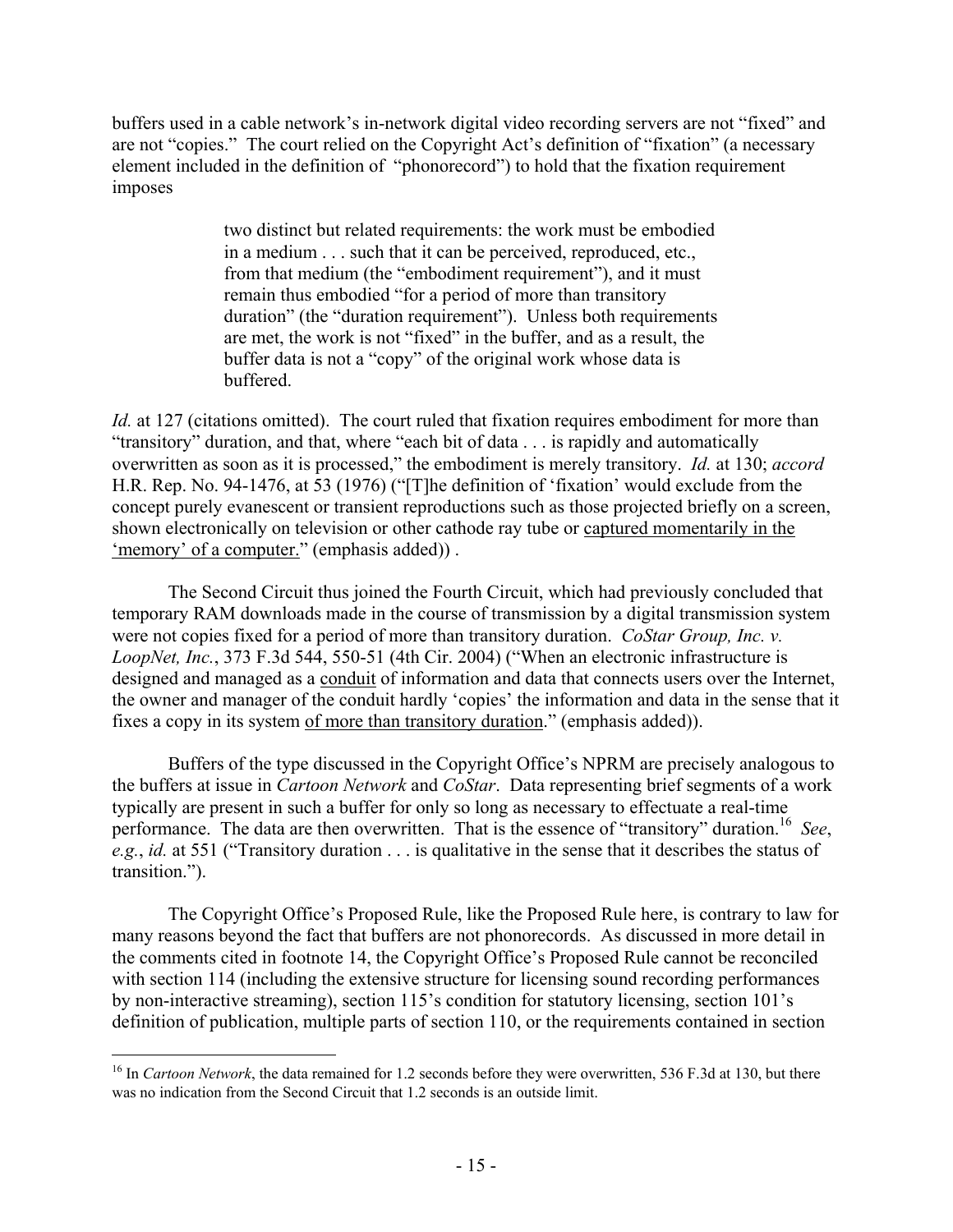115 that each DPD be "specifically identifiable" and that each reproduction have as its "primary purpose" distribution to the public. Moreover, it is bad public policy.

 The Copyright Office is still considering how to address the question of whether streaming implicates the DPD right and is subject to the section 115 license, and there is good reason to believe that any final regulation that may be issued will differ substantially from the nonbinding NPRM. Thus, the Office's NPRM provides no support for the Proposed Rule at issue here.

# **III. Declaring Interactive Streaming Necessarily To Implicate the Reproduction and Distribution Rights Is Bad Policy.**

 Apart from the legal deficiencies of the Proposed Rule, it also is bad policy. A declaration that a performance such as an interactive stream also is necessarily a distribution would expand the scope of the distribution right beyond its natural, economically rational boundaries. Such an expansion could impose unwarranted and duplicative licensing burdens on legitimate services, making it even more difficult than it already is for those services to develop.

 In addition, the section 115 license is generally acknowledged to be antiquated and administratively burdensome. The license is an unworkable alternative for many services that make performances by digital transmission, even if the proposed fee is zero. For example, interactive streaming of clip samples are performances that have no purpose other than to promote other royalty-bearing performances or downloads, it makes no sense to declare that such performances necessarily constitute DPDs, thus implicating the reproduction and distribution rights – even if royalty free. Once the performance is declared a DPD, the service must either bear the administrative burdens of the section 115 statutory license (including advanced notification and reporting), bear the burdens of obtaining licenses by other means, or face an increased risk that copyright owners will assert claims of infringement liability, citing the Judges' regulation.

 Further, a blanket declaration that interactive streams are DPDs will likely have unintended adverse consequences. The Copyright Office has, for example, expressed the preliminary view that there is little legal basis for distinguishing interactive streams from other digital performances of recorded music. *See infra* Section III.C. If the Judges declare that such interactive performances always implicate the distribution right, services will be subject to claims that the same rule should apply not only to non-interactive performances of recorded music, but also to interactive and non-interactive performances of other types of works, including audiovisual works. Particularly where, as here, there has been no consideration of such unintended consequences, and there is no need to make a broad declaration, the Judges should not do so.

# **A. The Proposed Rule's Expansion of the Distribution Right Beyond Economically Rational Boundaries Will Impose Unreasonable Burdens on the Development of Legitimate Digital Services.**

 Historically, the bundle of copyright rights matched the common-sense different means by which a work could be exploited. Thus, the making of a public performance required a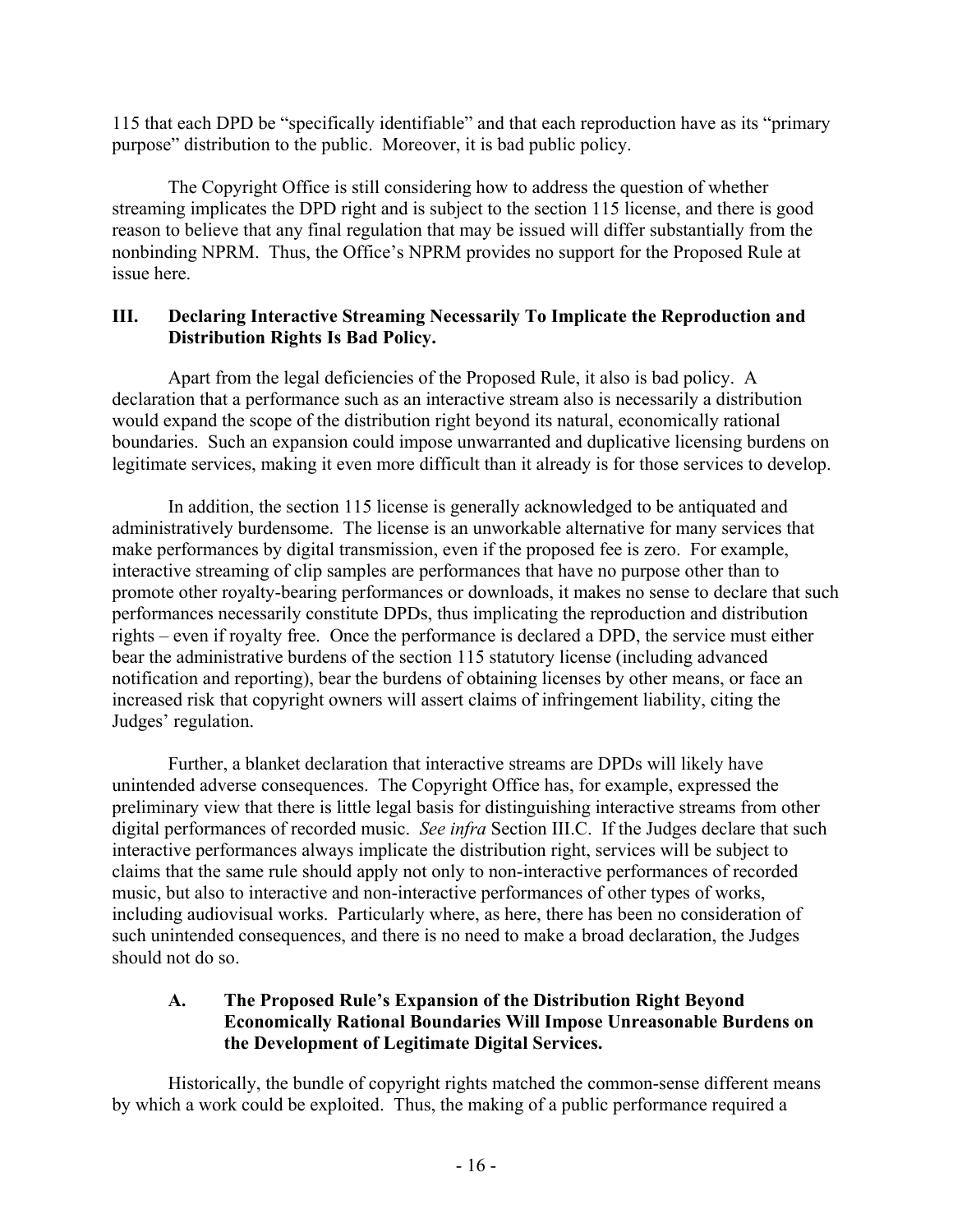license to make the performance; the reproduction and distribution of copies required licenses for those rights. In the rare cases where a single economic activity incidentally required the exercise of multiple rights, the law either provided an exemption (*e.g.,* the section 112(a) ephemeral recording exemption for copies made solely to facilitate performances), or the existence of a single licensor and licensing regime obviated any inefficiency and led to a unitary payment to a single payee.

When the economic activity is a performance—in other words, the transmission of a work in real time in order to provide a real-time listening experience for the recipient—and that performance is licensed, the copyright owner is fully compensated for the entire economic value of the use of its work by the fees it receives for the performance. The mere fact that the copyright owner has chosen to authorize a second agent to collect for the reproduction and distribution rights does not increase the economic value of the use of the work; it should not create added liability. Nor should it subject the transmitting entity to a second, entirely distinct, licensing regime that may involve a second costly fee litigation.

 A streamed performance is a single economic activity, with a single economic value. It is not reasonable to ask the rate courts or the Copyright Royalty Judges to differentiate the value of the performance from the value of a putative distribution that occurs when the performance is made. Experience demonstrates that such a division is not practicable. *See, e.g.,* Copyright Royalty Board, Digital Performance Right in Sound Recordings and Ephemeral Recordings: Final Rule and Order, 72 Fed. Reg. 24,084, 24,102 (May 1, 2007) (the Judges' webcasting decision, stating "We are left with a record that demonstrates that . . . copyright owners and performers are unable to secure separate fees for the section 112 [ephemeral recording] license. The license is merely an add-on to the securing of the performance right granted by the section 114 [performance] license."); Copyright Royalty Board, Determination of Rates and Terms for Preexisting Subscription Services and Satellite Digital Audio Radio Services: Final Rule and Order, 73 Fed. Reg. 4,080, 4,098 (Jan. 24, 2008) (it is "evident that the parties consider the Section 112 license to be of little value at this point in time"; the record "demonstrates that the license is merely an add-on to the securing of the performance rights granted by the Section 114 license"). $17$ 

 It is difficult to imagine a less efficient system than one that would require users (and, for that matter, copyright owners) to spend tens of millions of dollars to litigate the fair market value of a streamed public performance in not one, but two, rate courts, and then face the prospect of spending tens of millions of dollars more to litigate a mechanical fee before the Copyright Royalty Judges. The Judges should not adopt a regulation that threatens to impose such unreasonable burdens on digital music services.

1

<sup>&</sup>lt;sup>17</sup> Whatever the legal merits of the Register's directive that the Judges must separate out the ephemeral and performance components of certain sound recording fees, Copyright Office, Notice, Review of Copyright Royalty Judges Determination, 73 Fed. Reg. 9,143 (Feb. 19, 2008), the Judges' decisions based on the records in the webcasting decision and satellite radio case leave little doubt about the impracticality and artificiality of such a division.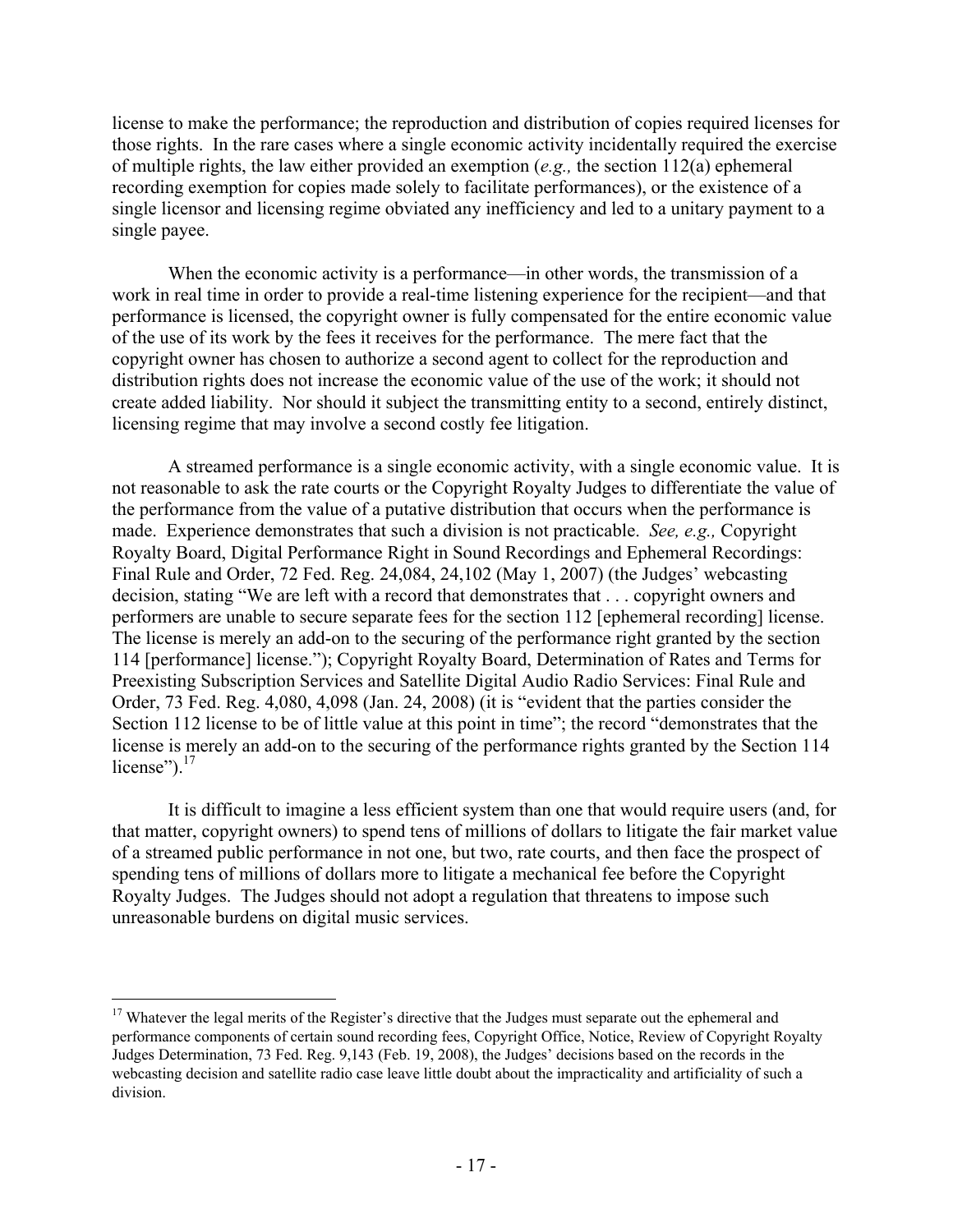## **B. It Is Bad Policy To Subject Services Making Interactive Streams to the Section 115 Statutory License, Which Is Antiquated and Unworkable.**

 The Judges should not stretch to expand the reach of section 115 and the distribution right beyond their reasonable scope. As the Copyright Office repeatedly has recognized, the section 115 license is an antiquated license, rooted in the physical distribution of recordings, is administratively burdensome, and has never served as a workable option, even for those seeking to use the license as it was originally envisioned.

 In testimony before the Senate Judiciary Committee, Register Peters has described the section 115 license as an "antiquated statutory scheme" that is "not up to the task of meeting licensing needs of the 21<sup>st</sup> Century." *Music Licensing Reform: Hearings Before the Subcomm. on Intellectual Property of the S. Comm. on the Judiciary*, 109th Cong. (July 12, 2005) (Statement of Marybeth Peters, Register of Copyrights) ("The Register's July 12, 2005 Testimony"). Register Peters made clear that, among other reasons, due to the inefficiencies and administrative burdens imposed by the license, the use of the section 115 license, "other than as a de facto ceiling on privately negotiated rates, has remained at an almost non-existent level." *Id.*  According to Register Peters, "[t]here is no debate that section 115 needs to be reformed." *Id.*

 Three weeks earlier, before the House Intellectual Property Subcommittee, the Register described the section 115 license as "outdated" and suffering from "fundamental problems." *Music Licensing Reform: Hearings Before the Subcomm. on Courts, the Internet, and Intellectual Property of the H. Comm. on the Judiciary*, 109th Cong. at 1 (June 21, 2005) (Statement of Marybeth Peters, Register of Copyrights). Further, the Register acknowledged that "those problems—based in the statutory framework—are beyond my power to cure by regulation." *Id.* at 4.

 The problems with section 115 as a workable statutory license have been well documented. *See generally* The Register's July 12, 2005 Testimony (discussing difficulties encountered "under this antiquated statutory scheme"). They include the difficulties engendered by the need to identify, and then search Copyright Office records to locate and notify, the copyright owner of each musical work to be distributed before the work is distributed, 17 U.S.C.  $§ 115(c)(1); 37 C.F.R. § 201.18, the obligation to make payments for each phonorecord that has$ been "distributed," 17 U.S.C. § 115(c)(2), the obligation to make payments directly to each copyright owner that has been located, *id.* § 115(c)(6), and the obligation to provide monthly and annual statements of account to each, *id.* § 115(c)(5); 37 C.F.R. § 201.19.

 Jonathan Potter, the Executive Director of the Digital Media Association, confirmed these problems, testifying that the section 115 "license clearance process is so cumbersome as to be dysfunctional." *Section 115 of the Copyright Act: In Need of Update?": Hearings Before the Subcomm. on Courts, the Internet and Intellectual Property of the H. Comm. on the Judiciary*, 108th Cong., at 4 (Mar. 11, 2004) (Statement of Jonathan Potter, Executive Director, Digital Media Association). He observed that "[f]inding copyright owners can be almost impossible" given that "[o]nly about 20 percent of musical works are registered in the Copyright Office" and that "[f]or pre-1978 works, copyright owner information is available only on card files that must be searched manually in the Copyright Office on a song-by-song basis." *Id.* He also noted that "[i]f a copyright owner is identified, the licensee must notify the owner using a 2-page form for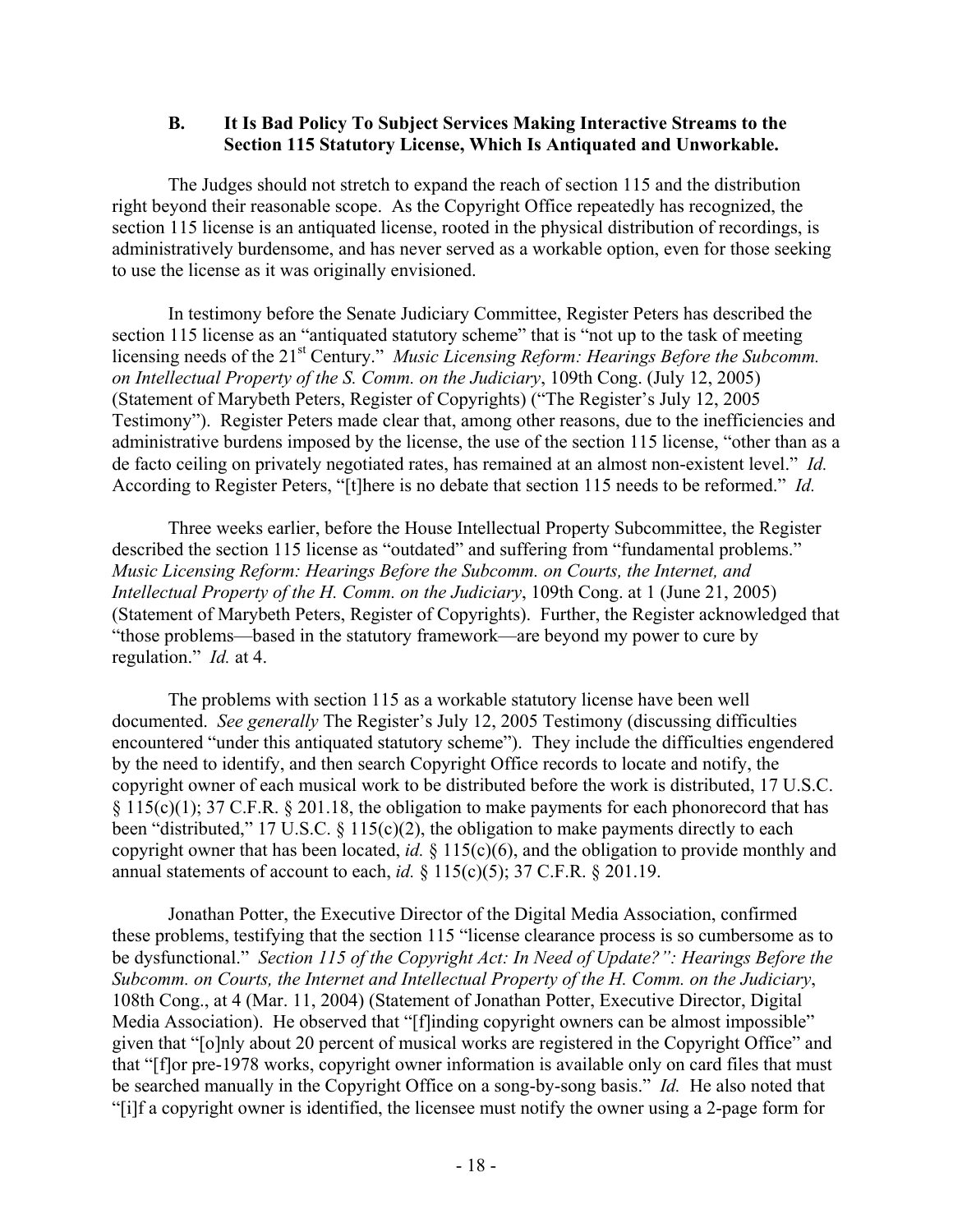each individual composition, and send the form and then monthly statements of use and royalty checks by certified or registered mail." *Id.* Thus, "[t]he process of identifying and providing notice to a copyright owner, or determining that notice is not possible because there is no registration data or the data is incorrect, might take several weeks per copyright." *Id.* at 5.

 More recently, Register Peters confirmed that the "Section 115 compulsory license remains a dysfunctional option for licensing the reproduction and distribution of musical works." *Reforming Section 115 of the Copyright Act for the Digital Age: Hearings Before the Subcomm. on Courts, the Internet, and Intellectual Property of the H. Comm. on the Judiciary*, 110th Cong. at 2 (Mar. 22, 2007) (Statement of Marybeth Peters, Register of Copyrights). The Register candidly acknowledged that "[r]egulatory changes . . . cannot address the inherent problems with the statutory license. . . . Congress must take action and make the necessary structural changes." *Id.* 

 It makes no sense to stretch the law beyond recognition by implying that services making performances by interactive streaming are also subject to the mechanical license, where the economic value of the activity is in the public performance for which the music publisher already is compensated. It similarly makes no sense to declare that the interactive streaming of promotional clip samples, which have no value apart from the service they promote, are DPDs, or to adopt a regulation establishing burdensome procedures for a DPD license for such samples. The promoted service itself generates a full fee for the musical work copyright owner, a fact confirmed by the zero fee established in the Proposed Rule. Yet, despite these facts, if an interactive stream of a clip sample is declared to be a DPD, a service will be subjected to the outdated and unworkable burdens of obtaining the section 115 statutory license, obtaining a license from another source, or facing claims of infringement based on the Judges' regulation. That is bad policy.

# **C. The NPRM May Well Have Unintended Adverse Consequences Beyond Interactive Audio Streaming.**

 If the Proposed Rule is adopted unchanged, it likely will have copyright consequences extending beyond interactive streaming in ways not anticipated by the Judges. For example, the Proposed Rule may inadvertently subject noninteractive performances to the section 115 license. While the Proposed Rule on its face only purports to subject interactive streams to the section 115 license, neither the parties to the Settlement, nor the Proposed Rule, offers a legal basis for distinguishing interactive performances of recorded music from non-interactive performances. Indeed, the Copyright Office has expressed the preliminary view that there was no basis for such a distinction. Copyright Office Section 115 NPRM, 73 Fed. Reg. at 40,807 ("[T]he Office, at this time, can discern no basis for distinguishing between interactive and non-interactive streams in determining whether a particular transmission does or does not result in a DPD."). Thus, the Proposed Rule, if adopted, could lead to arguments that non-interactive streams are DPDs, too.

 Moreover, if digitally transmitted performances of recorded music implicate the distribution right, by what reason do digitally transmitted performances of other types of copyrighted works escape the distribution right? In their comments on the Copyright Office's Section 115 NPRM, commenters, including Google, argued, for example, that a declaration that interactive streaming constituted a DPD could have significant ramifications for the licensing of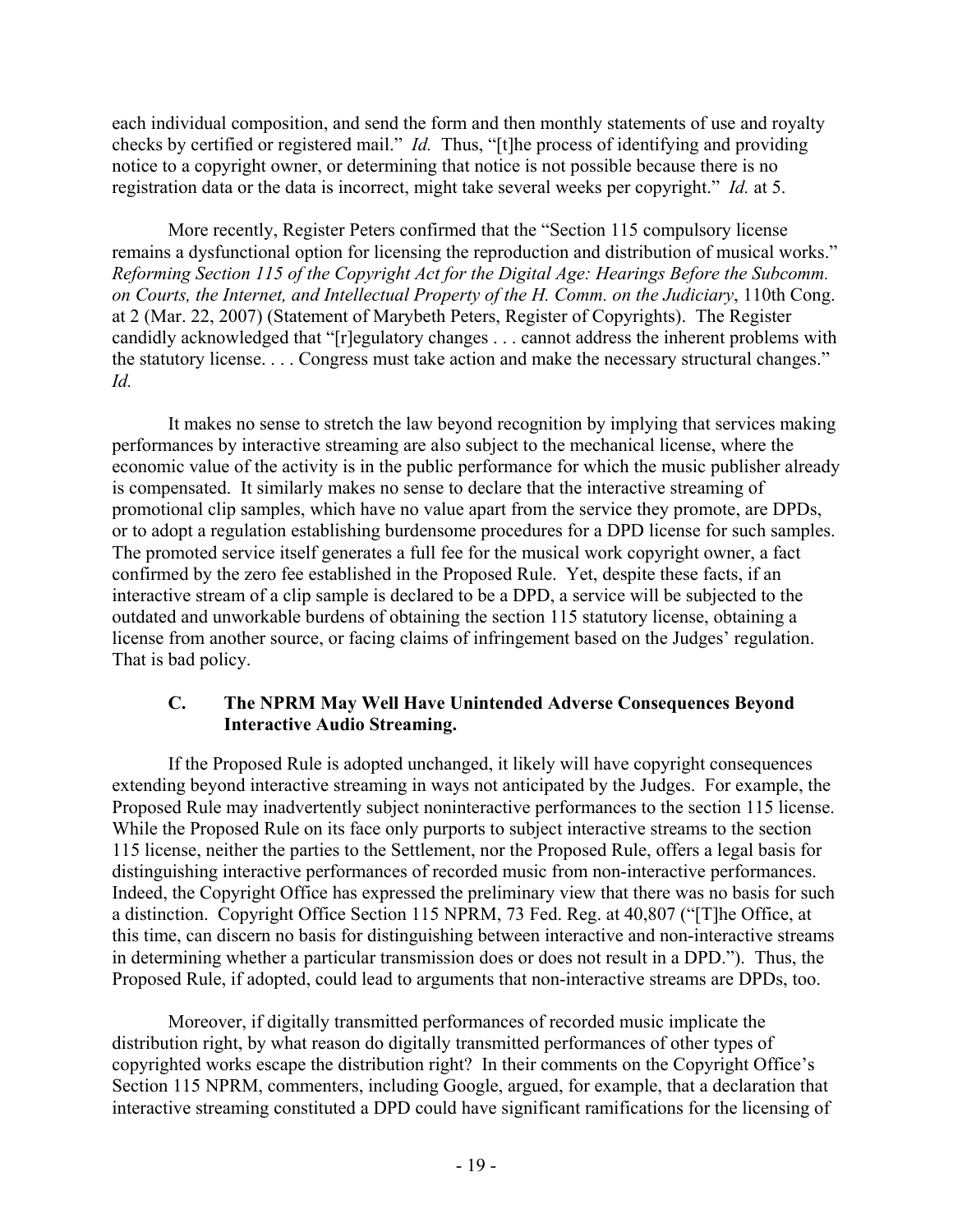audiovisual works and all works contained therein.<sup>18</sup> Those commenters argued that, if there is any logic behind the declaration proposed in the NPRM, and that logic applies to audiovisual works, the distribution rights in a digitally transmitted audiovisual work and all works contained in the audiovisual work (including any musical works) would be implicated. Music included in audiovisual work soundtracks is not within the scope of the section 115 statutory license, which is limited to the inclusion of musical works in "phonorecords," a term that, in turn, excludes the sound track of audiovisual works. *See* 17 U.S.C. §§ 115(a) and (d), 101 (definition of "phonorecord"). While the license granting rights to perform the audiovisual work may include all necessary rights (including the distribution right), there is no assurance that licensees would have believed such rights were needed. The commenters argued to the Copyright Office that a rule declaring interactive streaming to implicate the distribution right "would force streaming services offering audiovisual content to negotiate new voluntary reproduction rights licenses or risk incurring infringement liability—an extremely daunting, if not crippling, prospect given the lack of any database of copyright ownership and 'split' data, the difficulty of identifying music in audiovisual works, the huge cumulative transaction costs, etc." Comments of Ad Hoc Coalition of Streamed Content Providers, Docket No. RM 2000-7, at 11 (Aug. 28, 2008).

 By declaring interactive streaming necessarily to implicate the distribution right, the NPRM threatens adverse consequences that have not been fully identified or assessed. The Judges should not risk or countenance such potential consequences, especially when they easily may be avoided by the minor amendments recommended herein.

## **IV. The Proposed Rule Should Not Define Interactive Streams in a Manner that Is Inconsistent with Section 114 and with Common Usage.**

 Above and beyond the numerous legal and policy problems with the Proposed Rule's statement that interactive streams are DPDs *per se*, the Proposed Rule also inappropriately defines "interactive stream" and "stream" in a manner that is confusingly inconsistent with section 114 and common usage. It is particularly inappropriate for the Judges to adopt such definitions, under their name and with their imprimatur, when the law relating to music performance and distribution rights as well as the law relating to the section 115 statutory license continue to evolve.<sup>19</sup> Adoption of regulations containing those definitions threatens to cause confusion and lead to misinterpretation of the significance of the Proposed Rules. A few simple wording changes, which will not alter the legitimate goals of the Settlement, can eliminate any such threat.

<sup>&</sup>lt;sup>18</sup> See Comments of Ad Hoc Coalition of Streamed Content Providers, Docket No. RM 2000-7, at 11 (Aug. 28, 2008).

<sup>19</sup> *See*, *e.g.*, Determination of Rates and Terms, Docket No. 2006-3 CRB DPRA, at 9-12 (Oct. 2, 2008) (explaining the nearly century-long history of the section 115 statutory license, and musing at the oddity that "virtually no one" uses it); *Reforming Section 115 of the Copyright Act for the Digital Age: Hearing before the Subcomm. on Courts, the Internet, and Intellectual Property of the H. Comm. of the Judiciary*, 110th Cong. (Mar. 22, 2007) (statement of Marybeth Peters, Register of Copyrights) (describing the history of the statutory and regulatory changes to the section 115 statutory license and the need for further reform).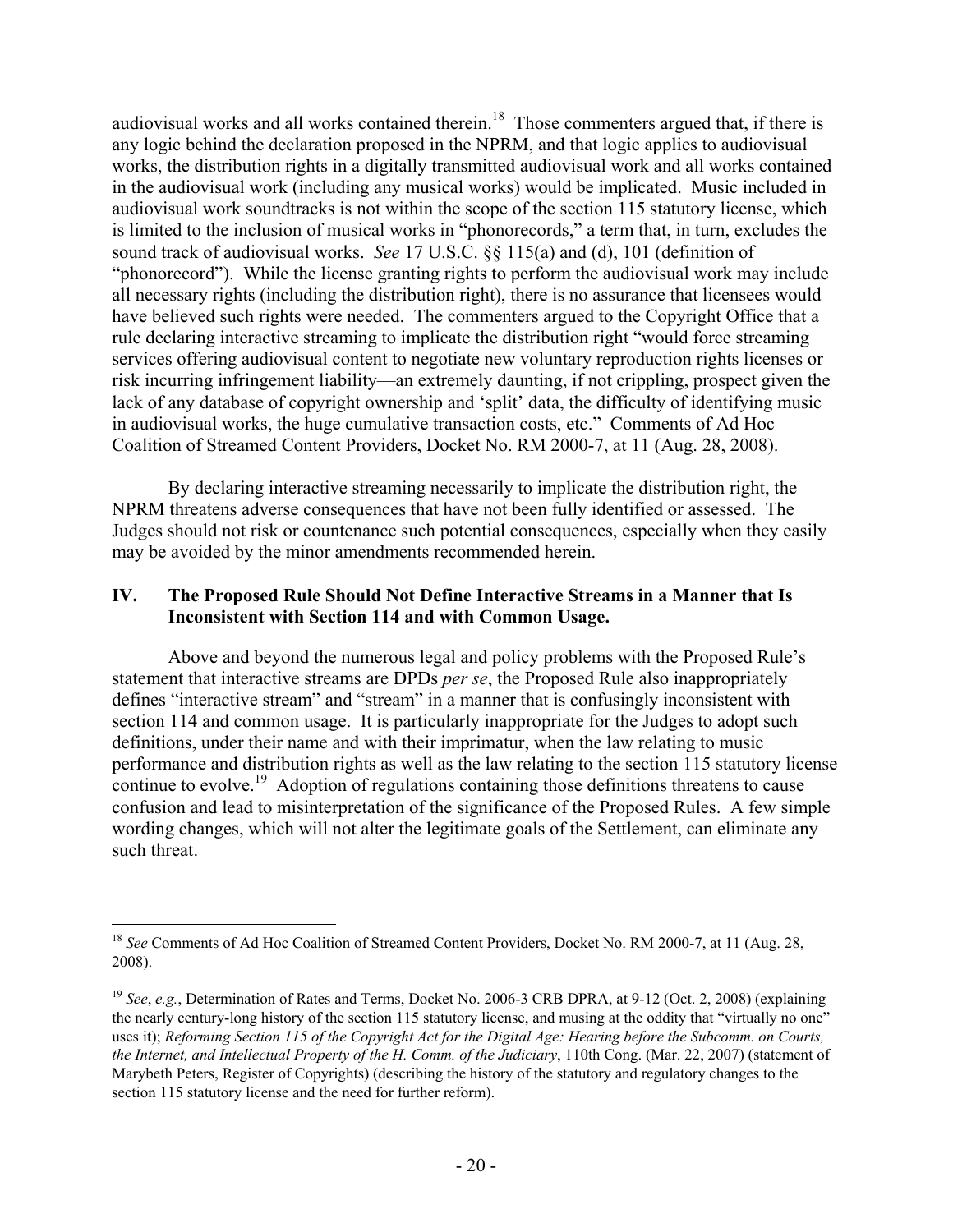Section 114 defines an "interactive service" as "one that enables a member of the public to receive a transmission of a program specially created for the recipient, or on request, a transmission of a particular sound recording, whether or not as part of a program, which is selected by or on behalf of the recipient." 17 U.S.C.  $\S$  114(j)(7). The section then goes on to use that term repeatedly. Most notably, the section provides that a service other than an "interactive service" is entitled to a statutory license under section 114, but only if a set of twelve conditions are met. *Id.* §§ 114(d)(2)(A) and (C). It is, therefore, possible to operate a service that provides streams that are not "interactive," but still fail to qualify for the section 114 statutory license.

 Rather than mirror section 114, and define an interactive stream as one that enables the performance of a sound recording on request, the Proposed Rule defines "interactive stream" as a stream that is not exempt under section  $114(d)(1)$  and does not qualify for the statutory license under section 114(d)(2). Proposed Rule § 385.11 (definition of "interactive stream"). As a result of these inconsistent definitions, it is possible to have a stream that is not "interactive" within the meaning of section 114, yet nonetheless is "interactive" for purposes of the Proposed Rule.

 The Proposed Rule would provide that a fully non-interactive transmission—one that was programmed in advance by the service without any ability of the recipient to choose either particular sound recordings or particular programs—would still be a "digital phonorecord delivery" if any of the twelve statutory license conditions of section  $114(d)(2)(A)$  and (C) were not met. Thus, for example, under the Proposed Rule, failing to meet the sound recording performance complement or making a prior announcement of the title of a sound recording that was going to be played, could change a non-interactive stream into an "digital phonorecord delivery.<sup>520</sup> While such conditions may be appropriate to determining the availability of the section 114 statutory license, they have nothing to do with whether a given stream is a digital phonorecord delivery.

 Moreover, the Proposed Rule's definition of the term "stream" includes requirements and conditions that are not related to whether a transmission is a stream as that term is generally used. Specifically, the Proposed Rule adds a limitation on the type of technology that is used the technology must be "designed such that the sound recording does not remain accessible for future listening." Proposed Rule § 385.11 (definition of "stream"). This implies that a stream using an unencrypted technology that may be recorded by the recipient if the recipient has the necessary software or other technology is not a "stream."

 Whether a transmission is a stream, however, does not depend on whether the technology is designed as required in the Proposed Rule. A stream simply is a transmission "that is constantly received by, and normally presented to, an end-user while it is being delivered by a streaming provider." Wikipedia Online Encyclopedia entry for "Streaming media," http://en.wikipedia.org/wiki/Streaming\_media (last visited Oct. 31, 2008). While the "normal" usage is real time listening, there is no requirement that the technology prevent recording. In discussing a popular streaming format, Real Audio, the same source notes that "[s]everal features

<sup>&</sup>lt;sup>20</sup> Some of the conditions do not even protect any interest of the musical work copyright owner who is the beneficiary of section 115. Thus, for example, clause (iv) of section 114(d)(2)(C) disqualifies from the statutory license performances of sound recordings with visual images that are likely to cause confusion as to the association of the record company or performing artist with a particular product or service. 17 U.S.C. § 114(d)(2)(C)(iv).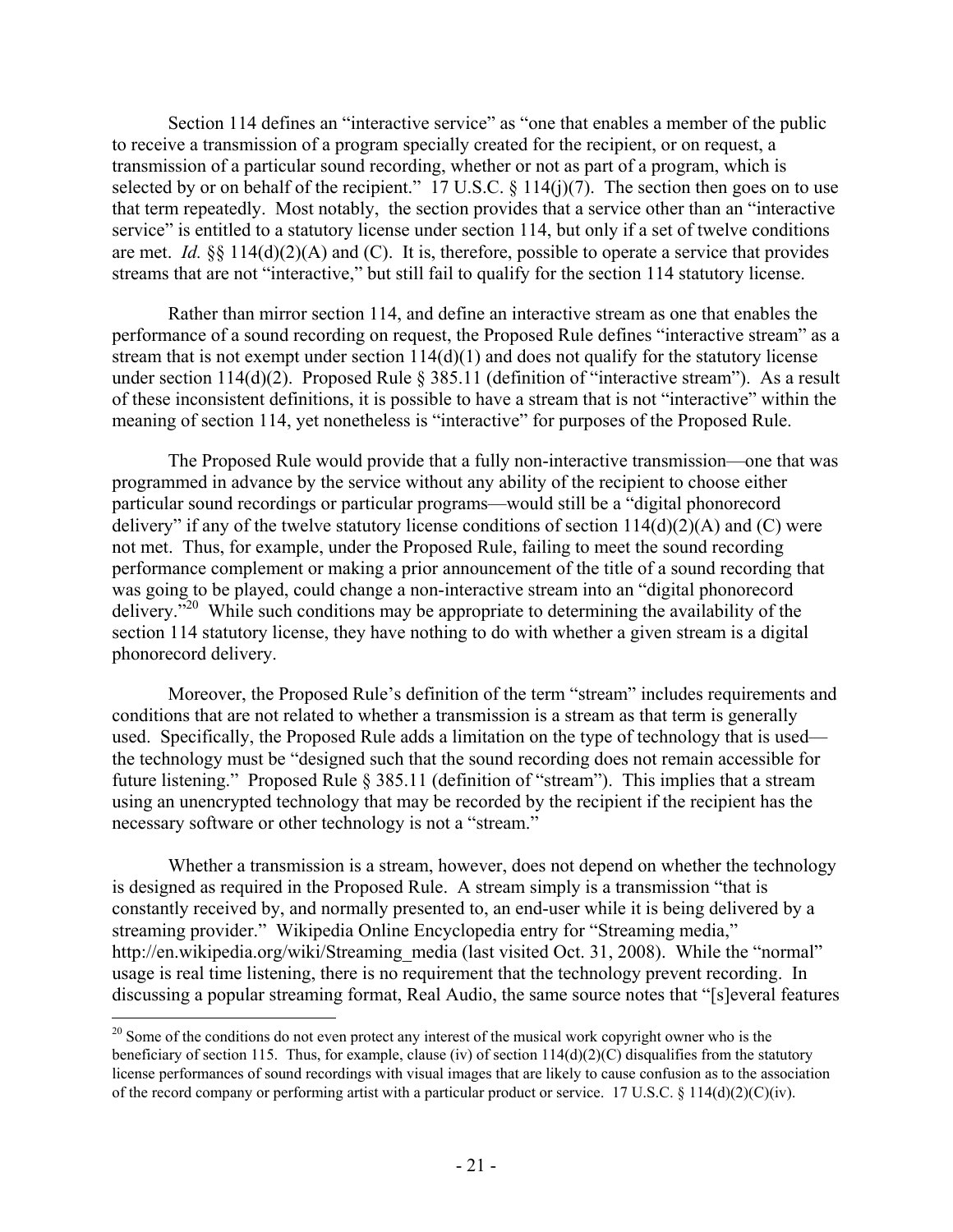of this program have proven controversial (most recently, [the current version's] ability to record unprotected streaming media from web sites)." *Id.* (entry for RealAudio), http://en.wikipedia.org/wiki/RealAudio (last visited Oct. 31, 2008). While the recording feature may be "controversial," it does not make the transmission any less "streaming media" or any less a "stream."

 The limitation contained in the Proposed Rule is not germane to whether a transmission is a stream. Just as a broadcast is a broadcast, regardless of whether the listener attaches a cassette recorder to his or her radio, streaming is streaming regardless of whether the listener is able to make a recording on his or her computer or on his or her receiver.

 Similarly, while the Proposed Rule purports to rely on the conditions applicable to the section 114 statutory license to define when a "stream" is an "interactive stream," the technology requirement included in the definition of "stream" adds a condition on the term "interactive stream" that is nowhere found in section 114. The twelve conditions imposed by sections 114(d)(2)(A) and (C) include certain requirements related to the technology used, and they are incorporated into the Proposed Rule in the definition of "interactive stream." *See, e.g.,* 17 U.S.C. §§ 114(d)(2)(A)(ii), (C)(vi). None, however, is as broad as the technology mandate contained in the definition of "stream." If the goal of the Proposed Rule is harmonization with section 114, the technology requirement contained in the proposed definition of "stream" does not accomplish that goal.

 Section 801(b) gives the parties to the Settlement the right to reach an agreement on the rates and terms for reproductions and distributions under the statutory license. It does not, however, give them the right to invoke the authority of the Judges to seek to redefine underlying terms or to attempt to alter underlying legal rights and defenses. As demonstrated in Section V, *infra*, The parties' Settlement, including definition of the scope of activities to which the parties intend the rates and terms therein to apply, can be effectuated fully without causing unwarranted confusion by minor wording changes to make clear that the only effect of the defined terms used in the Settlement, and the Judges' adoption of the Proposed Rule, is to define the activities that qualify for the rates and terms agreed in the Settlement.

# **V. The Foregoing Concerns Can Be Addressed With Relatively Minor Changes to the Proposed Rule that Will Continue To Allow the Settling Parties To Use the Section 115 License for Interactive Streams on the Terms of the Settlement.**

 The concerns discussed above do not require radical changes to the Proposed Rule. As demonstrated below, minor amendments can eliminate the concerns presented above, while at the same time fully preserving the legitimate legal and economic effect of the Settlement. The proposed amendments are reflected in redline in Exhibit A, hereto.

# **A. Corrections to the Proposed Rule To Remove the Improper Implication that Interactive Streams Are DPDs.**

 The Judges should reject the second sentence of the definition of "interactive stream." That sentence has nothing to do with defining the term "interactive stream"; rather, it proposes a statement of law that is contrary to law, beyond the Judges' authority, and bad public policy.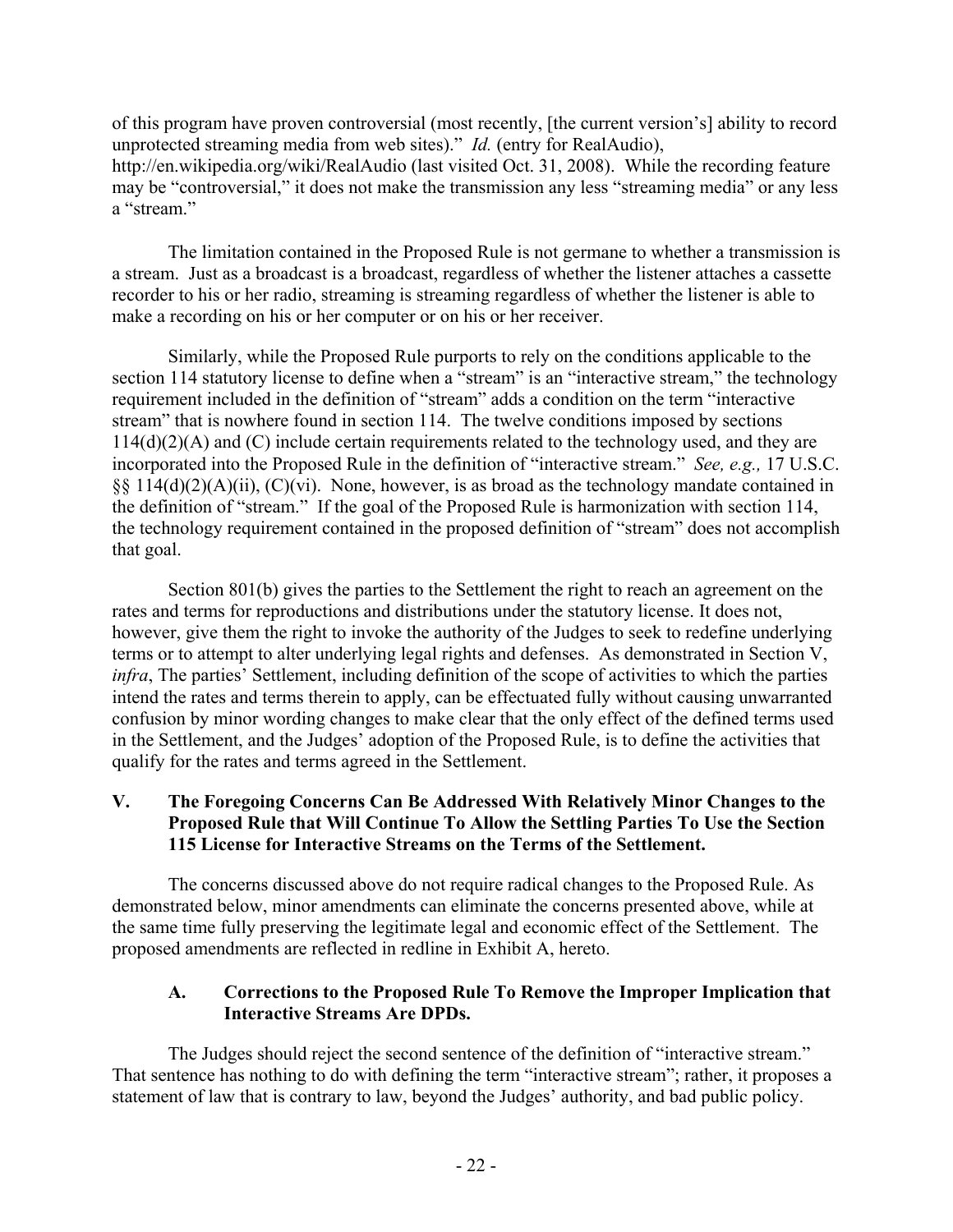Because an "interactive stream" is not necessarily a DPD, and so there is no ambiguity about the purpose of the definition of "interactive stream" in the Proposed Rule, the Judges should make clear that the license is available to the extent an interactive stream results in a DPD, without the need to define when an interactive stream does result in a DPD. This can be accomplished with the following changes:

 In section 385.10(a), insert "digital phonorecord deliveries to the extent that they are made in the course of" between "for" and "interactive streams" and insert "made pursuant to the statutory license provided in 17 U.S.C. 115" between "digital music services" and "in accordance with." Section 385.10(a) would, thus, provide: "This subpart establishes rates and terms of royalty payments for digital phonorecord deliveries to the extent that they are made in the course of  $\left[\frac{q \cdot q}{q \cdot q}\right]^{21}$  interactive streams and limited downloads of musical works by subscription and nonsubscription digital music services made pursuant to the statutory license provided in 17 U.S.C. 115, in accordance with the provisions of 17 U.S.C. 115."

 In section 385.10(b) insert "digital phonorecord deliveries in the course of making" between "authorizes" and "interactive" and insert "the statutory license provided in" between "pursuant to" and "17 U.S.C. 115". Section 385.10(b) would, thus, provide: "A licensee that makes or authorizes digital phonorecord deliveries in the course of making [qualifying] interactive streams or limited downloads of musical works through subscription or nonsubscription digital music services pursuant to the statutory license provided in 17 U.S.C. 115 shall comply with the requirements of that section, the rates and terms of this subpart, and any other applicable regulations."

 In section 385.11, strike from the definition of "interactive stream" (which, as discussed below, should be changed to "qualifying interactive stream") the second sentence: "An interactive stream is an incidental digital phonorecord delivery under 17 U.S.C. 115(3)(C) and  $(D)$ ."

 In section 385.17, insert the following sentence at the end: "Nothing in this part shall be construed as a determination that any interactive stream does or does not result in a digital phonorecord delivery or require a license under 17 U.S.C. 115."

# **B. Corrections To Clarify the Defined Terms "Interactive Stream" and "Stream."**

 The concerns discussed in section IV may easily be addressed by changing the defined terms "interactive stream" and "stream" to "qualifying interactive stream" and "qualifying stream," respectively, and then making conforming changes throughout the Proposed Rule. Such a change will make clear that the definitions do not seek to alter basic concepts of section 114 or common usage, but instead define when those activities qualify for the statutory license under the terms set forth in the Settlement. This change will clarify the intent and effect of the Proposed Rule. Indeed, the only valid purpose under section 801(b) of any definition advanced

1

<sup>&</sup>lt;sup>21</sup> The insertion of the word "qualifying" is discussed in Section V.B., *infra.*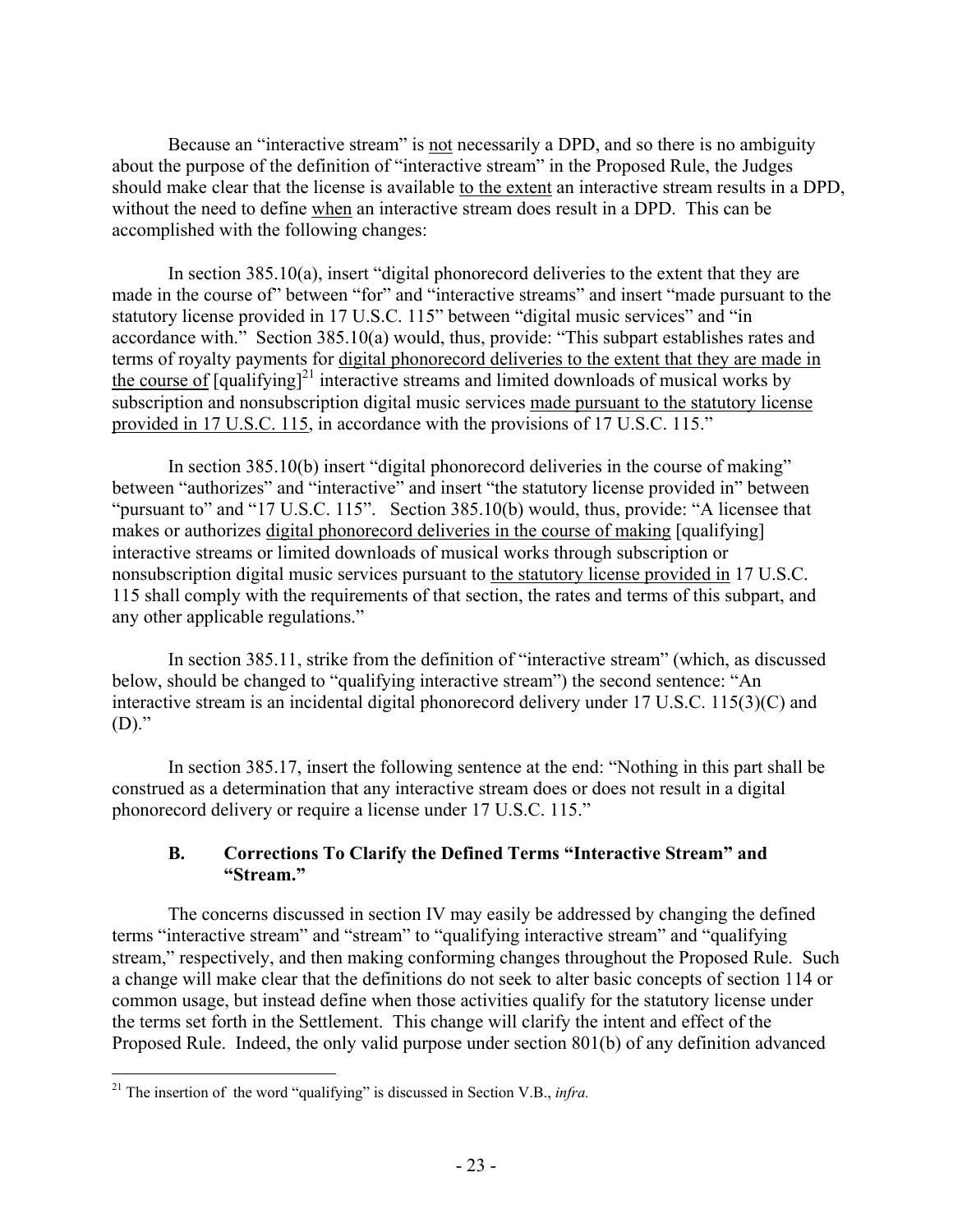by the parties to the Settlement is to define when an activity qualifies for the terms agreed in the Settlement. The parties to a Settlement have no right to propose regulations that intend a broader effect.

#### The Revisions to the Proposed Rule Recommended Herein Will Preserve the  $C_{\bullet}$ Legitimate Scope and Effect of the Settlement.

The changes to the Proposed Rule requested in these Comments preserve the effect and proper scope of the Settlement. Any service that is making interactive streams that it believes include the making of DPDs still will be entitled to use the statutory license at the rate and under the terms agreed to by the parties to the Settlement. The scope of activities covered by the Settlement will remain exactly the same—interactive streams as defined in the Proposed Rule will qualify, and will now bear the more accurate name: "qualifying interactive streams."

#### Conclusion

As the foregoing demonstrates, the Judges should not adopt a regulation declaring that interactive streams are DPDs. Such a rule would be beyond the Judge's authority, contrary to law, and bad policy. Moreover, the Judges should modify the defined terms "interactive stream" and "stream" contained in the Proposed Rule to eliminate potential confusion between the Proposed Rule and the concept of interactivity as it is defined by Congress in section 114 and between the Proposed Rule and commonly understood concepts of streaming.

Respectfully submitted,

Bruce G. Joseph WILEY REIN LLP 1776 K Street, N.W. Washington, D.C. 20006 202-719-7258 Counsel for CTIA-The Wireless Association and The National Association of **Broadcasters** 

October 31, 2008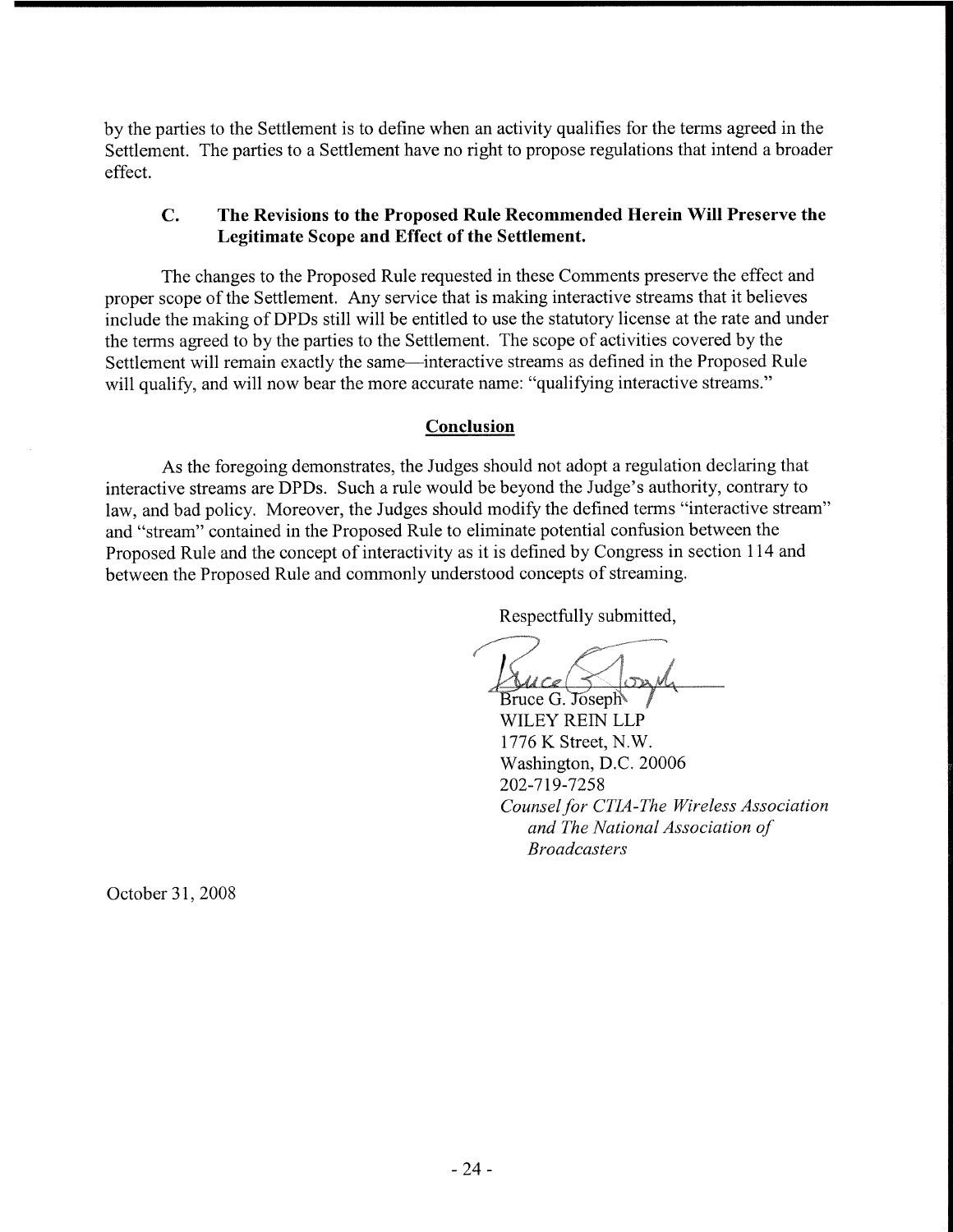#### **Exhibit A (Only Includes Sections Containing a Proposed Revision)**

#### **§ 385.10 General.**

 (a) This subpart establishes rates and terms of royalty payments for digital phonorecord deliveries to the extent that they are made in the course of qualifying interactive streams and limited downloads of musical works by subscription and nonsubscription digital music services made pursuant to the statutory license provided in 17 U.S.C. 115, in accordance with the provisions of 17 U.S.C. 115.

 (b) *Legal compliance.* A licensee that makes or authorizes digital phonorecord deliveries in the course of making qualifying interactive streams or limited downloads of musical works through subscription or nonsubscription digital music services pursuant to the statutory license provided in 17 U.S.C. 115 shall comply with the requirements of that section, the rates and terms of this subpart, and any other applicable regulations.

#### **§ 385.11 Definitions.**

For purposes of this subpart, the following definitions shall apply:

*InteractiveQualifying interactive stream* means a qualifying stream of a sound recording of a musical work, where the performance of the sound recording by means of the qualifying stream is not exempt under  $17 \text{ U.S.C. } 114(d)(1)$  and does not in itself or as a result of a program in which it is included qualify for statutory licensing under 17 U.S.C. 114 (d)(2). An interactive stream is an incidental digital phonorecord delivery under 17  $U.S.C. 115(3)(C)$  and  $(D)$ .

*Licensee* means a person that has obtained a compulsory license under 17 U.S.C. 115 and its implementing regulations.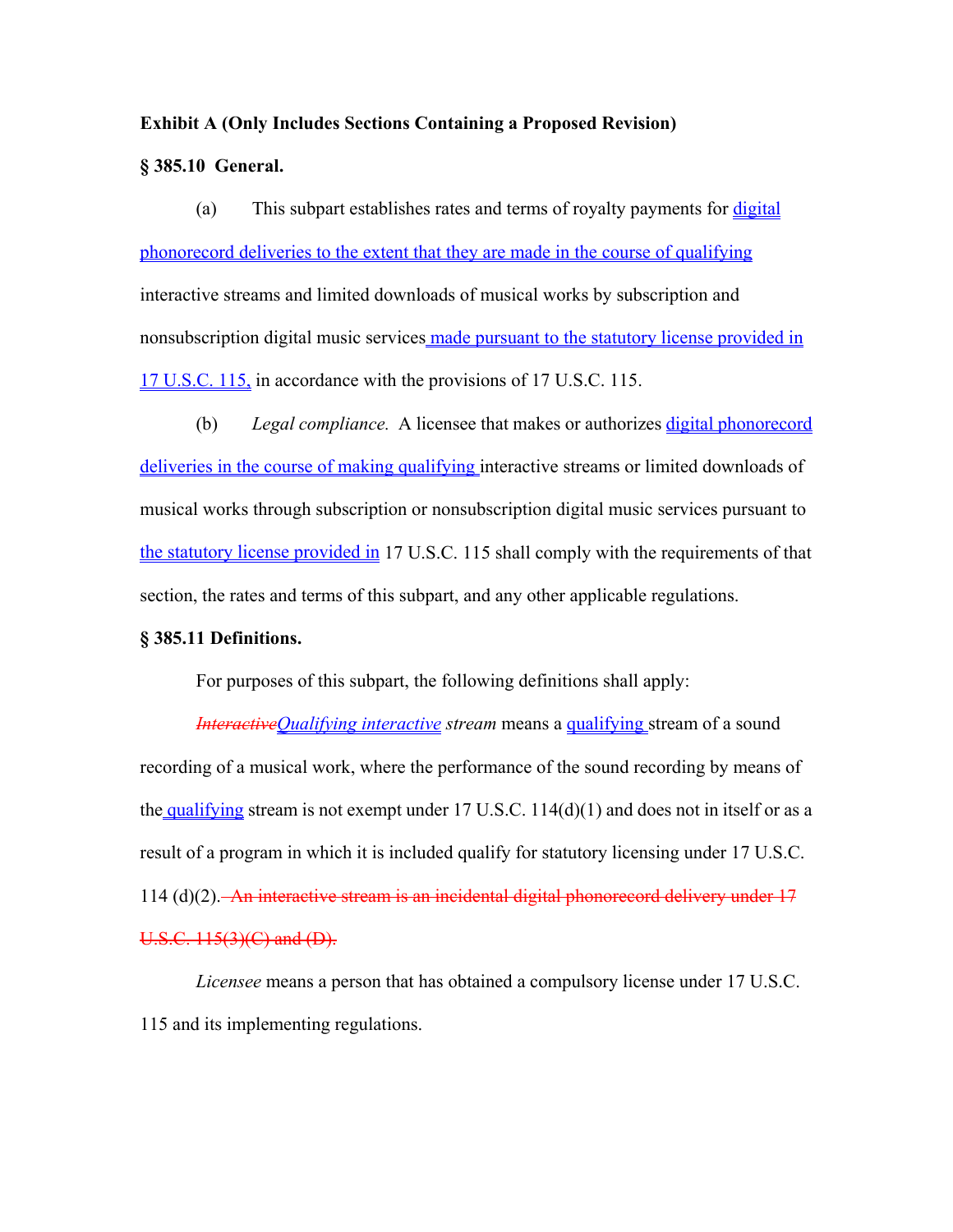*Licensed activity* means qualifying interactive streams or limited downloads of musical works, as applicable.

*Limited download* means a digital transmission of a sound recording of a musical work to an end user, other than a qualifying stream, that results in a specifically identifiable reproduction of that sound recording that is only accessible for listening for –

 (1) An amount of time not to exceed one month from the time of the transmission (unless the service, in lieu of retransmitting the same sound recording as another limited download, separately and upon specific request for the end user made through a live network connection, reauthorizes use for another time period not to exceed one month), or in the case of a subscription no longer than a subscription renewal period of three months, whichever is shorter; or

 (2) A specified number of times not to exceed 12 (unless the service, in lieu of retransmitting the same sound recording as another limited download, separately and upon specific request of the end user made through a live network connection, reauthorizes use of another series of 12 of fewer plays), or in the case of a subscription transmission, 12 times after the end of the applicable subscription.

 (3) A limited download is a general digital phonorecord delivery under 17 U.S.C.  $115(c)(3)(C)$  and (D).

*Offering* means a service's offering of licensed activity that is subject to a particular rate set forth in § 385.13(a) (e.g., a particular subscription plan available through the service).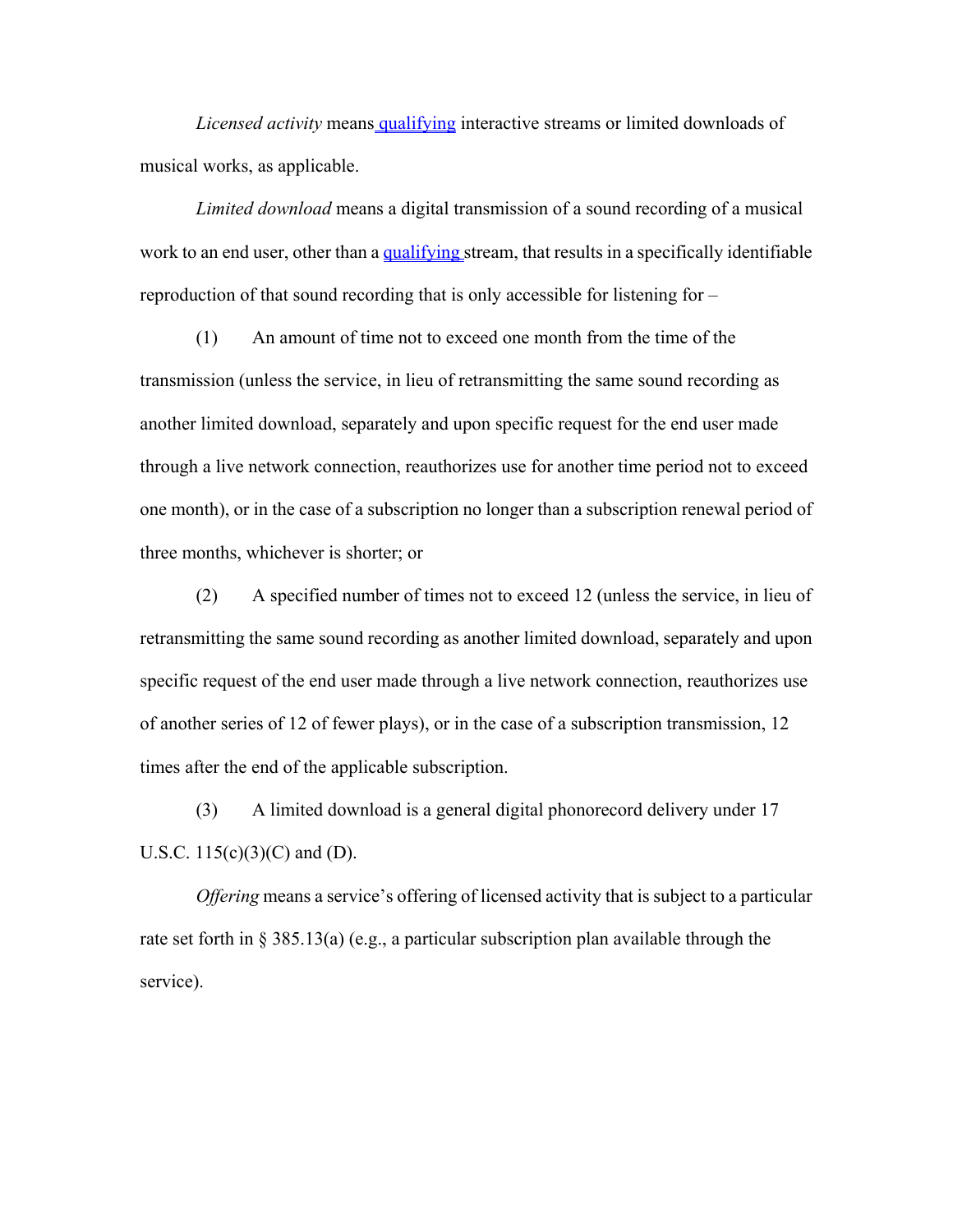*Promotional royalty rate* means the statutory royalty rate of zero in the case of certain promotional qualifying interactive streams and certain promotional limited downloads, as provided in § 385.14.

*Record company* means a person or entity that

(1) Is a copyright owner of a sound recording of a musical work;

 (2) In the case of a sound recording of a musical work fixed before February 15, 1972, has rights to the sound recording, under the common law or statutes of any State, that are equivalent to the rights of a copyright owner of a sound recording of a musical work under title 17, United States Code;

 (3) Is an exclusive licensee of the rights to reproduce and distribute a sound recording of a musical work; or

 (4) Performs the functions of marketing and authorizing the distribution of a sound recording of a musical work under its own label, under the authority of the copyright owner of the sound recording.

*Relevant page* means a page (including a web page, screen or display) from which licensed activity offered by a service is directly available to end users, but only where the offering of licensed activity and content that directly relates to the offering of licensed activity (e.g., an image of the artist or artwork closely associated with such offering, artist or album information, reviews of such offering, credits and music player controls) comprises 75% or more of the space on that page, excluding any space occupied by advertising. A licensed activity is directly available to end users from a page if sound recordings of musical works can be accessed by end users for limited downloads or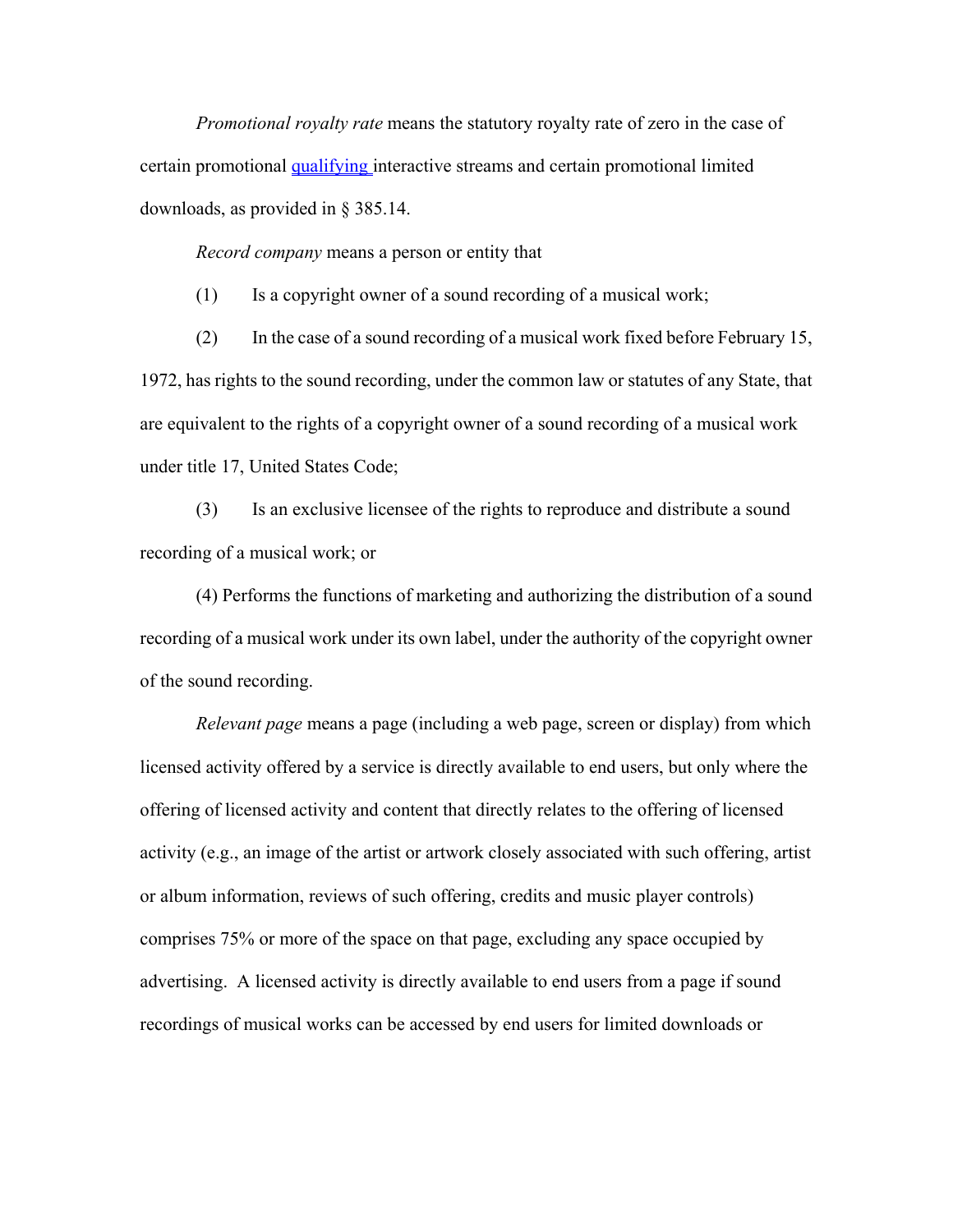qualifying interactive streams from such page (in most cases this will be the page where the limited download or qualifying interactive stream takes place).

*Service* means that entity (which may or may not be the licensee) that, with respect to the licensed activity,

 (1) Contracts with or has a direct relationship with end users in a case where a contract or relationship exists, or otherwise controls the content made available to end users;

 (2) Is able to report fully on service revenue from the provision of the licensed activity to the public, and to the extent applicable, verify service revenue through an audit; and

 (3) Is able to report fully on usage of musical works by the service, or procure such reporting, and to the extent applicable, verify usage through an audit.

*Service revenue.* (1) Subject to paragraphs (2) through (5) of the definition of "Service revenue," and subject to U.S. Generally Accepted Accounting Principles, *service revenue* shall mean the following:

 (i) All revenue recognized by the service from end users from the provision of licensed activity;

 (ii) All revenue recognized by the service by way of sponsorship and commissions as a result of the inclusion of third-party "in-stream" or "in-download" advertising as part of licensed activity (i.e., advertising placed immediately at the start, end or during the actual delivery, by way of qualifying interactive streaming or limited downloads, as applicable, of a musical work); and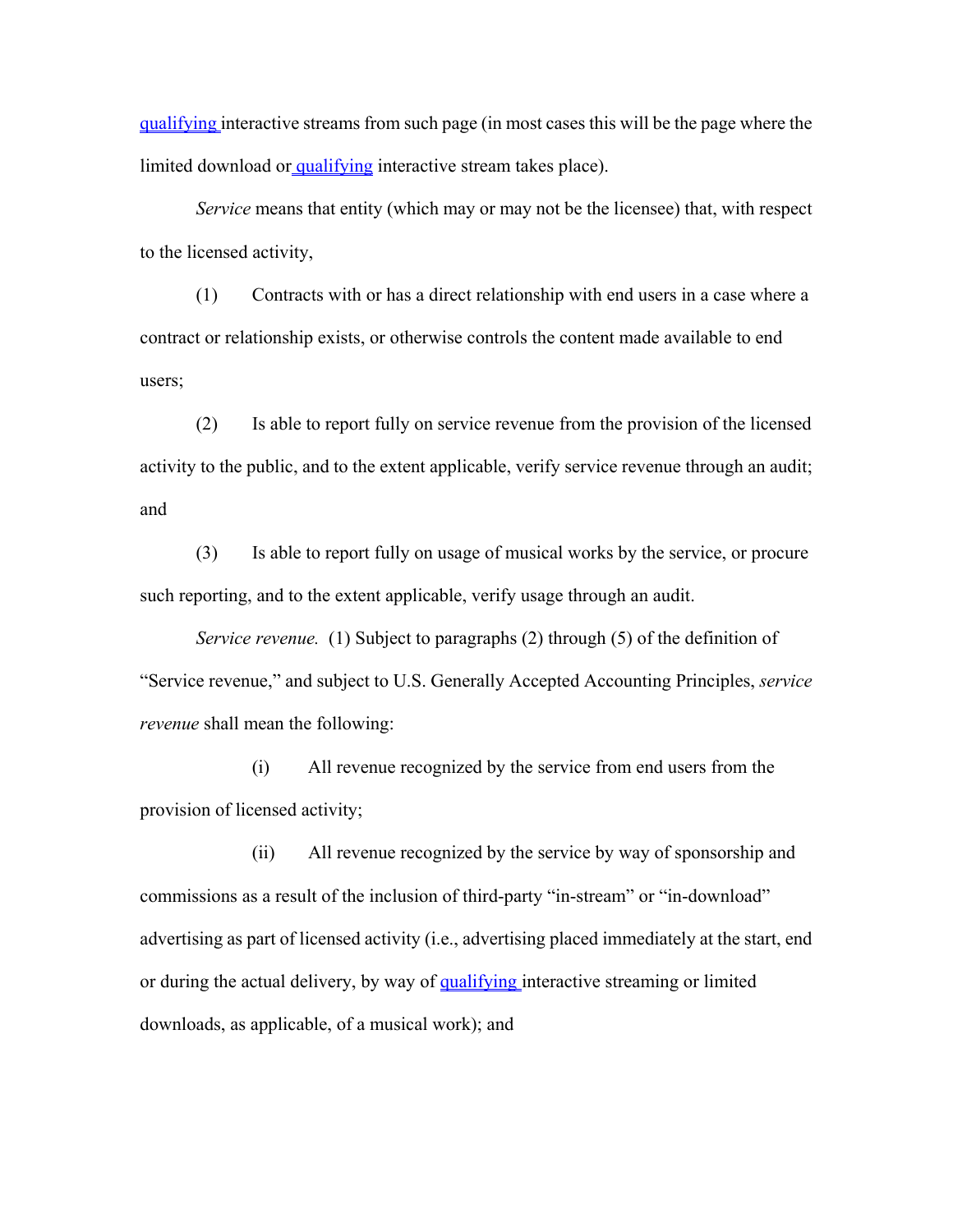(iii) All revenue recognized by the service, including by way of sponsorship and commissions, as a result of the placement of third-party advertising on a relevant page of the service or on any page that directly follows such relevant page leading up to and including the limited download or qualifying interactive streaming, as applicable, of a musical work; provided that, in the case where more than one service is actually available to end users from a relevant page, any advertising revenue shall be allocated between such services on the basis of the relative amounts of the page they occupy.

 (2) In each of the cases identified in paragraph (1) of the definition of "Service revenue," such revenue shall, for the avoidance of doubt,

 (i) Include any such revenue recognized by the service, or if not recognized by the service, by any associate, affiliate, agent or representative of such service in lieu of its being recognized by the service;

(ii) Include the value of any barter or other nonmonetary consideration;

 (iii) Not be reduced by credit card commissions or similar payment process charges, and

 (iv) Except as expressly set forth in this subpart, not be subject to any other deduction or set-off other than refunds to end users for licensed activity that they were unable to use due to technical faults in the licensed activity or other bona fide refunds or credits issued to end users in the ordinary course of business.

 (3) In each of the cases identified in paragraph (1) of the definition of "Service revenue," such revenue shall for the avoidance of doubt, exclude revenue derived solely in connection with services and activities other than licensed activity, provided that advertising or sponsorship revenue shall be treated as provided in paragraphs (2) and (4) of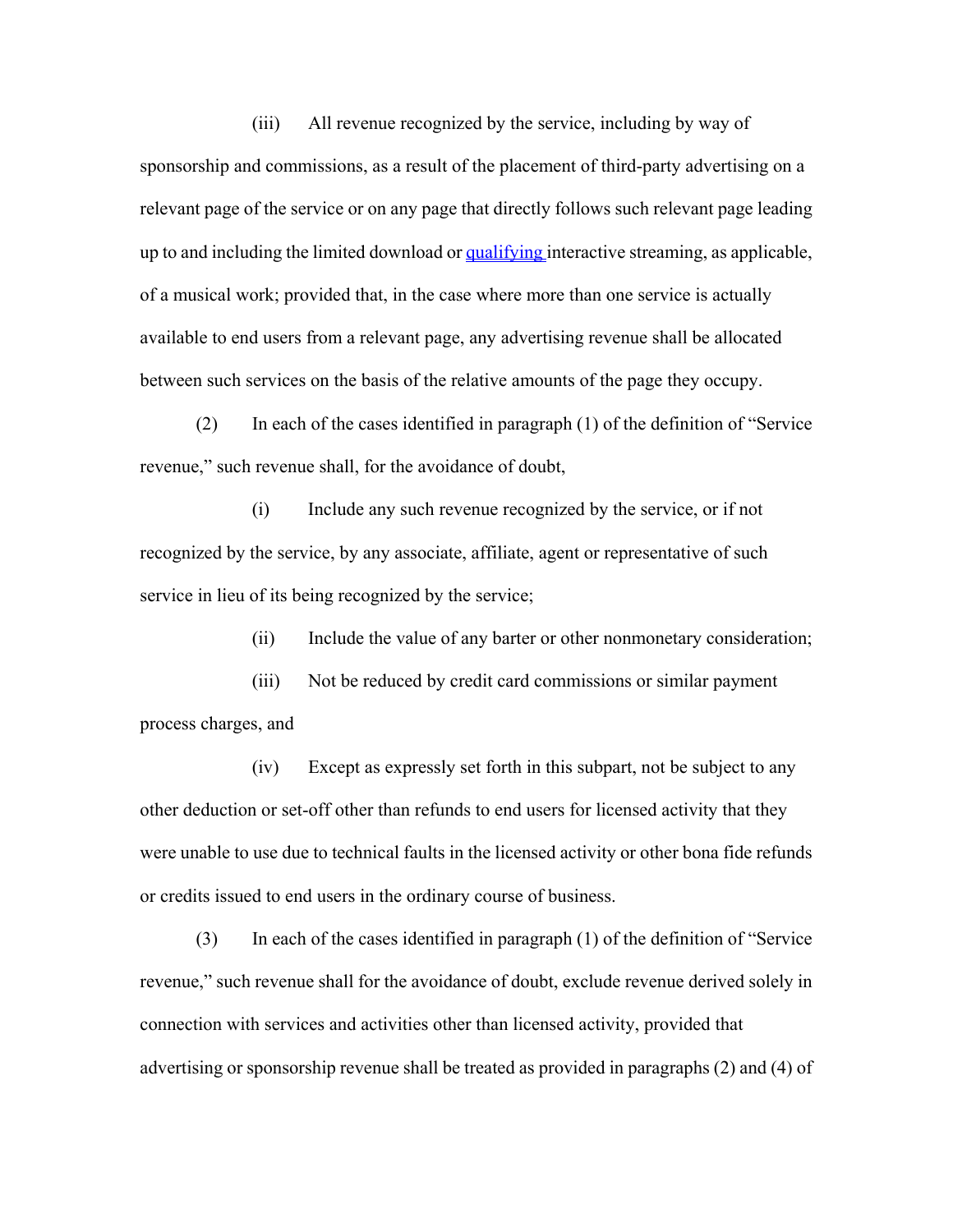the definition of "Service revenue." By way of example, the following kinds of revenue shall be excluded:

(i) Revenue derived from non-music voice, content and text services;

 (ii) Revenue derived from other non-music products and services (including search services, sponsored searches and click-through commissions); and

 (iii) Revenue derived from music or music-related products and services that are not or do not include licensed activity.

 (4) For purposes of paragraph (1) of the definition of "Service revenue," advertising or sponsorship revenue shall be reduced by the actual cost of obtaining such revenue, not to exceed 15%.

 (5) Where the licensed activity is provided to end users as part of the same transaction with one or more other products or services that are not a music service engaged in licensed activity, then the revenue deemed to be recognized from end users for the service for the purpose of the definition in paragraph (1) of the definition of "Service revenue" shall be the revenue recognized from end users for the bundle less the standalone published price for end users for each of the other component(s) of the bundle; provided that, if there is no such standalone published price for a component of the bundle, then the average standalone published price for end users for the most closely comparable product or service in the U.S. shall be used or, if more than one such comparable exists, the average of such standalone prices for such comparables shall be used. In connection with such a bundle, if a record company providing sound recording rights to the service.

 (i) Recognizes revenue (in accordance with U.S. Generally Accepted Accounting Principles, and including the avoidance of doubt barter or nonmonetary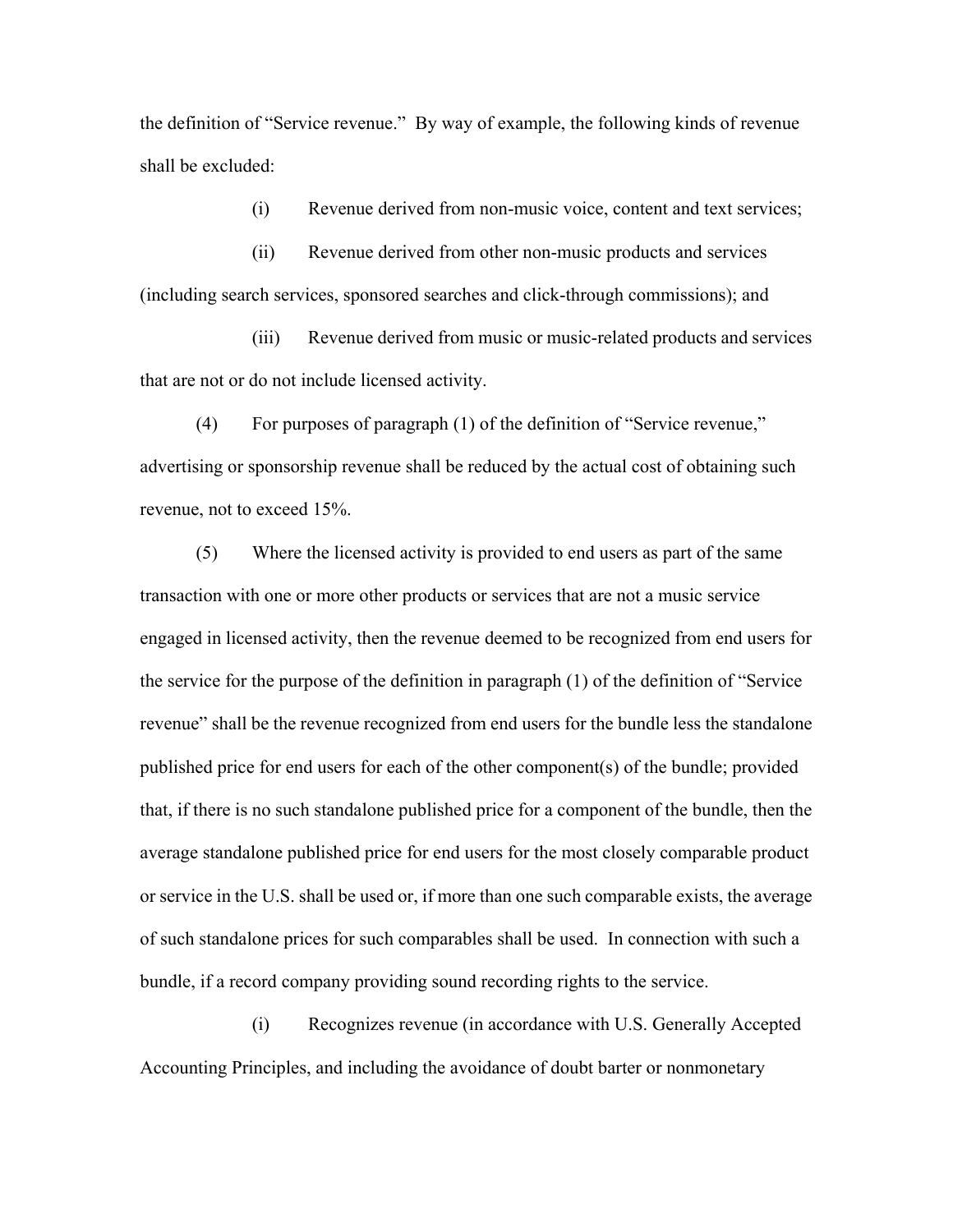consideration) from a person or entity other than the service providing the licensed activity and;

 (ii) Such revenue is received, in the context of the transactions involved, as consideration for the ability to make qualifying interactive streams or limited downloads of sound recordings, then such revenue shall be added to the amounts expensed by the service for purposes of  $\S 385.13(b)$ . Where the service is the licensee, if the service provides the record company all information necessary for the record company to determine whether additional royalties are payable by the service hereunder as a result of revenue recognized from a person or entity other than the service as described in the immediately preceding sentence, then the record company shall provide such further information as necessary for the service to calculate the additional royalties and indemnify the service for such additional royalties. The sole obligation of the record company shall be to pay the licensee such additional royalties if actually payable as royalties hereunder; provided, however, that this shall not affect any otherwise existing right or remedy of the copyright owner nor diminish the licensee's obligations to the copyright owner.

*StreamQualifying stream* means the digital transmission of a sound recording of a musical work to an end user –

 (1) To allow the end user to listen to the sound recording, while maintaining a live network connection to the transmitting service, substantially at the time of transmission, except to the extent that the sound recording remains accessible for future licensing from a streaming cache reproduction;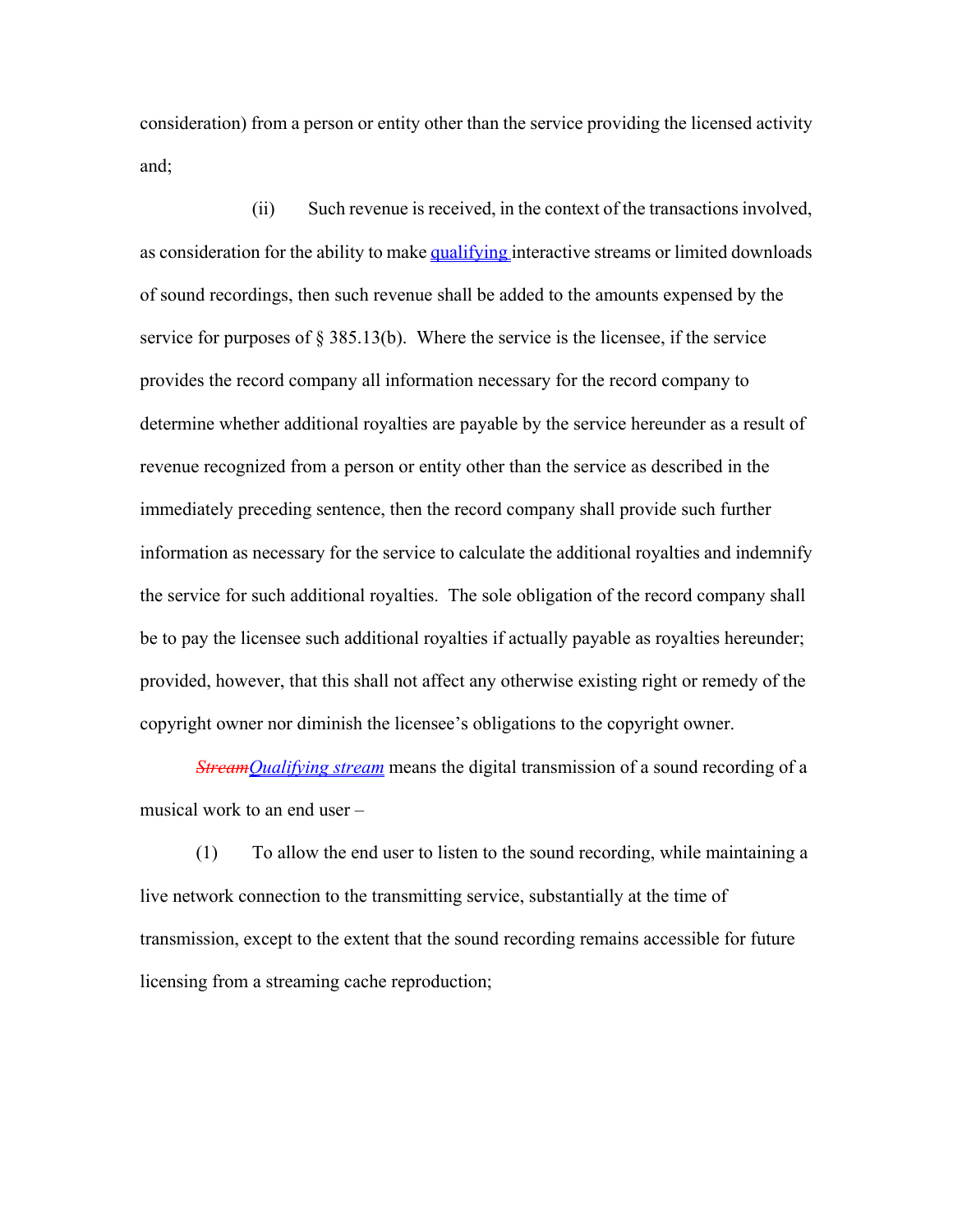(2) Using technology that is designed such that the sound recording does not remain accessible for future listening, except to the extent that the sound recording remains accessible for future listening from a streaming cache reproduction, and

 (3) That is also subject to licensing as a public performance of the musical work.

*Streaming cache reproduction* means a reproduction of a sound recording of a musical work made on a computer or solely for the purpose of permitting an end user who has previously received a qualifying stream of such sound recording again from local storage on such computer or other device rather than by means of a transmission; provided that the user is only able to do so while maintaining a live network connection to the service, and such reproduction is encrypted or otherwise protected consistent with prevailing industry standards to prevent it from being played in any other manner or on any device other than the computer or other device on which it was originally made.

*Subscription service* means a digital music service for which end users are required to pay a fee to access the service for defined subscription periods of three years or less (in contrast to, for example, a service where the basic charge to users is a payment per download or per play), whether such payment is made for access to the service on a standalone basis or as part of a bundle with one or more other products or services, and including any use of such a service on a trial basis without charge as described in § 385.14(b).

#### **§ 385.12 Calculation of royalty payments in general. [Unchanged]**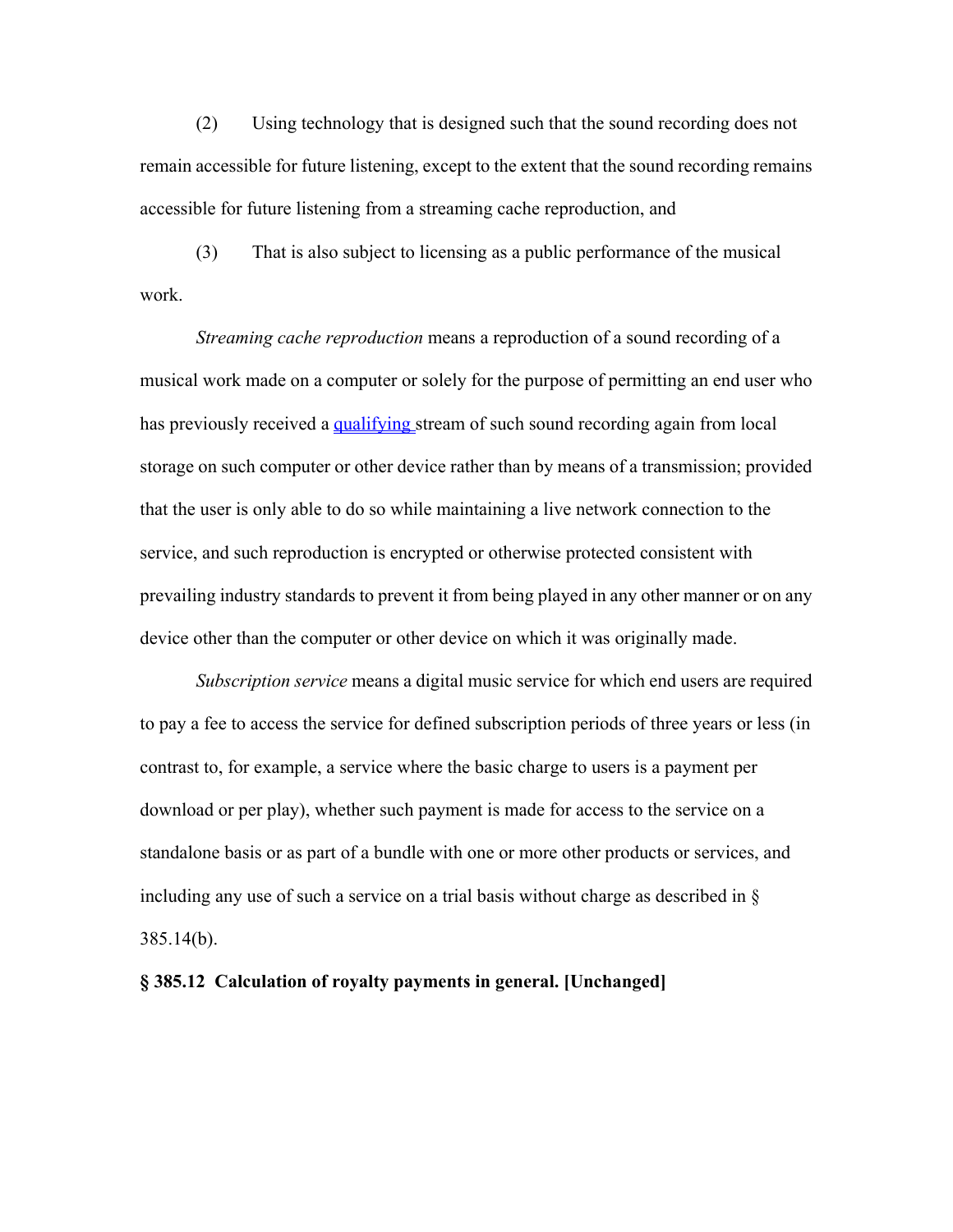### **§ 385.13 Minimum royalty rates and subscriber-based royalty floors for specific types of services.**

 (a) *In general.* The following minimum royalty rates and subscriber-based royalty floors shall apply to the following types of licensed activity:

 (1) *Standalone non-portable subscription – qualifying streaming only.* Except as provided in paragraph (a)(4) of this section, in the case of a subscription service through which an end user can listen to sound recordings only in the form of qualifying interactive streams and only from a non-portable device to which such qualifying streams are originally transmitted while the device has a live network connection, the minimum for use in step 1 of  $\S 385.12(b)(1)$  is the lesser of subminimum II as described in paragraph (c) of this section for the accounting period and the aggregate amount of 50 cents per subscriber per month. The subscriber-based royalty floor for use in step 3 of  $\S 385.12(b)(1)$  is the aggregate amount of 15 cents per subscriber per month.

 (2) *Standalone non-portable subscription – mixed.* Except as provided in paragraph (a)(4) of this section, in the case of a subscription service through which an end user can listen to sound recordings either in the form of qualifying interactive streams or limited downloads but only from a non-portable device to which such qualifying streams or downloads are originally transmitted, the minimum for use in step 1 of § 385.12(b)(3) is the lesser of the subminimum I as described in paragraph (b) of this section for the accounting period and the aggregate amount of 50 cents per subscriber per month. The subscriber-based royalty floor for use in step 3 of  $\S 385.12(b)(3)$  is the aggregate amount of 30 cents per subscriber per month.

 (3) *Standalone portable subscription service.* Except as provided in paragraph (a)(4) of this section, in the case of a subscription service through which an end user can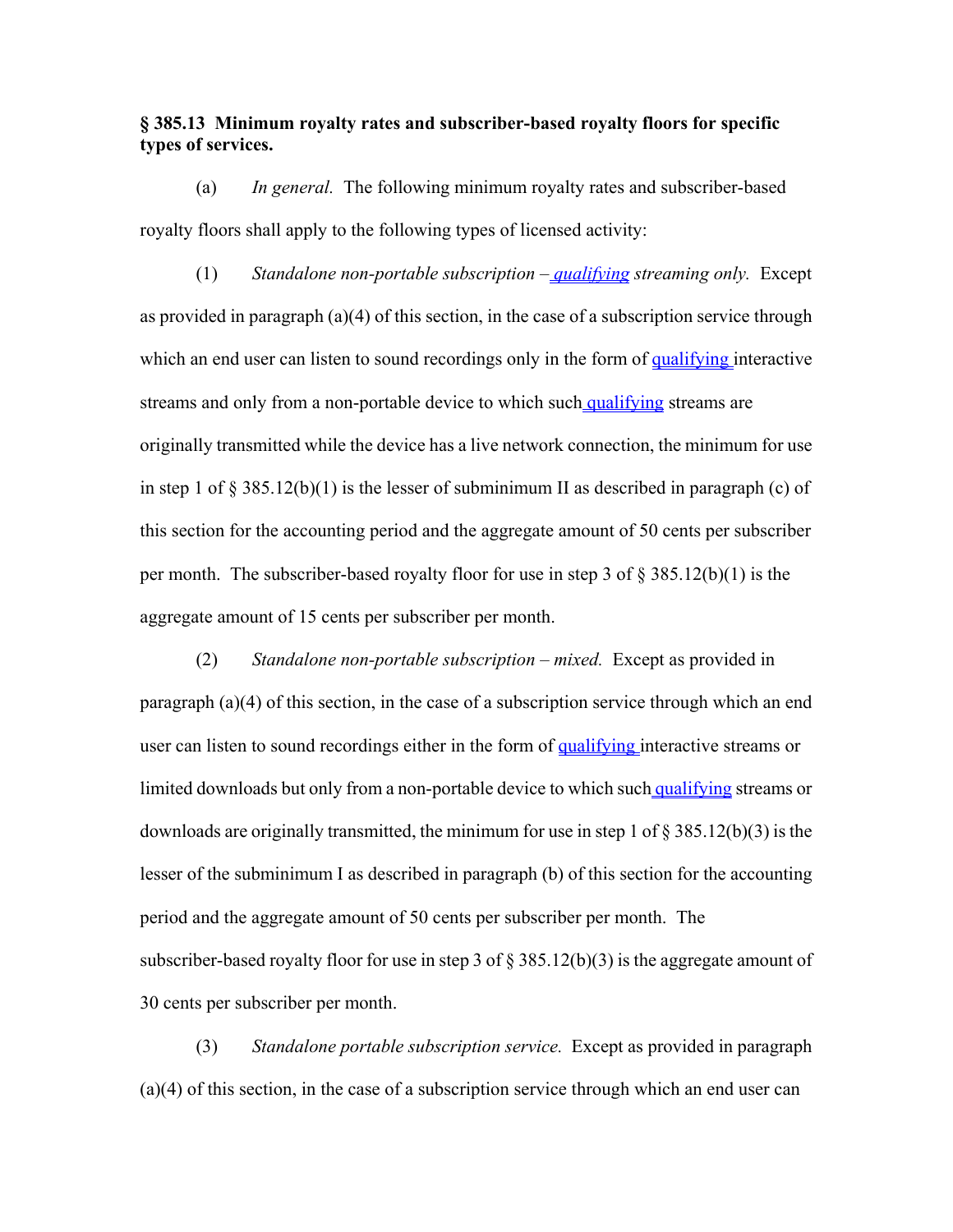listen to sound recordings in the form of qualifying interactive streams or limited downloads from a portable device, the minimum for use in step 1 of § 385.12(b)(1) is the lesser of subminimum I as described in paragraph (b) of this section for the accounting period and the aggregate amount of 80 cents per subscriber per month. The subscriber-based royalty floor for use in step 3 of  $\S 385.12(b)(3)$  is the aggregate amount of 50 cents per subscriber per month.

 (4) *Bundled subscription services.* In the case of a subscription service made available to end users with one or more other products or services as part of a single transaction without pricing for the subscription service separate from the product(s) or service(s) with which it is made available (e.g., a case in which a user can buy a portable device and one-year access to a subscription service for a single price), the minimum for use in step 1 of  $\S 385.12(b)(1)$  is subminimum I as described in paragraph (b) of this section for the accounting period. The subscriber-based royalty floor for use in step 3 of § 385.12(b)(3) is the aggregate amount of 25 cents per month for each end user who has made at least one play of a licensed work during such month (each such end user to be considered an "active subscriber").

 (5) *Free nonsubscription/ad-supported services.* In the case of a service offering licensed activity free of any charge to the end user, the minimum for use in step 1 of § 385.12(b)(1) is subminimum II described in paragraph (c) of this section for the accounting period. There is no subscriber-based royalty floor for use in step 2 of § 385.12(b)(3).

 (b) *Computation of subminimum I.* For purposes of paragraphs (a)(2), (3) and (4) of this section, and with reference to paragraph (5) of the definition of "service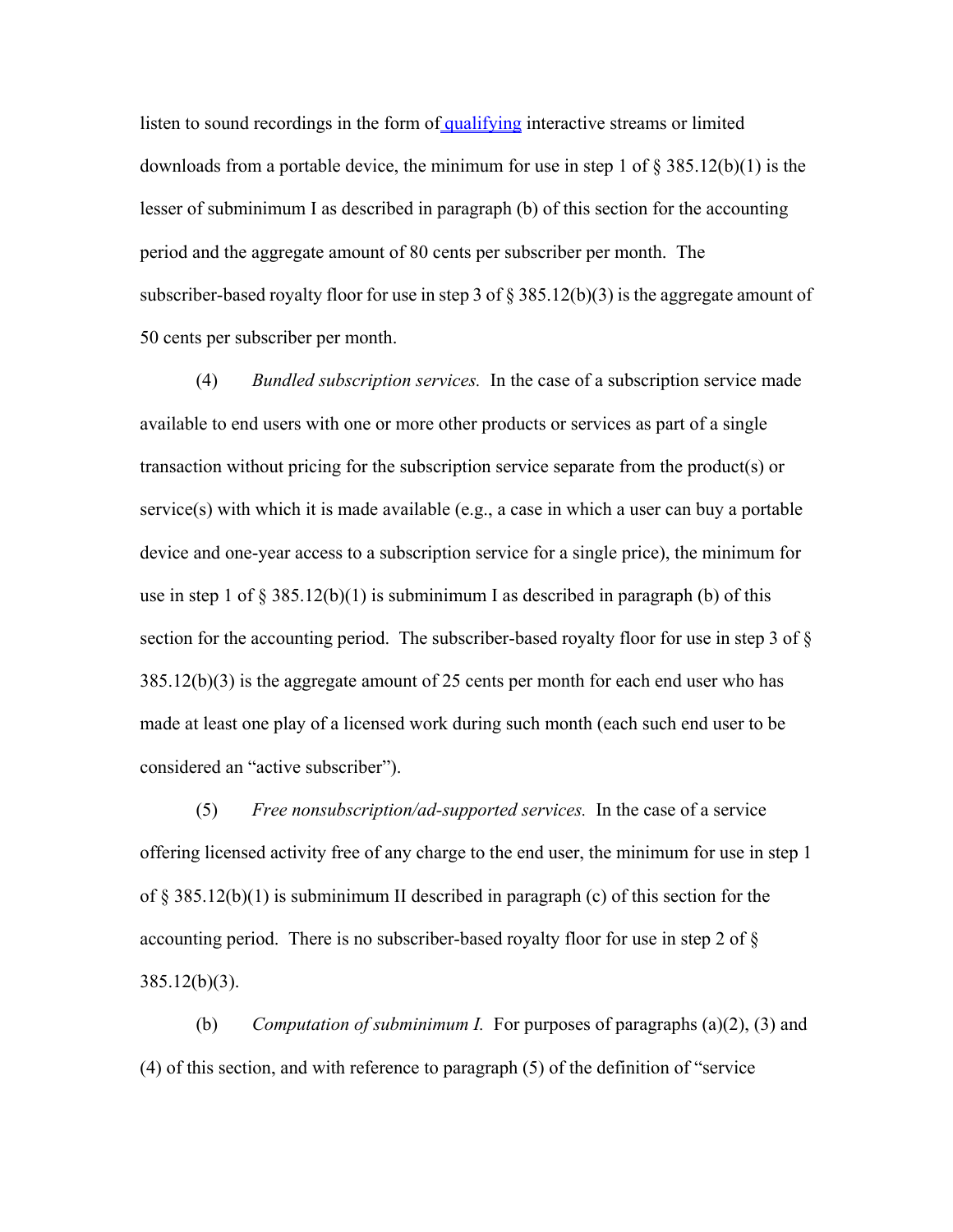revenue" in § 385.11 if applicable, subminimum I for an accounting period means the aggregate of the following with respect to all sound recordings of musical works used in the relevant offering of the service during the accounting period –

 (1) In cases in which a record company is the licensee under 17 U.S.C. 115 and a third-party service has obtained from the record company the rights to make qualifying interactive streams or limited downloads of a sound recording together with the right to reproduce and distribute the musical work embodied therein, 17.36% of the total amount expensed by the service in accordance with U.S. Generally Accepted Accounting Principles, which for the avoidance of doubt shall include the value of any barter or other nonmonetary consideration provided by the service, for such rights for the accounting period, except that for licensed activity occurring on or before December 31, 2007, subminimum I for an accounting period shall be 14.53% of the amount expensed by the service for such rights for the accounting period.

 (2) In cases in which the relevant service is the licensee under 17 U.S.C. 115 and the relevant service has obtained from a third-party record company the rights to make qualifying interactive streams or limited downloads of a sound recording without the right to reproduce and distribute the musical work embodied therein, 21% of the total amount expensed by the service in accordance with U.S. Generally Accepted Accounting Principles, which for the avoidance of doubt shall include the value of any barter or other nonmonetary consideration provided by the service, for such sound recording rights for the accounting period, except that for licensed activity occurring on or before December 31, 2007, subminimum I for an accounting period shall be 17% of the amount expensed by the service for such sound recording rights for the accounting period.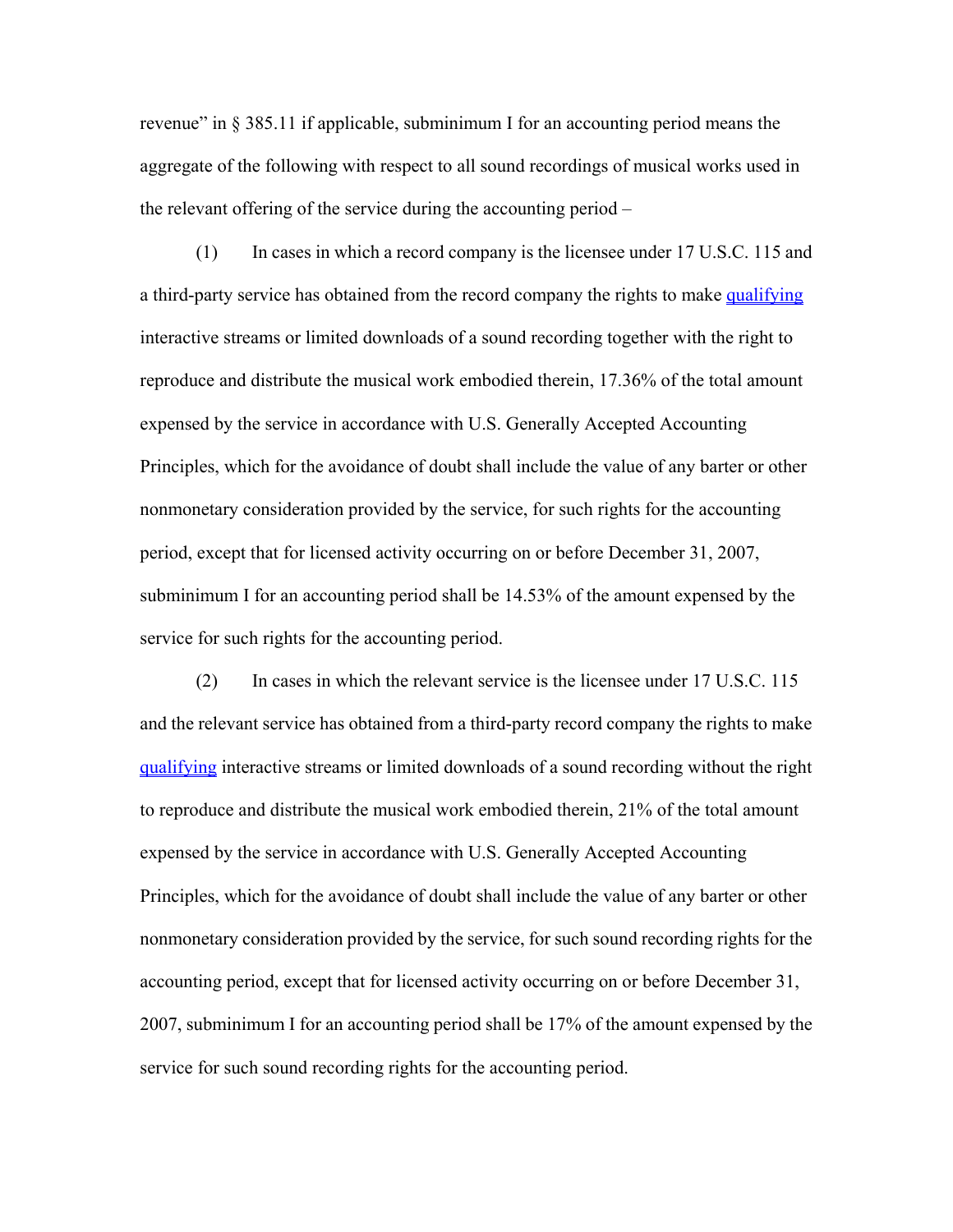(c) *Computation of subminimum II.* For purposes of paragraphs (a)(1) and (5) of this section, subminimum II for an accounting period means the aggregate of the following with respect to all sound recordings of musical works used by the relevant service during the accounting period –

 (1) In cases in which a record company is the licensee under 17 U.S.C. 115 and a third-party service has obtained from the record company the rights to make qualifying interactive streams and limited downloads of a sound recording together with the right to reproduce and distribute the musical work embodied therein, 18% of the total amount expensed by the service in accordance with U.S. Generally Accepted Accounting Principles, which for the avoidance of doubt shall include the value of any barter or other nonmonetary consideration provided by the service, for such rights for the accounting period, except that for licensed activity occurring on or before December 31, 2007, subminimum II for an accounting period shall be 14.53% of the amount expensed by the service for such rights for the accounting period.

 (2) In cases in which the relevant service is the licensee under 17 U.S.C. 115 and the relevant service has obtained from a third-party record company the rights to make qualifying interactive streams or limited downloads of a sound recording without the right to reproduce and distribute the musical work embodied therein, 22% of the total amount expensed by the service in accordance with U.S. Generally Accepted Accounting Principles, which for the avoidance of doubt shall include the value of any barter or other nonmonetary consideration provided by the service, for such sound recording rights for the accounting period, except that for licensed activity occurring on or before December 31,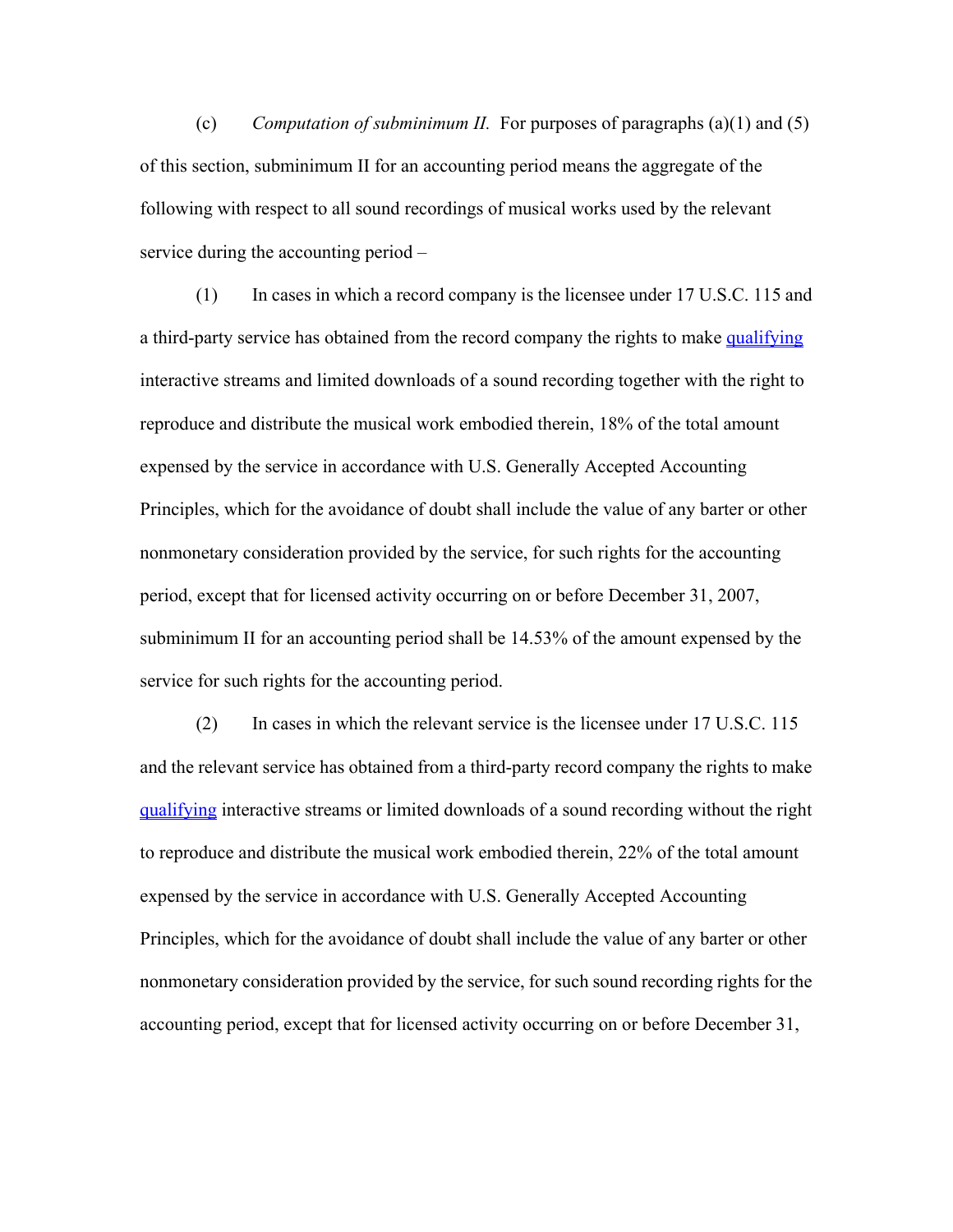2007, subminimum II for an accounting period shall be 17% of the amount expensed by the service for such sound recording rights for the accounting period.

 (d) *Computation of subscriber-based royalty rates.* For purposes of paragraph (a) of this section, to determine the minimum or subscriber-based royalty floor, as applicable to any particular offering, the service shall for the relevant offering calculate its total number of subscriber-months for the accounting period, taking into account all end users who were subscribers for complete calendar months, prorating in the case of end users who were subscribers for only part of a calendar month, and deducting on a prorated basis for end users covered by a free trial period subject to the promotional royalty rate as described in  $\S 385.14(b)(2)$ , except that in the case of a bundled subscription service, subscriber-months shall instead be determined with respect to active subscribers as defined in paragraph (a)(4) of this section. The product of the total number of subscriber-months for the accounting period and the specified number of cents per subscriber (or active subscriber, as the case may be) shall be used as the subscriber-based component of the minimum or subscriber-based royalty floor, as applicable, for the accounting period.

#### **§ 385.14 Promotional royalty rate.**

 (a) *General provisions.* (1) This section establishes a royalty rate of zero in the case of certain promotional qualifying interactive streaming activities, and of certain promotional limited downloads offered in the context of a free trial period for a digital music subscription service under a license pursuant to 17 U.S.C. 115. Subject to the requirements of 17 U.S.C. 115 and the additional provisions of paragraphs (b) through (e) of this section, the promotional royalty rate shall apply to a musical work when a record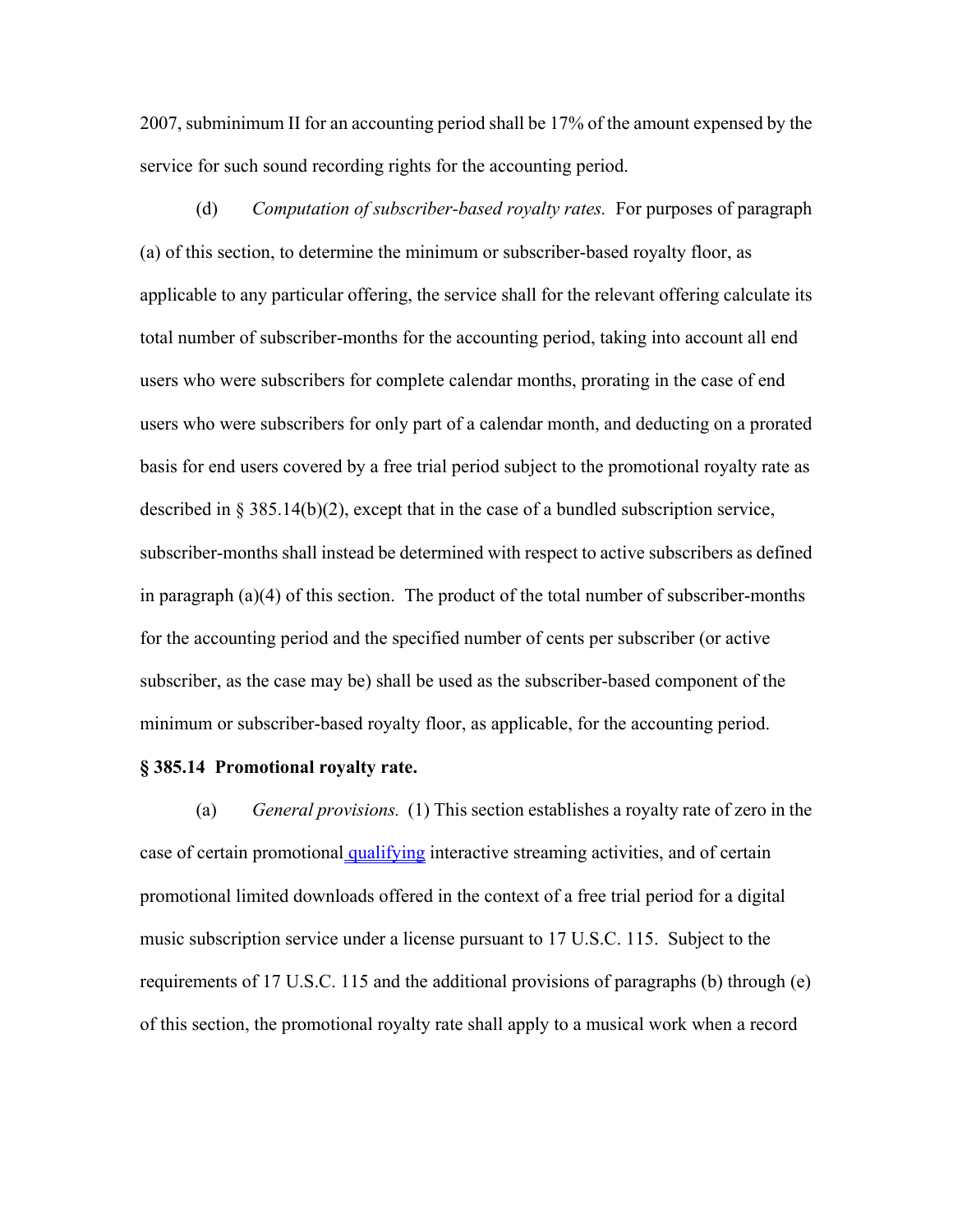company transmits or authorizes the transmission of qualifying interactive streams or limited downloads of a sound recording that embodies such musical work, only if –

 (i) The primary purpose of the record company in making or authorizing the qualifying interactive streams or limited downloads is to promote the sale or other paid use of sound recordings by the relevant artists, including such sound recording, through established retail channels or the paid use of one or more established retail music services through which the sound recording is available, and not to promote any other good or service:

(ii) Either –

 (A) The sound recording (or a different version of the sound recording embodying the same musical work) is being lawfully distributed and offered to consumers through the established retail channels or services described in paragraph (a)(1)(i) of this section, or

 (B) In the case of a sound recording of a musical work being prepared for commercial release but not yet released, the record company has a good faith intention of lawfully distributing and offering to consumers the sound recording (or a different version of the sound recording embodying the same musical work) through the established retail channels or services described in paragraph  $(a)(1)(i)$  of this section within 90 days after the commencement of the first promotional use authorized under this section (and in fact does so, unless it can demonstrate that notwithstanding its bona fide intention, it unexpectedly did not meet the scheduled release date);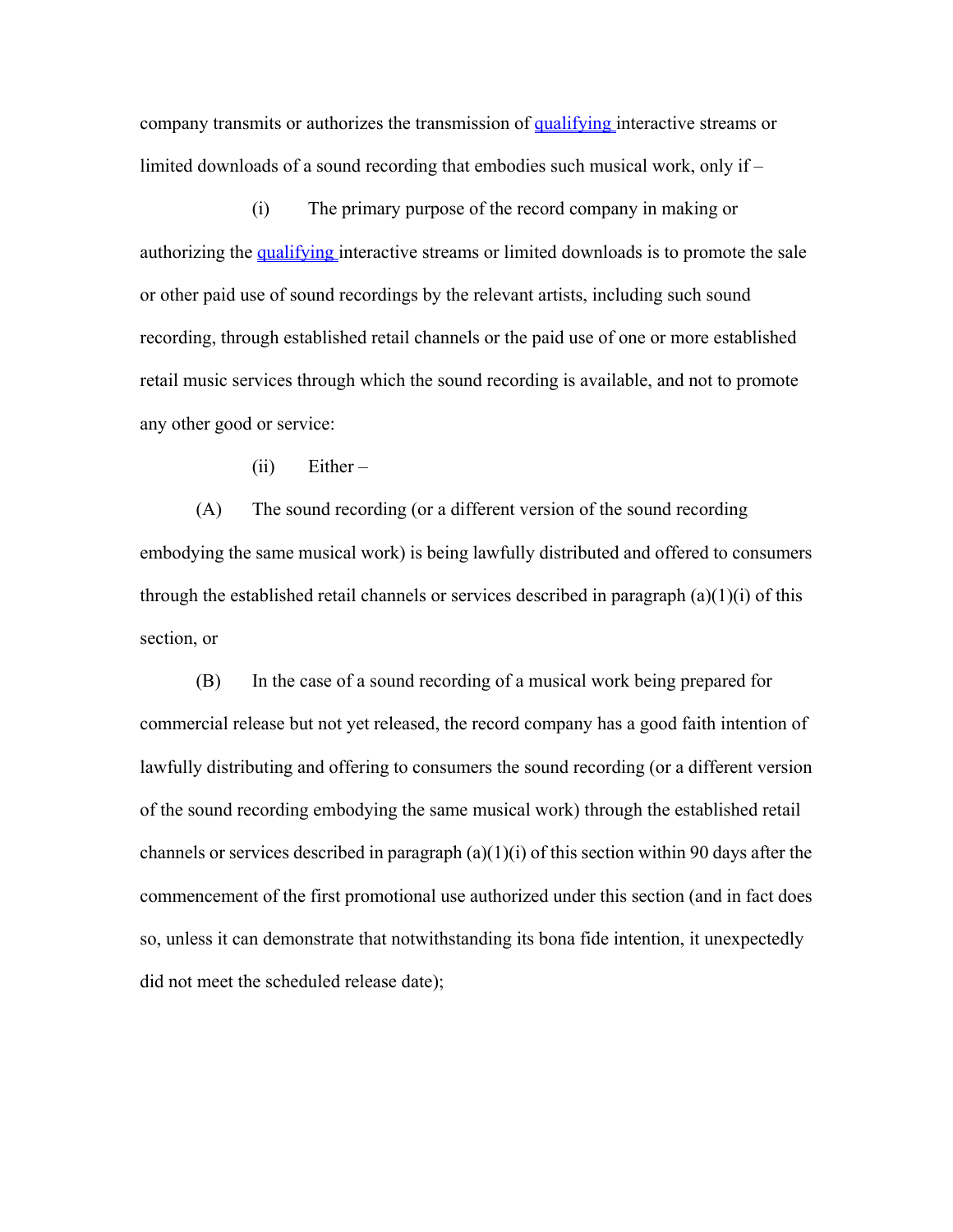$(iii)$  In connection with authorizing the promotional qualifying interactive streams or limited downloads, the record company has obtained from the service it authorizes a written representation that –

 (A) In the case of a promotional use commencing on or after October 1, 2010, except qualifying interactive streaming subject to paragraph (d) of this section, the service agrees to maintain for a period of no less than five years from the conclusion of the promotional activity complete and accurate records of the relevant authorization and dates on which the promotion was conducted, and identifying each sound recording of a musical work made available through the promotion, the licensed activity involved, and the number of plays of such recording;

 (B) The service is in all material respects operating with appropriate license authority with respect to the musical works it is using for promotional and other purposes; and

 (C) The representation is signed by a person authorized to make the representation on behalf of the service;

 (iv) Upon receipt by the record company of written notice from the copyright owner of a musical work or agent of the copyright owner stating in good faith that a particular service is in a material manner operating without appropriate license authority from such copyright owner, the record company shall within five business days withdraw by written notice its authorization of such uses of such copyright owner's musical works under the promotional royalty rate by that service;

 (v) The qualifying interactive streams or limited downloads are offered free of any charge to the end user and, except in the case of qualifying interactive streaming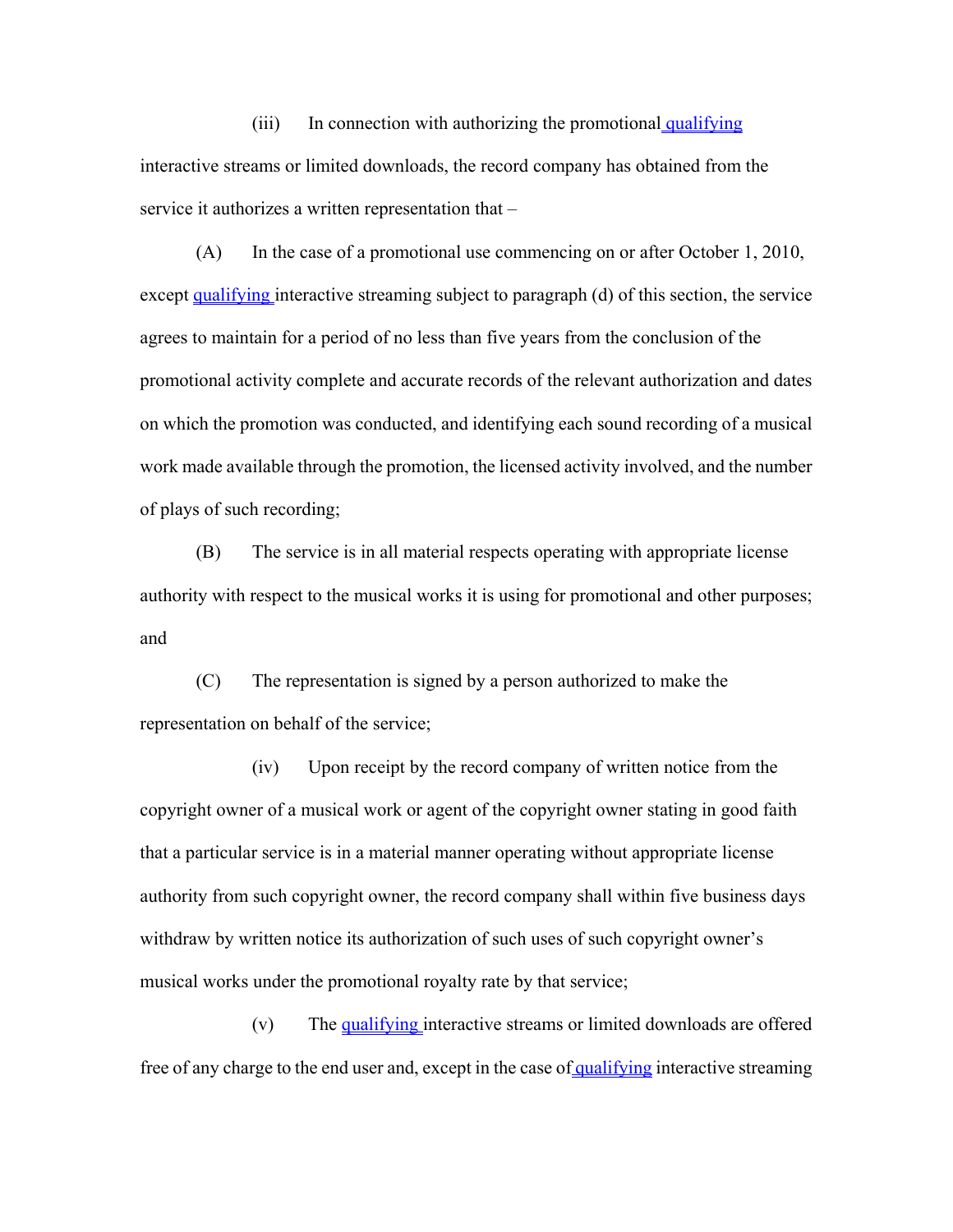subject to paragraph (d) of this section or in the case of a free trial period for a digital music subscription service, no more than five sound recordings at a time are streamed in response to any individual request of an end user;

 (vi) The qualifying interactive streams and limited downloads are offered in a manner such that the user is at the same time  $(e.g., on the same web page)$ presented with a purchase opportunity for the relevant sound recording or an opportunity to subscribe to a paid service offering the sound recording, or a link to such a purchase or subscription opportunity, except –

 $(A)$  In the case of qualifying interactive streaming of a sound recording being prepared by commercial release but not yet released, certain mobile applications or other circumstances in which the foregoing is impracticable in view of the current state of the relevant technology; and

 (B) In the case of a free trial period for a digital music subscription service, if end users are periodically offered an opportunity to subscribe to the service during such free trial period; and

(vii) The qualifying interactive streams and limited downloads are not provided in a manner that is likely to cause mistake, to confuse or to deceive, reasonable end users as to the endorsement or association of the author of the musical work with any product, service or activity other than the sale or paid use of sound recordings or paid use of a music service through which sound recordings are available. Without limiting the foregoing, upon receipt of written notice from the copyright owner of a musical work or agent of the copyright owner stating in good faith that a particular use of such work under this section violates the limitation set forth in this paragraph  $(a)(1)(vi)$ , the record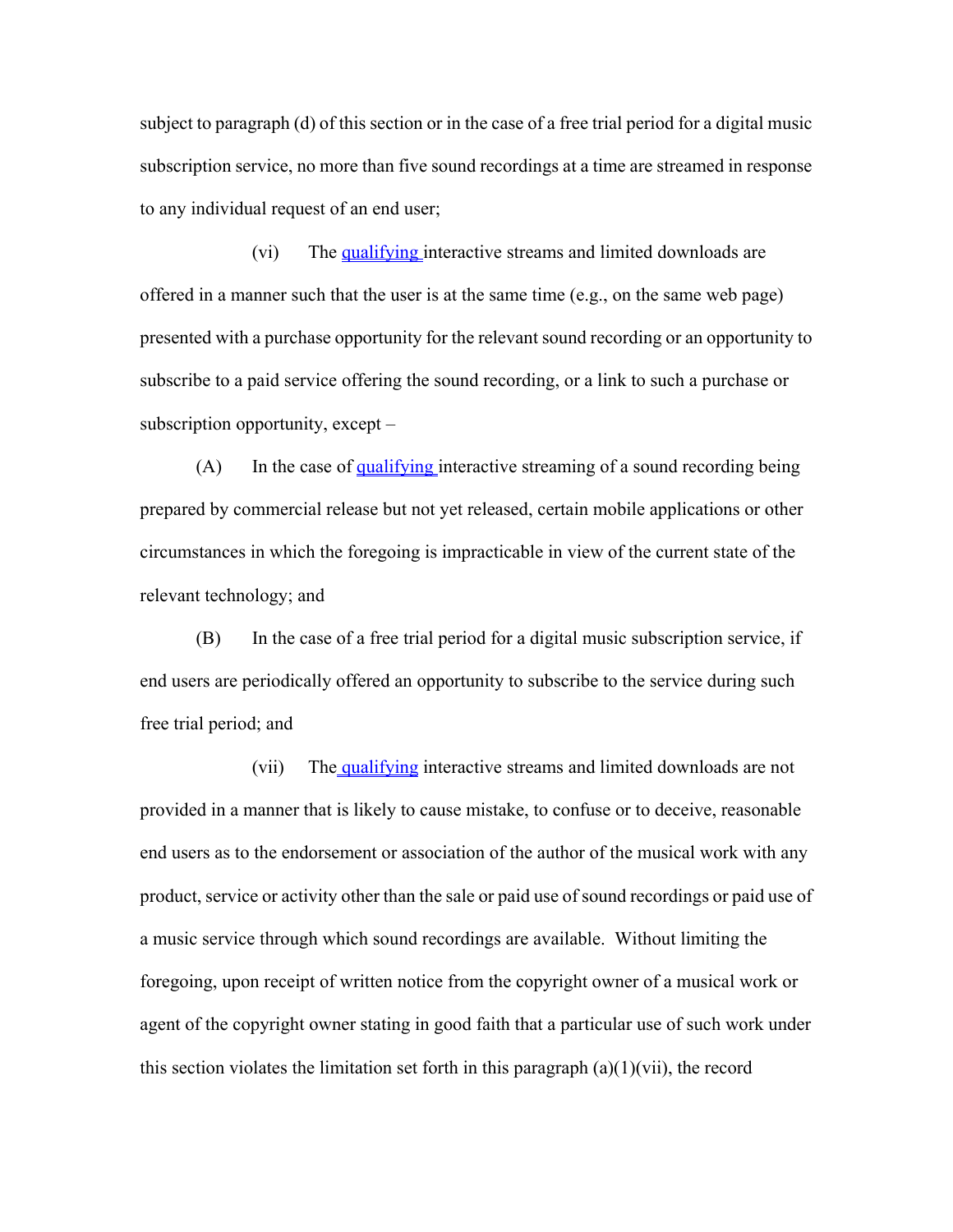company shall promptly cease such use of that work, and within five business days withdraw by written notice its authorization of such use by all relevant third parties it has authorized under this section.

 (2) To rely upon the promotional royalty rate, a record company making or authorizing qualifying interactive streams or limited downloads shall keep complete and accurate contemporaneous written records of such uses, including the sound recordings and musical works involved, the artists, the release dates of the sound recordings, a brief statement of the promotional activities authorized, where each promotion is authorized (including the internet address if applicable), the beginning and end date of each period of promotional activity authorized, and the representation required by paragraph  $(a)(1)(iii)$  of this section; provided that, in the case of trial subscription uses, such records shall instead consist of the contractual terms that bear upon promotional uses by the particular digital music subscription services it authorizes; and further provided that, if the record company itself is conducting the promotion, it shall also maintain any additional records described in paragraph  $(a)(1)(iii)(A)$  of this section. The records required by this paragraph $(a)(2)$  shall be maintained for no less time than the record company maintains records of usage of royalty-bearing uses involving the same type of licensed activity in the ordinary course of business, but in no event for less than five years from the conclusion of the promotional activity to which they pertain. If the copyright owner of a musical work or its agent requests a copy of the information to be maintained under this paragraph (a)(2) with respect to a specific promotion or relating to a particular sound recording of a musical work, the record company shall provide complete and accurate documentation within 10 business days, except for any information required under paragraph  $(a)(1)(iii)(A)$  of this section,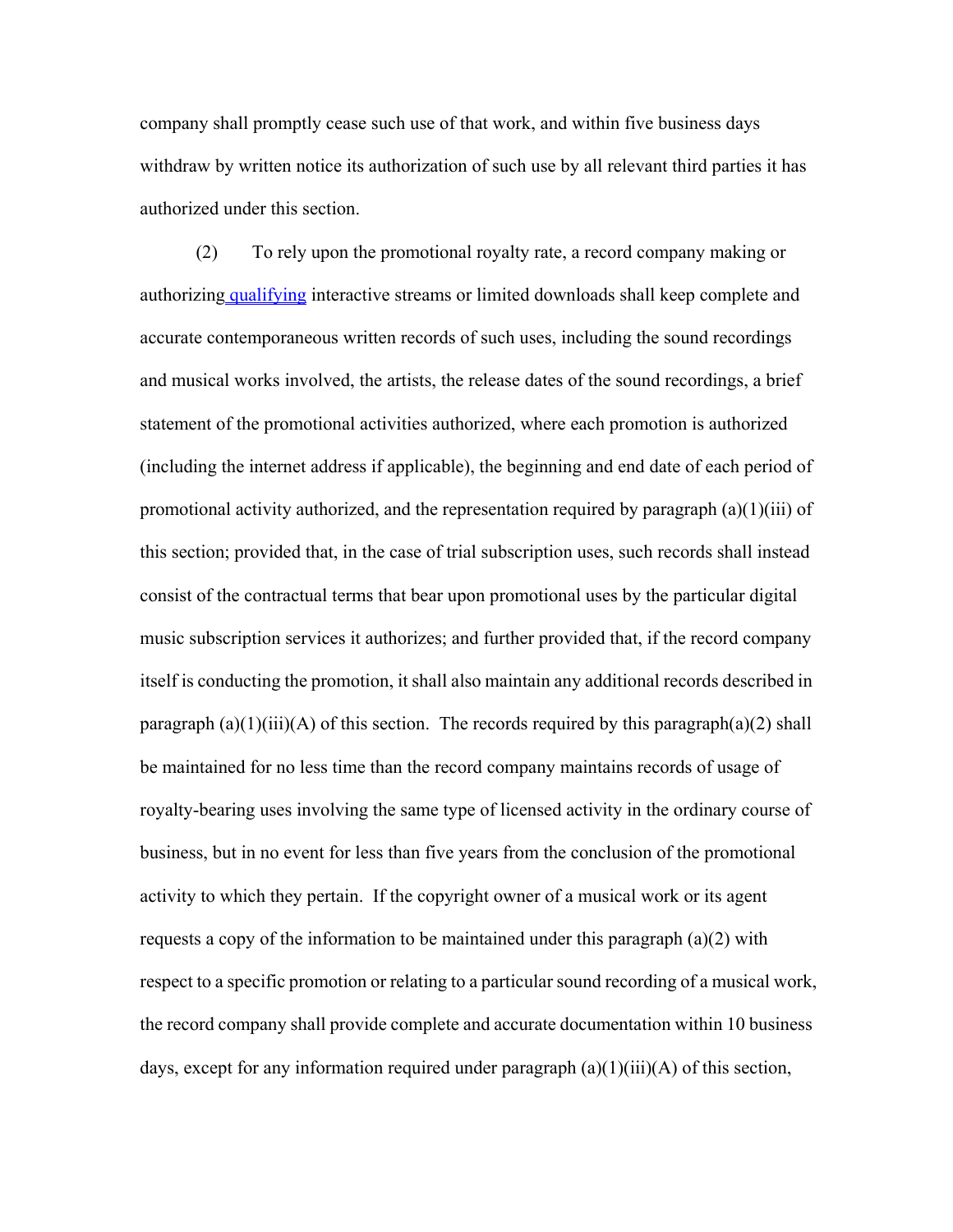which shall be provided within 20 business days, and provided that if the copyright owner or agent requests information concerning a large volume of promotions or sound recordings, the record company shall have a reasonable time, in view of the amount of information requested, to respond to any request of such copyright owner or agent. If the record company does not provide required information within the required time, and upon receipt of written notice citing such failure does not provide such information within a further 10 business days, the uses will be considered not to be subject to the promotional royalty rate and the record company (but not any third-party service it has authorized) shall be liable for any payment due for such uses; provided, however, that all rights and remedies of the copyright owner with respect to unauthorized uses shall be preserved.

 (3) If the copyright owner of a musical work or its agent requests a copy of the information to be maintained under paragraph  $(a)(1)(iii)(A)$  of this section by a service authorized by a record company with respect to a specific promotion, the service shall provide complete and accurate documentation with 20 business days, provided that if the copyright owner or agent requests information concerning a large volume of promotions or sound recordings, the service shall have a reasonable time, in view of the amount of information requested, to respond to any request of such copyright owner or agent. If the service does not provide required information within the required time, and upon receipt of written notice citing such failure does not provide such information within a further 10 business days, the uses will be considered not to be subject to the promotional royalty rate and the service (but not the record company) will be liable for any payment due for such uses; provided, however, that all rights and remedies of the copyright owner with respect to unauthorized uses shall be preserved.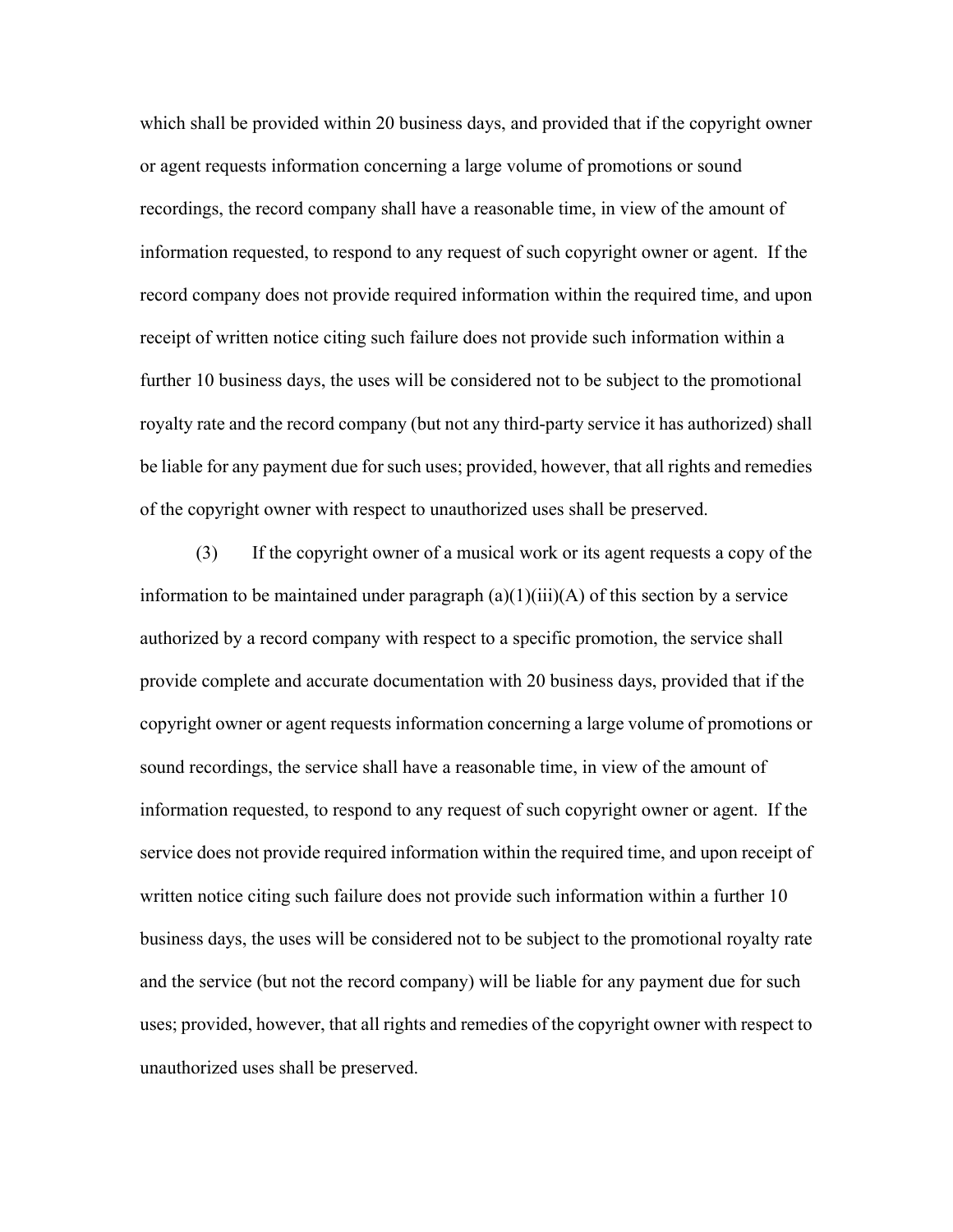(4) The promotional royalty rate is exclusively for audio-only qualifying interactive streaming and limited downloads of musical works subject to licensing under 17 U.S.C. 115. The promotional royalty rate does not apply to any other use under 17 U.S.C. 115; nor does it apply to public performances, audiovisual works, lyrics or other uses outside the scope of 17 U.S.C. 115. Without limitation, uses subject to licensing under 17 U.S.C. 115 that do not qualify for the promotional royalty rate (including without limitation qualifying interactive streaming or limited downloads of a musical work beyond the time limitations applicable to the promotional royalty rate) require payment of applicable royalties. This section is based on an understanding of industry practices and market conditions at the time of its development, among other things. The terms of this section shall be subject to de novo review and consideration (or elimination altogether) in future proceedings before the Copyright Royalty Judges. Nothing in this section shall be interpreted or construed in such a manner as to nullify or diminish any limitation, requirement or obligation of 17 U.S.C. 115 or other protection for musical works afforded b the Copyright Act, 17 U.S.C. 101 *et seq.* For the avoidance of doubt, however, except as provided in paragraph (a) of this section, statements of account under 17 U.S.C. 115 need not reflect qualifying interactive streams or limited downloads subject to the promotional royalty rate.

 (b) *InteractiveQualifying interactive streaming and limited downloads of full-length musical works through third-party services.* In addition to those of paragraph (a) of this section, the provisions of this paragraph (b) apply to  $\frac{qualifying}{line}$  interactive streaming, and limited downloads (in the context of a free trial period for a digital music subscription service), authorized by record companies under the promotional royalty rate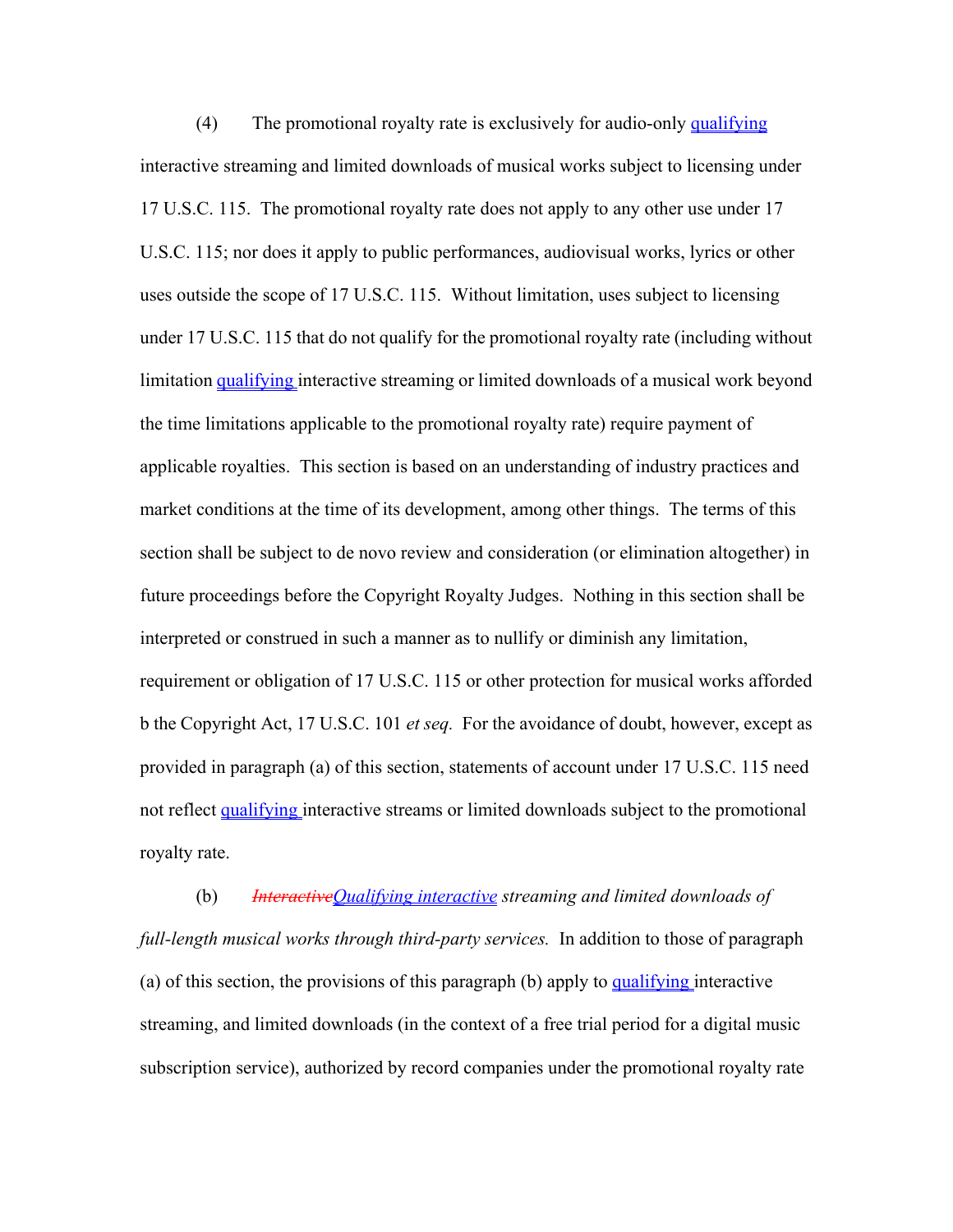through third-party services (including Web sites) that is not subject to paragraphs (c) or (d) of this section. Such qualifying interactive streams and limited downloads may be made or authorized by a record company under the promotional royalty rate only if –

 (1) No cash, other monetary payment, barter or other consideration for making or authorizing the relevant qualifying interactive streams or limited downloads is received by the record company, its parent company, any entity owned in whole or in part by or under common ownership with the record company, or any other person or entity acting on behalf of or in lieu of the record company, except for in-kind promotional consideration used to promote the sale or paid use of sound recordings or the paid use of music services through which sound recordings are available;

(2) In the case of qualifying interactive streaming and limited downloads offered in the context of a free trial period for a digital music subscription service, the free trial period does not exceed 30 consecutive days per subscriber per two-year period; and

 (3) In contexts other than a free trial period for a digital music subscription service, qualifying interactive streaming subject to paragraph (b) of this section of a particular sound recording is authorized by the record company on no more than 60 days total for all services (i.e., qualifying interactive streaming under paragraph (b) of this section of a particular sound recording may be authorized on no more than a total of 60 days, which need not be consecutive, and on any one such day, qualifying interactive streams may be offered on one or more services); provided, however, that an additional 60 days shall be available each time the sound recording is re-released by the record company in a remastered form or as a part of a compilation with a different set of sound recordings than the original release or any prior compilation including such sound recording.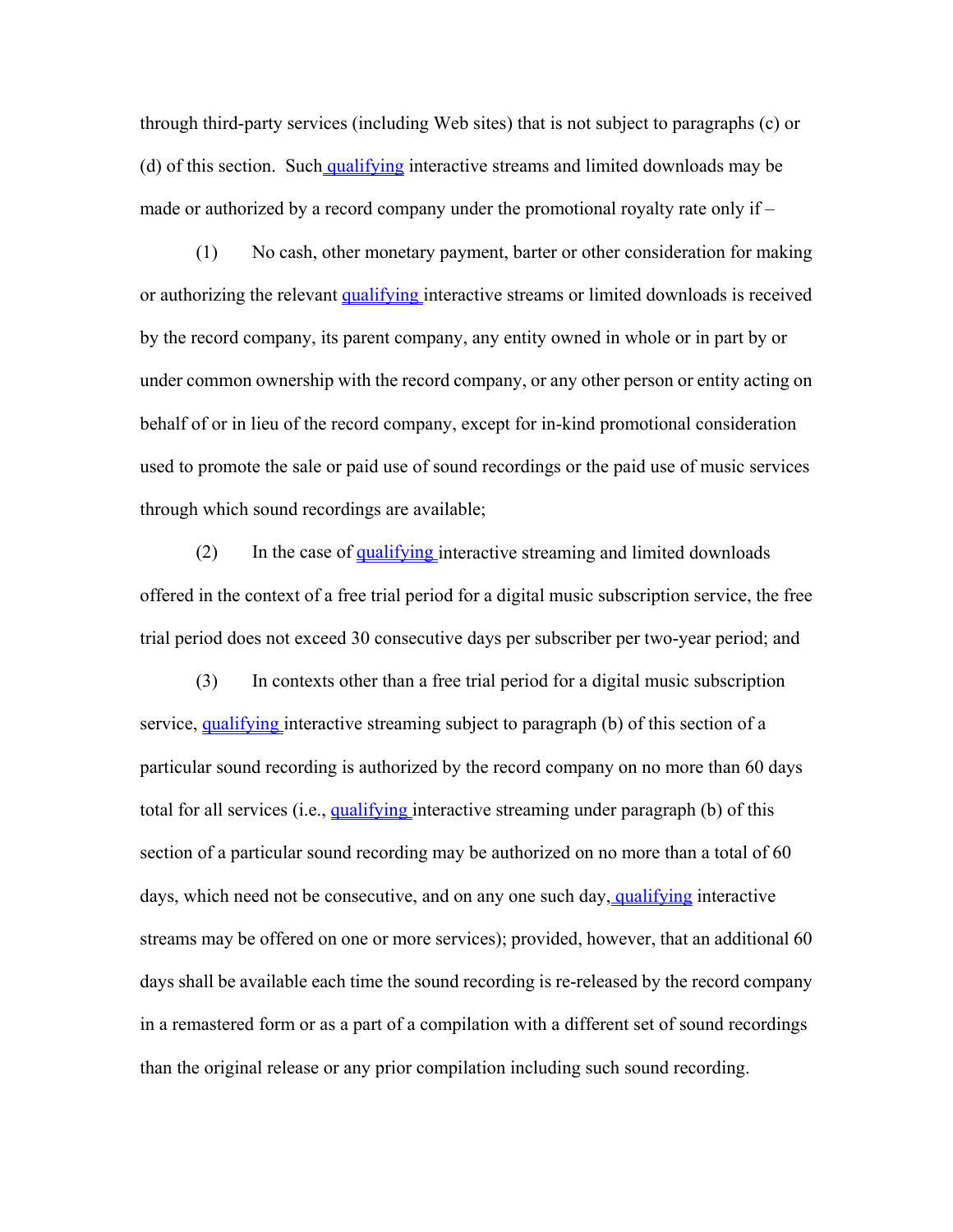(4) In the event that a record company authorizes promotional uses in excess of the time limitations of paragraph (b) of this section, the record company, and not the third-party service it has authorized, shall be liable for any payment due for such uses; provided, however, that all rights and remedies of the copyright owner with respect to unauthorized uses shall be preserved. In the event that a third-party service exceeds the scope of any authorization by a record company, the service, and not the record company, shall be liable for any payment due for such uses; provided, however, that all rights and remedies of the copyright owner with respect to unauthorized uses shall be preserved.

 (c) *InteractiveQualifying interactive streaming of full-length musical works through record company and artist services.* In addition to those of paragraph (a) of this section, the provisions of this paragraph  $(c)$  apply to qualifying interactive streaming conducted or authorized by record companies under the promotional royalty rate through a service (e.g., a Web site) directly owned or operated by the record company, or directly owned or operated by a recording artist under the authorization of the record company, and that is not subject to paragraph (d) of this section. For the avoidance of doubt and without limitation, an artist page or site on a third-party service (e.g., a social networking service) shall not be considered a service operated by the record company or artist. Such qualifying interactive streams may be made or authorized by a record company under the promotional royalty rate only if –

 (1) The qualifying interactive streaming subject to this paragraph (c) of a particular sound recording is offered or authorized by the record company on no more than 90 days total for all services (i.e., qualifying interactive streaming under this paragraph (c) of a particular sound recording may be authorized on no more than a total of 90 days, which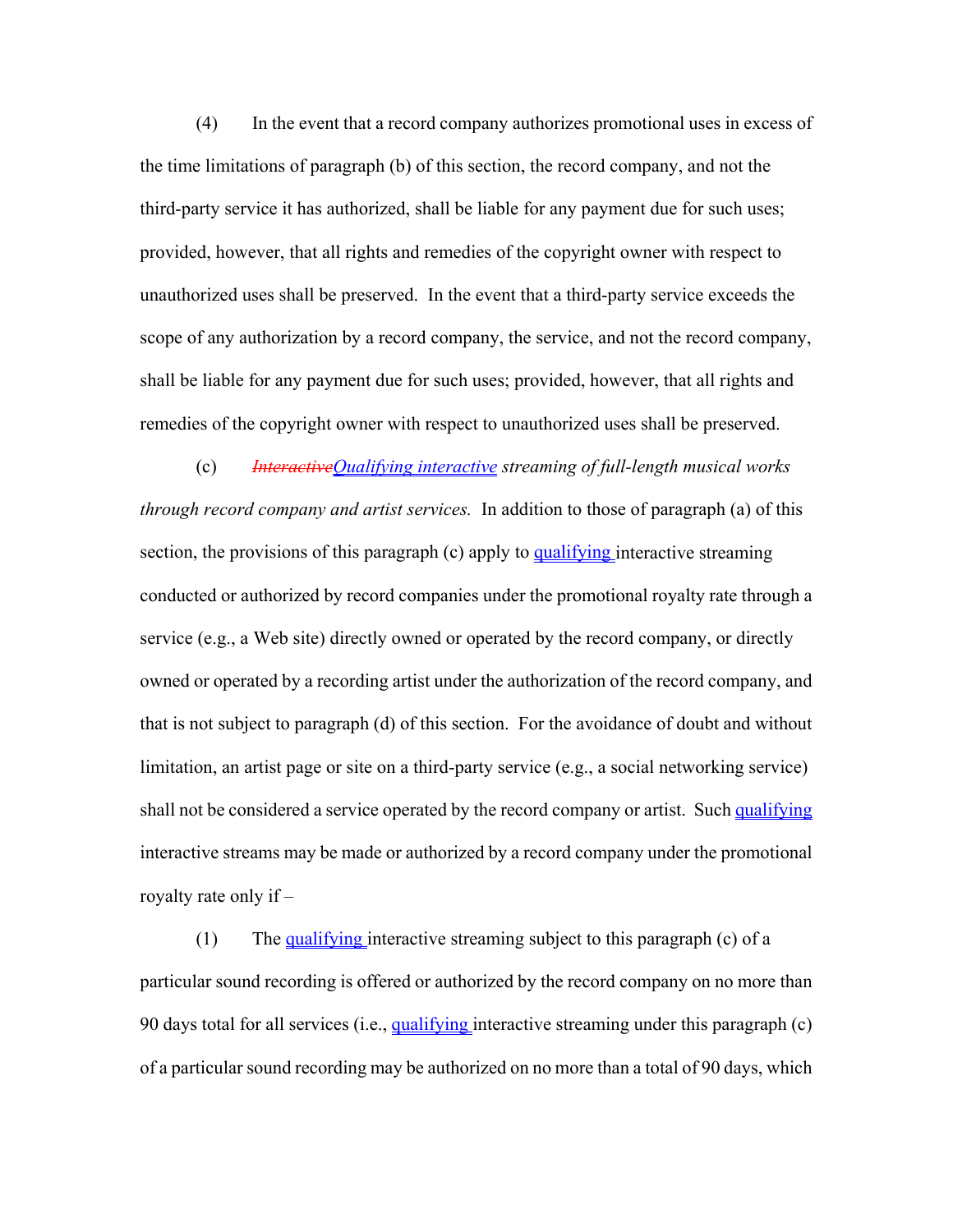need not be consecutive, and on any such day, qualifying interactive streams may be offered on one or more services operated by the record company or artist, subject to the provisions or paragraph (b)(2) of this section); provided, however, that an additional 90 days shall be available each time the sound recording is re-released by the record company in a remastered form or as part of a compilation with a different set of sound recordings than prior compilations that include that sound recording;

 (2) In the case of qualifying interactive streaming through a service devoted to one featured artist, the qualifying interactive streams subject to this paragraph (c) of this section of a particular sound recording are made or authorized by the record company on no more than one official artist site per artist and are recordings of that artist; and

 (3) In the case of qualifying interactive streaming through a service that is not limited to a single featured artist, all qualifying interactive streaming on such service (whether eligible for the promotional royalty rate or not) is limited to sound recordings of a single record company and its affiliates and the service would not reasonably be considered to be a meaningful substitute for a paid music service.

 (d) *InteractiveQualifying interactive streaming of clips.* In addition to those in paragraph (a) of this section, the provisions of this paragraph (d) apply to qualifying interactive streaming conducted or authorized by record companies under the promotional royalty rate of segments of sound recordings of musical works with a playing time that does not exceed the greater of

(1) 30 seconds, or

 (2) 10% of the playing time of the complete sound recording, but in no event in excess of 60 seconds. Such qualifying interactive streams may be made or authorized by a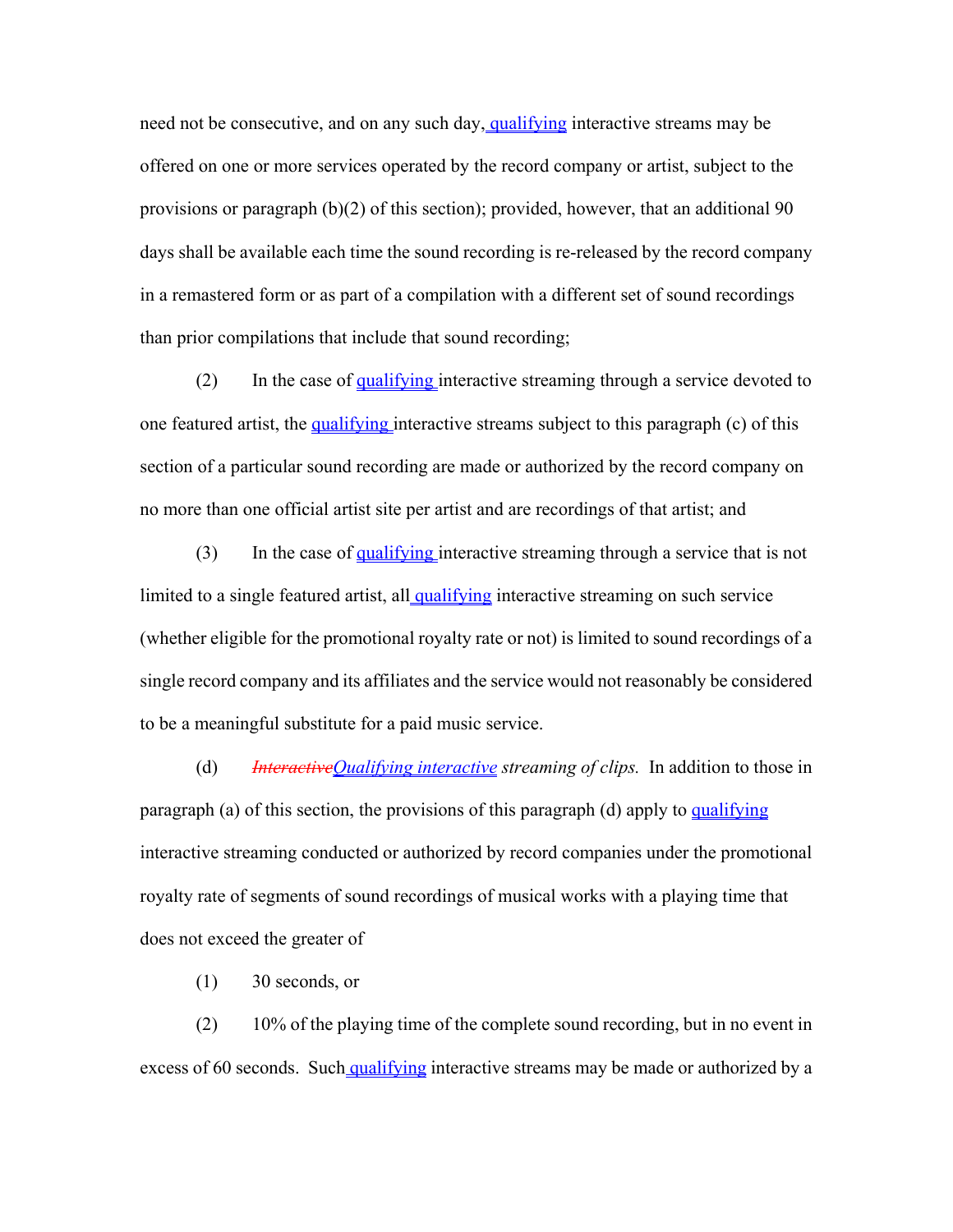record company under the promotional royalty rate without any of the temporal limitations set forth in paragraph (b) and (c) of this section (but subject to the other conditions of paragraphs (b) and (c) of this section, as applicable). For clarity, this paragraph (d) is strictly limited to the uses described herein and shall not be construed as permitting the creation or use of an excerpt of a musical work in violation of 17 U.S.C. 106(2) or 115 (a)(2) or any other right of a musical work owner.

 (e) *Activities prior to the publication date.* Notwithstanding paragraphs (a) through (d) of this section, in the case of licensed activity prior to the publication date, the promotional royalty rate shall apply to promotional qualifying interactive streams, and to limited downloads offered in the context of a free trial period for a digital music subscription service, that in either case are authorized by the relevant record company, if the condition set forth in paragraph  $(a)(1)(i)$  of this section is satisfied, subject only to the additional condition in paragraph (b)(1) of this section, and provided that a free trial period for a digital music subscription service authorized by the relevant record company shall be considered to be of 30 days' duration. In the event of a dispute concerning the eligibility of licensed activity prior to the publication date for the promotional royalty rate, a service asserting that its licensed activity is eligible for the promotional royalty rate shall bear the burden of proving that its licensed activity was authorized by the relevant record company and shall certify that the condition in paragraph  $(b)(1)$  of this section was satisfied.

**§ 385.15 Timing of payments. [Unchanged]**

#### **§ 385.16 Reproduction and distribution rights covered. [Unchanged]**